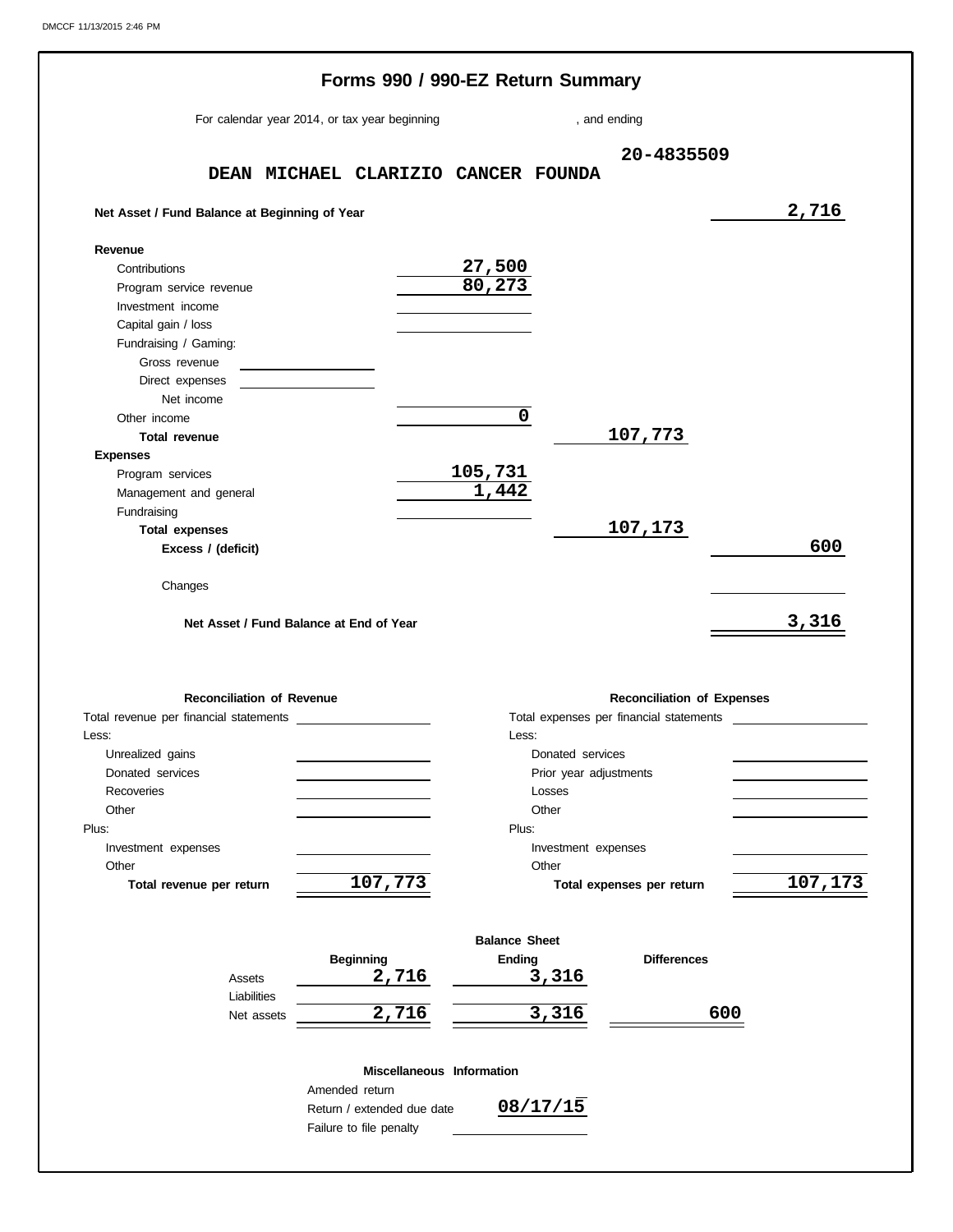| DMCCF 11/13/2015 2:46 PM                                                       |                                                                                                                                                                                                                                                                                                                                                                                                                                                                                                                                                                                                                                                                                                                                                                                                                                                                                                                                                                                                                                                                                                                                                                                                                                                                                                                                                                                         |           |                                                   |                                       |
|--------------------------------------------------------------------------------|-----------------------------------------------------------------------------------------------------------------------------------------------------------------------------------------------------------------------------------------------------------------------------------------------------------------------------------------------------------------------------------------------------------------------------------------------------------------------------------------------------------------------------------------------------------------------------------------------------------------------------------------------------------------------------------------------------------------------------------------------------------------------------------------------------------------------------------------------------------------------------------------------------------------------------------------------------------------------------------------------------------------------------------------------------------------------------------------------------------------------------------------------------------------------------------------------------------------------------------------------------------------------------------------------------------------------------------------------------------------------------------------|-----------|---------------------------------------------------|---------------------------------------|
| Form 8879-EO                                                                   | <b>IRS e-file Signature Authorization</b><br>for an Exempt Organization                                                                                                                                                                                                                                                                                                                                                                                                                                                                                                                                                                                                                                                                                                                                                                                                                                                                                                                                                                                                                                                                                                                                                                                                                                                                                                                 |           |                                                   | OMB No. 1545-1878                     |
|                                                                                |                                                                                                                                                                                                                                                                                                                                                                                                                                                                                                                                                                                                                                                                                                                                                                                                                                                                                                                                                                                                                                                                                                                                                                                                                                                                                                                                                                                         |           |                                                   |                                       |
| Department of the Treasury                                                     | u Do not send to the IRS. Keep for your records.<br>La Information about Form 8879-EO and its instructions is at www.irs.gov/form8879eo.                                                                                                                                                                                                                                                                                                                                                                                                                                                                                                                                                                                                                                                                                                                                                                                                                                                                                                                                                                                                                                                                                                                                                                                                                                                |           |                                                   | 2014                                  |
| Internal Revenue Service<br>Name of exempt organization                        |                                                                                                                                                                                                                                                                                                                                                                                                                                                                                                                                                                                                                                                                                                                                                                                                                                                                                                                                                                                                                                                                                                                                                                                                                                                                                                                                                                                         |           |                                                   | Employer identification number        |
|                                                                                | DEAN MICHAEL CLARIZIO CANCER FOUNDA                                                                                                                                                                                                                                                                                                                                                                                                                                                                                                                                                                                                                                                                                                                                                                                                                                                                                                                                                                                                                                                                                                                                                                                                                                                                                                                                                     |           | 20-4835509                                        |                                       |
| Name and title of officer                                                      | <b>CLARIZIO</b><br>CHRIS                                                                                                                                                                                                                                                                                                                                                                                                                                                                                                                                                                                                                                                                                                                                                                                                                                                                                                                                                                                                                                                                                                                                                                                                                                                                                                                                                                |           |                                                   |                                       |
|                                                                                | <b>BOARD PRESIDENT</b>                                                                                                                                                                                                                                                                                                                                                                                                                                                                                                                                                                                                                                                                                                                                                                                                                                                                                                                                                                                                                                                                                                                                                                                                                                                                                                                                                                  |           |                                                   |                                       |
| Part I                                                                         | Type of Return and Return Information (Whole Dollars Only)                                                                                                                                                                                                                                                                                                                                                                                                                                                                                                                                                                                                                                                                                                                                                                                                                                                                                                                                                                                                                                                                                                                                                                                                                                                                                                                              |           |                                                   |                                       |
|                                                                                | Check the box for the return for which you are using this Form 8879-EO and enter the applicable amount, if any, from the return. If you                                                                                                                                                                                                                                                                                                                                                                                                                                                                                                                                                                                                                                                                                                                                                                                                                                                                                                                                                                                                                                                                                                                                                                                                                                                 |           |                                                   |                                       |
|                                                                                | check the box on line 1a, 2a, 3a, 4a, or 5a, below, and the amount on that line for the return being filed with this form was blank, then                                                                                                                                                                                                                                                                                                                                                                                                                                                                                                                                                                                                                                                                                                                                                                                                                                                                                                                                                                                                                                                                                                                                                                                                                                               |           |                                                   |                                       |
|                                                                                | leave line 1b, 2b, 3b, 4b, or 5b, whichever is applicable, blank (do not enter -0-). But, if you entered -0- on the return, then enter -0- on                                                                                                                                                                                                                                                                                                                                                                                                                                                                                                                                                                                                                                                                                                                                                                                                                                                                                                                                                                                                                                                                                                                                                                                                                                           |           |                                                   |                                       |
|                                                                                | the applicable line below. Do not complete more than 1 line in Part I.                                                                                                                                                                                                                                                                                                                                                                                                                                                                                                                                                                                                                                                                                                                                                                                                                                                                                                                                                                                                                                                                                                                                                                                                                                                                                                                  |           |                                                   |                                       |
| 1a Form 990 check here $\blacktriangleright$                                   | $ \mathbf{X} $                                                                                                                                                                                                                                                                                                                                                                                                                                                                                                                                                                                                                                                                                                                                                                                                                                                                                                                                                                                                                                                                                                                                                                                                                                                                                                                                                                          |           |                                                   | 107,773                               |
| 2a Form 990-EZ check here $\blacktriangleright$                                | <b>b</b> Total revenue, if any (Form 990-EZ, line 9) $\ldots$ $\ldots$ $\ldots$ $\ldots$ $\ldots$ $\ldots$                                                                                                                                                                                                                                                                                                                                                                                                                                                                                                                                                                                                                                                                                                                                                                                                                                                                                                                                                                                                                                                                                                                                                                                                                                                                              |           |                                                   | 2b                                    |
| 3a Form 1120-POL check here<br>4a Form 990-PF check here $\blacktriangleright$ | <b>b</b> Total tax (Form 1120-POL, line 22) $\ldots$ $\ldots$ $\ldots$ $\ldots$ $\ldots$ $\ldots$ $\ldots$                                                                                                                                                                                                                                                                                                                                                                                                                                                                                                                                                                                                                                                                                                                                                                                                                                                                                                                                                                                                                                                                                                                                                                                                                                                                              |           |                                                   | 3b                                    |
| 5a Form 8868 check here $\blacktriangleright$                                  |                                                                                                                                                                                                                                                                                                                                                                                                                                                                                                                                                                                                                                                                                                                                                                                                                                                                                                                                                                                                                                                                                                                                                                                                                                                                                                                                                                                         |           |                                                   |                                       |
|                                                                                |                                                                                                                                                                                                                                                                                                                                                                                                                                                                                                                                                                                                                                                                                                                                                                                                                                                                                                                                                                                                                                                                                                                                                                                                                                                                                                                                                                                         |           |                                                   |                                       |
| Part II                                                                        | Declaration and Signature Authorization of Officer                                                                                                                                                                                                                                                                                                                                                                                                                                                                                                                                                                                                                                                                                                                                                                                                                                                                                                                                                                                                                                                                                                                                                                                                                                                                                                                                      |           |                                                   |                                       |
|                                                                                | organization's electronic return. I consent to allow my intermediate service provider, transmitter, or electronic return originator (ERO)<br>to send the organization's return to the IRS and to receive from the IRS (a) an acknowledgement of receipt or reason for rejection of<br>the transmission, (b) the reason for any delay in processing the return or refund, and (c) the date of any refund. If applicable, I<br>authorize the U.S. Treasury and its designated Financial Agent to initiate an electronic funds withdrawal (direct debit) entry to the<br>financial institution account indicated in the tax preparation software for payment of the organization's federal taxes owed on this<br>return, and the financial institution to debit the entry to this account. To revoke a payment, I must contact the U.S. Treasury Financial<br>Agent at 1-888-353-4537 no later than 2 business days prior to the payment (settlement) date. I also authorize the financial institutions<br>involved in the processing of the electronic payment of taxes to receive confidential information necessary to answer inquiries and<br>resolve issues related to the payment. I have selected a personal identification number (PIN) as my signature for the organization's<br>electronic return and, if applicable, the organization's consent to electronic funds withdrawal. |           |                                                   |                                       |
| Officer's PIN: check one box only                                              |                                                                                                                                                                                                                                                                                                                                                                                                                                                                                                                                                                                                                                                                                                                                                                                                                                                                                                                                                                                                                                                                                                                                                                                                                                                                                                                                                                                         |           |                                                   |                                       |
| authorize                                                                      | to enter my PIN<br>ERO firm name                                                                                                                                                                                                                                                                                                                                                                                                                                                                                                                                                                                                                                                                                                                                                                                                                                                                                                                                                                                                                                                                                                                                                                                                                                                                                                                                                        |           | Enter five numbers, but<br>do not enter all zeros | as my signature                       |
|                                                                                | on the organization's tax year 2014 electronically filed return. If I have indicated within this return that a copy of the return is<br>being filed with a state agency(ies) regulating charities as part of the IRS Fed/State program, I also authorize the aforementioned<br>ERO to enter my PIN on the return's disclosure consent screen.                                                                                                                                                                                                                                                                                                                                                                                                                                                                                                                                                                                                                                                                                                                                                                                                                                                                                                                                                                                                                                           |           |                                                   |                                       |
| ΙX                                                                             | As an officer of the organization, I will enter my PIN as my signature on the organization's tax year 2014 electronically filed return.<br>If I have indicated within this return that a copy of the return is being filed with a state agency(ies) regulating charities as part of<br>the IRS Fed/State program, I will enter my PIN on the return's disclosure consent screen.                                                                                                                                                                                                                                                                                                                                                                                                                                                                                                                                                                                                                                                                                                                                                                                                                                                                                                                                                                                                        |           |                                                   |                                       |
| Officer's signature                                                            |                                                                                                                                                                                                                                                                                                                                                                                                                                                                                                                                                                                                                                                                                                                                                                                                                                                                                                                                                                                                                                                                                                                                                                                                                                                                                                                                                                                         | Date      | 05/15/15                                          |                                       |
| Part III                                                                       | <b>Certification and Authentication</b>                                                                                                                                                                                                                                                                                                                                                                                                                                                                                                                                                                                                                                                                                                                                                                                                                                                                                                                                                                                                                                                                                                                                                                                                                                                                                                                                                 |           |                                                   |                                       |
|                                                                                | <b>ERO's EFIN/PIN.</b> Enter your six-digit electronic filing identification                                                                                                                                                                                                                                                                                                                                                                                                                                                                                                                                                                                                                                                                                                                                                                                                                                                                                                                                                                                                                                                                                                                                                                                                                                                                                                            |           |                                                   |                                       |
|                                                                                | number (EFIN) followed by your five-digit self-selected PIN.                                                                                                                                                                                                                                                                                                                                                                                                                                                                                                                                                                                                                                                                                                                                                                                                                                                                                                                                                                                                                                                                                                                                                                                                                                                                                                                            |           |                                                   | 20074577777<br>do not enter all zeros |
|                                                                                | I certify that the above numeric entry is my PIN, which is my signature on the 2014 electronically filed return for the organization<br>indicated above. I confirm that I am submitting this return in accordance with the requirements of Pub. 4163, Modernized e-File (MeF)<br>Information for Authorized IRS e-file Providers for Business Returns.                                                                                                                                                                                                                                                                                                                                                                                                                                                                                                                                                                                                                                                                                                                                                                                                                                                                                                                                                                                                                                  |           |                                                   |                                       |
|                                                                                | Kevin Brechka                                                                                                                                                                                                                                                                                                                                                                                                                                                                                                                                                                                                                                                                                                                                                                                                                                                                                                                                                                                                                                                                                                                                                                                                                                                                                                                                                                           | Date $\}$ | 05/15/15                                          |                                       |
| ERO's signature                                                                |                                                                                                                                                                                                                                                                                                                                                                                                                                                                                                                                                                                                                                                                                                                                                                                                                                                                                                                                                                                                                                                                                                                                                                                                                                                                                                                                                                                         |           |                                                   |                                       |
|                                                                                | <b>ERO Must Retain This Form-See Instructions</b><br>Do Not Submit This Form To the IRS Unless Requested To Do So                                                                                                                                                                                                                                                                                                                                                                                                                                                                                                                                                                                                                                                                                                                                                                                                                                                                                                                                                                                                                                                                                                                                                                                                                                                                       |           |                                                   |                                       |

**For Paperwork Reduction Act Notice, see back of form.**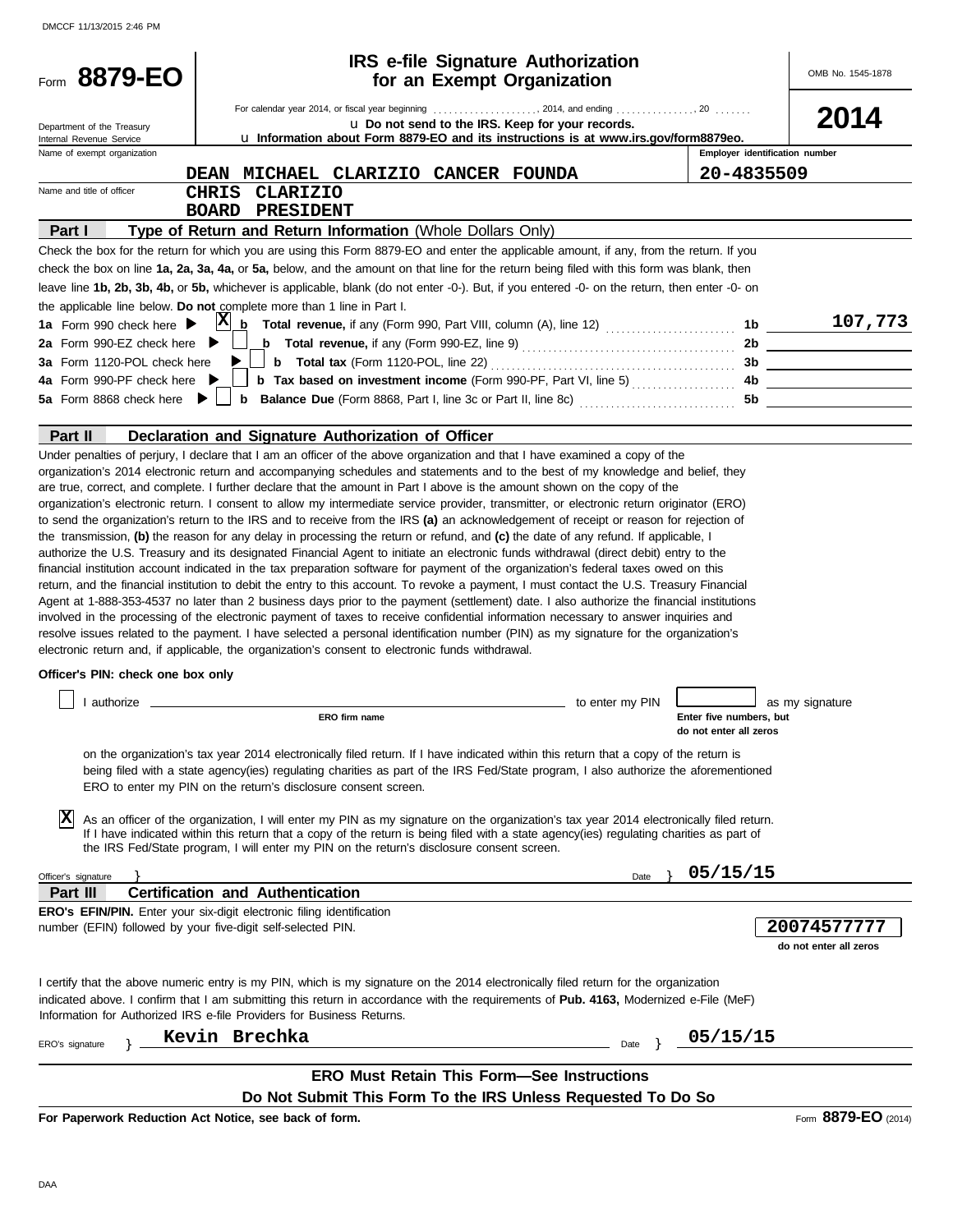Form

Department of the Treasury<br>Internal Revenue Service

# **990 Return of Organization Exempt From Income Tax**  $\frac{\text{OMB No. 1545-00}}{2014}$

u Information about Form 990 and its instructions is at www.irs.gov/form990. **u** Do not enter social security numbers on this form as it may be made public. **Under section 501(c), 527, or 4947(a)(1) of the Internal Revenue Code (except private foundations)** OMB No. 1545-0047

| ---                   |  |
|-----------------------|--|
| <b>Open to Public</b> |  |
|                       |  |
| <b>Inspection</b>     |  |

|                                |                                                                                                                                   |                             | For the 2014 calendar year, or tax year beginning                                                                  |                 |                                                                            |                    |                      | , and ending                                                                                                                                                               |              |                                               |                                            |            |                                  |                    |
|--------------------------------|-----------------------------------------------------------------------------------------------------------------------------------|-----------------------------|--------------------------------------------------------------------------------------------------------------------|-----------------|----------------------------------------------------------------------------|--------------------|----------------------|----------------------------------------------------------------------------------------------------------------------------------------------------------------------------|--------------|-----------------------------------------------|--------------------------------------------|------------|----------------------------------|--------------------|
| в                              |                                                                                                                                   | Check if applicable:        | C Name of organization                                                                                             |                 |                                                                            |                    |                      |                                                                                                                                                                            |              |                                               |                                            |            | D Employer identification number |                    |
|                                | Address change                                                                                                                    |                             |                                                                                                                    |                 |                                                                            |                    |                      | DEAN MICHAEL CLARIZIO CANCER FOUNDA                                                                                                                                        |              |                                               |                                            |            |                                  |                    |
|                                |                                                                                                                                   |                             | Doing business as                                                                                                  |                 |                                                                            |                    |                      |                                                                                                                                                                            |              |                                               |                                            | 20-4835509 |                                  |                    |
|                                | Name change                                                                                                                       |                             |                                                                                                                    |                 | Number and street (or P.O. box if mail is not delivered to street address) |                    |                      |                                                                                                                                                                            |              | Room/suite                                    | E Telephone number                         |            |                                  |                    |
|                                | Initial return                                                                                                                    |                             | 973-325-0551<br><b>10 CONNEL DRIVE</b><br>City or town, state or province, country, and ZIP or foreign postal code |                 |                                                                            |                    |                      |                                                                                                                                                                            |              |                                               |                                            |            |                                  |                    |
|                                |                                                                                                                                   | Final return/<br>terminated |                                                                                                                    |                 |                                                                            |                    |                      |                                                                                                                                                                            |              |                                               |                                            |            |                                  |                    |
|                                | <b>WEST ORANGE</b><br>07052<br>107,773<br>ΝJ<br>G Gross receipts \$<br>Amended return<br>F Name and address of principal officer: |                             |                                                                                                                    |                 |                                                                            |                    |                      |                                                                                                                                                                            |              |                                               |                                            |            |                                  |                    |
|                                |                                                                                                                                   |                             |                                                                                                                    |                 |                                                                            |                    |                      |                                                                                                                                                                            |              | H(a) Is this a group return for subordinates? |                                            |            | Yes                              | $\mathbf{x}$<br>No |
|                                |                                                                                                                                   | Application pending         | CHRIS CLARIZIO                                                                                                     |                 |                                                                            |                    |                      |                                                                                                                                                                            |              |                                               |                                            |            |                                  |                    |
|                                |                                                                                                                                   |                             | 10 CONNEL DRIVE                                                                                                    |                 |                                                                            |                    |                      |                                                                                                                                                                            |              | H(b) Are all subordinates included?           |                                            |            | Yes                              | No                 |
|                                |                                                                                                                                   |                             | <b>WEST ORANGE</b>                                                                                                 |                 |                                                                            |                    | ΝJ                   | 07052                                                                                                                                                                      |              |                                               | If "No," attach a list. (see instructions) |            |                                  |                    |
|                                |                                                                                                                                   | Tax-exempt status:          | x<br>501(c)(3)                                                                                                     |                 | 501(c)                                                                     | ) $t$ (insert no.) |                      | 4947(a)(1) or                                                                                                                                                              | 527          |                                               |                                            |            |                                  |                    |
|                                | Website: U                                                                                                                        |                             |                                                                                                                    |                 |                                                                            |                    |                      | DEANMICHAELCLARIZIOCANCERFOUNDATION.OR                                                                                                                                     |              | H(c) Group exemption number U                 |                                            |            |                                  |                    |
| ĸ                              |                                                                                                                                   | Form of organization:       | $ \mathbf{X} $ Corporation                                                                                         |                 | Trust<br>Association                                                       |                    | Other <b>u</b>       |                                                                                                                                                                            |              | L Year of formation: 2006                     |                                            |            | M State of legal domicile:       | ΝJ                 |
|                                | Part I                                                                                                                            |                             | <b>Summary</b>                                                                                                     |                 |                                                                            |                    |                      |                                                                                                                                                                            |              |                                               |                                            |            |                                  |                    |
|                                |                                                                                                                                   |                             | 1 Briefly describe the organization's mission or most significant activities:                                      |                 |                                                                            |                    |                      |                                                                                                                                                                            |              |                                               |                                            |            |                                  |                    |
|                                |                                                                                                                                   |                             |                                                                                                                    |                 |                                                                            |                    |                      | THE ORGANIZATION PROVIDES SUPPORT FOR CANCER PATIENTS, THEIR FAMILIES AND                                                                                                  |              |                                               |                                            |            |                                  |                    |
|                                |                                                                                                                                   |                             | THEIR CARE-GIVERS.                                                                                                 |                 |                                                                            |                    |                      |                                                                                                                                                                            |              |                                               |                                            |            |                                  |                    |
| Governance                     |                                                                                                                                   |                             |                                                                                                                    |                 |                                                                            |                    |                      |                                                                                                                                                                            |              |                                               |                                            |            |                                  |                    |
|                                |                                                                                                                                   |                             |                                                                                                                    |                 |                                                                            |                    |                      | 2 Check this box $\mathbf{u}$   if the organization discontinued its operations or disposed of more than 25% of its net assets.                                            |              |                                               |                                            |            |                                  |                    |
| ೲ                              |                                                                                                                                   |                             | 3 Number of voting members of the governing body (Part VI, line 1a)                                                |                 |                                                                            |                    |                      |                                                                                                                                                                            |              |                                               | 3                                          | 5          |                                  |                    |
|                                |                                                                                                                                   |                             |                                                                                                                    |                 |                                                                            |                    |                      |                                                                                                                                                                            |              |                                               | 4                                          | 0          |                                  |                    |
| Activities                     | 5.                                                                                                                                |                             |                                                                                                                    |                 |                                                                            |                    |                      | Total number of individuals employed in calendar year 2014 (Part V, line 2a) [[[[[[[[[[[[[[[[[[[[[[[[[[[[[[[[                                                              |              |                                               | 5                                          | 0          |                                  |                    |
|                                |                                                                                                                                   |                             | 6 Total number of volunteers (estimate if necessary)                                                               |                 |                                                                            |                    |                      |                                                                                                                                                                            |              |                                               | 6                                          | 0          |                                  |                    |
|                                |                                                                                                                                   |                             | 7a Total unrelated business revenue from Part VIII, column (C), line 12                                            |                 |                                                                            |                    |                      |                                                                                                                                                                            |              |                                               | 7a                                         |            |                                  | O                  |
|                                |                                                                                                                                   |                             | <b>b</b> Net unrelated business taxable income from Form 990-T, line 34                                            |                 |                                                                            |                    |                      |                                                                                                                                                                            |              |                                               | 7b                                         |            |                                  |                    |
|                                |                                                                                                                                   |                             |                                                                                                                    |                 |                                                                            |                    |                      |                                                                                                                                                                            |              | Prior Year                                    |                                            |            | Current Year                     |                    |
|                                | 8                                                                                                                                 |                             | Contributions and grants (Part VIII, line 1h)                                                                      |                 |                                                                            |                    |                      |                                                                                                                                                                            |              |                                               | 4,535                                      |            |                                  | 27,500             |
|                                | 9                                                                                                                                 |                             | Program service revenue (Part VIII, line 2g)                                                                       |                 |                                                                            |                    |                      |                                                                                                                                                                            |              |                                               |                                            |            |                                  | 80,273             |
| Revenue                        |                                                                                                                                   |                             | 10 Investment income (Part VIII, column (A), lines 3, 4, and 7d)                                                   |                 |                                                                            |                    |                      |                                                                                                                                                                            |              |                                               |                                            |            |                                  | O                  |
|                                |                                                                                                                                   |                             | 11 Other revenue (Part VIII, column (A), lines 5, 6d, 8c, 9c, 10c, and 11e)                                        |                 |                                                                            |                    |                      |                                                                                                                                                                            | .            |                                               | 93,597                                     |            |                                  | O                  |
|                                |                                                                                                                                   |                             |                                                                                                                    |                 |                                                                            |                    |                      | 12 Total revenue – add lines 8 through 11 (must equal Part VIII, column (A), line 12)                                                                                      |              |                                               | 98,132                                     |            |                                  | 107,773            |
|                                |                                                                                                                                   |                             | 13 Grants and similar amounts paid (Part IX, column (A), lines 1–3)                                                |                 |                                                                            |                    |                      |                                                                                                                                                                            |              |                                               | 82,632                                     |            |                                  | 66,027             |
|                                |                                                                                                                                   |                             | 14 Benefits paid to or for members (Part IX, column (A), line 4)                                                   |                 |                                                                            |                    |                      |                                                                                                                                                                            |              |                                               |                                            |            |                                  | 0                  |
|                                | 15                                                                                                                                |                             |                                                                                                                    |                 |                                                                            |                    |                      | Salaries, other compensation, employee benefits (Part IX, column (A), lines 5-10)                                                                                          |              |                                               |                                            |            |                                  | 0                  |
| chenses                        |                                                                                                                                   |                             | 16a Professional fundraising fees (Part IX, column (A), line 11e)                                                  |                 |                                                                            |                    |                      |                                                                                                                                                                            |              |                                               |                                            |            |                                  | 0                  |
|                                |                                                                                                                                   |                             | <b>b</b> Total fundraising expenses (Part IX, column (D), line 25) $\mathbf{u}$                                    |                 |                                                                            |                    |                      |                                                                                                                                                                            | 0            |                                               |                                            |            |                                  |                    |
| шì                             |                                                                                                                                   |                             | 17 Other expenses (Part IX, column (A), lines 11a-11d, 11f-24e)                                                    |                 |                                                                            |                    |                      |                                                                                                                                                                            |              |                                               | 34,123                                     |            |                                  | 41,146             |
|                                |                                                                                                                                   |                             |                                                                                                                    |                 |                                                                            |                    |                      | 18 Total expenses. Add lines 13-17 (must equal Part IX, column (A), line 25) [[[[[[[[[[[[[[[[[[[[[[[[[[[[[[[[                                                              |              |                                               | 116,755                                    |            |                                  | 107,173            |
|                                |                                                                                                                                   |                             | 19 Revenue less expenses. Subtract line 18 from line 12                                                            |                 |                                                                            |                    |                      |                                                                                                                                                                            |              |                                               | $-18,623$                                  |            |                                  | 600                |
| Net Assets or<br>Fund Balances |                                                                                                                                   |                             |                                                                                                                    |                 |                                                                            |                    |                      |                                                                                                                                                                            |              | Beginning of Current Year                     |                                            |            | End of Year                      |                    |
|                                |                                                                                                                                   |                             | 20 Total assets (Part X, line 16)                                                                                  |                 |                                                                            |                    |                      |                                                                                                                                                                            |              |                                               | 2,716                                      |            |                                  | 3,316              |
|                                |                                                                                                                                   |                             | 21 Total liabilities (Part X, line 26)                                                                             |                 |                                                                            |                    |                      |                                                                                                                                                                            |              |                                               | O                                          |            |                                  |                    |
|                                |                                                                                                                                   |                             |                                                                                                                    |                 |                                                                            |                    |                      |                                                                                                                                                                            |              |                                               | 2,716                                      |            |                                  | 3,316              |
|                                | Part II                                                                                                                           |                             | <b>Signature Block</b>                                                                                             |                 |                                                                            |                    |                      |                                                                                                                                                                            |              |                                               |                                            |            |                                  |                    |
|                                |                                                                                                                                   |                             |                                                                                                                    |                 |                                                                            |                    |                      | Under penalties of perjury, I declare that I have examined this return, including accompanying schedules and statements, and to the best of my knowledge and belief, it is |              |                                               |                                            |            |                                  |                    |
|                                |                                                                                                                                   |                             |                                                                                                                    |                 |                                                                            |                    |                      | true, correct, and complete. Declaration of preparer (other than officer) is based on all information of which preparer has any knowledge.                                 |              |                                               |                                            |            |                                  |                    |
|                                |                                                                                                                                   |                             |                                                                                                                    |                 |                                                                            |                    |                      |                                                                                                                                                                            |              |                                               |                                            |            |                                  |                    |
| Sign                           |                                                                                                                                   |                             | Signature of officer                                                                                               |                 |                                                                            |                    |                      |                                                                                                                                                                            |              |                                               | Date                                       |            |                                  |                    |
| Here                           |                                                                                                                                   |                             | <b>CHRIS</b>                                                                                                       | <b>CLARIZIO</b> |                                                                            |                    |                      |                                                                                                                                                                            | <b>BOARD</b> | <b>PRESIDENT</b>                              |                                            |            |                                  |                    |
|                                |                                                                                                                                   |                             | Type or print name and title                                                                                       |                 |                                                                            |                    |                      |                                                                                                                                                                            |              |                                               |                                            |            |                                  |                    |
|                                |                                                                                                                                   |                             | Print/Type preparer's name                                                                                         |                 |                                                                            |                    | Preparer's signature |                                                                                                                                                                            |              | Date                                          | Check                                      | if         | PTIN                             |                    |
| Paid                           |                                                                                                                                   |                             | Kevin Brechka                                                                                                      |                 |                                                                            |                    | Kevin Brechka        |                                                                                                                                                                            |              | 11/13/15                                      | self-employed                              |            | P01403770                        |                    |
|                                | Preparer                                                                                                                          | Firm's name                 |                                                                                                                    |                 | ME Safris & Co LLC                                                         |                    |                      |                                                                                                                                                                            |              |                                               | Firm's $EIN$ }                             |            | 22-2661641                       |                    |
|                                | Use Only                                                                                                                          |                             |                                                                                                                    |                 | 101 Eisenhower Pkwy                                                        |                    |                      |                                                                                                                                                                            |              |                                               |                                            |            |                                  |                    |
|                                |                                                                                                                                   | Firm's address              |                                                                                                                    |                 | Roseland,<br>NJ                                                            |                    | 07068-1032           |                                                                                                                                                                            |              |                                               | Phone no.                                  |            | 973-226-0402                     |                    |
|                                |                                                                                                                                   |                             | May the IRS discuss this return with the preparer shown above? (see instructions)                                  |                 |                                                                            |                    |                      |                                                                                                                                                                            |              |                                               |                                            |            | Yes                              | No                 |

| Sign     | Signature of officer       |                                       |                                                                                   |    |                      |              |                  |           | Date                     |                    |
|----------|----------------------------|---------------------------------------|-----------------------------------------------------------------------------------|----|----------------------|--------------|------------------|-----------|--------------------------|--------------------|
| Here     |                            | CHRIS<br>Type or print name and title | CLARIZIO                                                                          |    |                      | <b>BOARD</b> | <b>PRESIDENT</b> |           |                          |                    |
|          | Print/Type preparer's name |                                       |                                                                                   |    | Preparer's signature |              | Date             |           | Check                    | PTIN               |
| Paid     | Kevin Brechka              |                                       |                                                                                   |    | Kevin Brechka        |              |                  |           | $11/13/15$ self-employed | P01403770          |
| Preparer | Firm's name                |                                       | ME Safris & Co                                                                    |    | LLC                  |              |                  |           | Firm's $EIN$             | 22-2661641         |
| Use Only |                            |                                       | <b>Eisenhower</b><br>101                                                          |    | Pkwy                 |              |                  |           |                          |                    |
|          | Firm's address             |                                       | Roseland,                                                                         | ΝJ | 07068-1032           |              |                  | Phone no. |                          | $973 - 226 - 0402$ |
|          |                            |                                       | May the IRS discuss this return with the preparer shown above? (see instructions) |    |                      |              |                  |           |                          | l No<br><b>Yes</b> |
|          |                            |                                       | For Paperwork Reduction Act Notice, see the separate instructions.                |    |                      |              |                  |           |                          | Eqrm $990(2014)$   |

DAA **For Paperwork Reduction Act Notice, see the separate instructions.**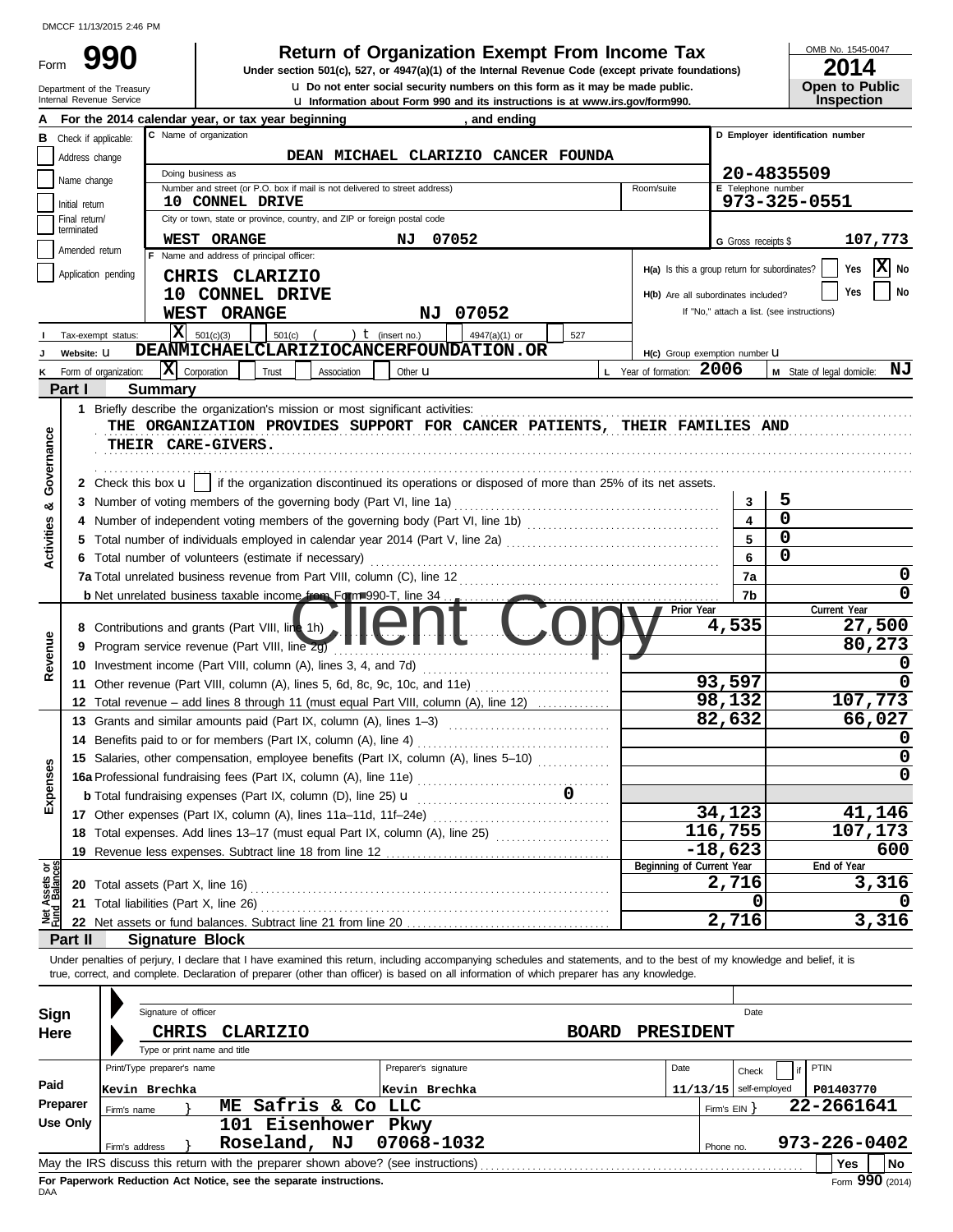|                |                                                                             | Form 990 (2014) DEAN MICHAEL CLARIZIO CANCER FOUNDA 20-4835509                                                                 |                                    | Page 2                      |
|----------------|-----------------------------------------------------------------------------|--------------------------------------------------------------------------------------------------------------------------------|------------------------------------|-----------------------------|
| Part III       | <b>Statement of Program Service Accomplishments</b>                         |                                                                                                                                |                                    | $\overline{\mathbf{x}}$     |
| 1.             | Briefly describe the organization's mission:                                |                                                                                                                                |                                    |                             |
| See Schedule O |                                                                             |                                                                                                                                |                                    |                             |
|                |                                                                             |                                                                                                                                |                                    |                             |
|                |                                                                             |                                                                                                                                |                                    |                             |
|                |                                                                             |                                                                                                                                |                                    |                             |
| 2              |                                                                             | Did the organization undertake any significant program services during the year which were not listed on the                   |                                    |                             |
|                | If "Yes," describe these new services on Schedule O.                        |                                                                                                                                |                                    | Yes $\overline{X}$ No       |
| 3              |                                                                             | Did the organization cease conducting, or make significant changes in how it conducts, any program                             |                                    |                             |
| services?      |                                                                             |                                                                                                                                |                                    | Yes $\boxed{\mathbf{X}}$ No |
|                | If "Yes," describe these changes on Schedule O.                             |                                                                                                                                |                                    |                             |
| 4              |                                                                             | Describe the organization's program service accomplishments for each of its three largest program services, as measured by     |                                    |                             |
|                |                                                                             | expenses. Section 501(c)(3) and 501(c)(4) organizations are required to report the amount of grants and allocations to others, |                                    |                             |
|                | the total expenses, and revenue, if any, for each program service reported. |                                                                                                                                |                                    |                             |
|                |                                                                             |                                                                                                                                |                                    |                             |
|                | 4a (Code:  ) (Expenses \$                                                   | including grants of \$<br>PROVIDED SUPPORT TO CANCER PATIENTS, THEIR FAMILIES AND CARE-GIVERS.                                 |                                    |                             |
|                |                                                                             |                                                                                                                                |                                    |                             |
|                |                                                                             |                                                                                                                                |                                    |                             |
|                |                                                                             |                                                                                                                                |                                    |                             |
|                |                                                                             |                                                                                                                                |                                    |                             |
|                |                                                                             |                                                                                                                                |                                    |                             |
|                |                                                                             |                                                                                                                                |                                    |                             |
|                |                                                                             |                                                                                                                                |                                    |                             |
|                |                                                                             |                                                                                                                                |                                    |                             |
|                |                                                                             |                                                                                                                                |                                    |                             |
|                |                                                                             |                                                                                                                                |                                    |                             |
|                |                                                                             |                                                                                                                                |                                    |                             |
|                |                                                                             |                                                                                                                                |                                    |                             |
|                |                                                                             |                                                                                                                                |                                    |                             |
|                |                                                                             |                                                                                                                                |                                    |                             |
|                |                                                                             |                                                                                                                                |                                    |                             |
|                |                                                                             |                                                                                                                                |                                    |                             |
|                |                                                                             |                                                                                                                                |                                    |                             |
|                |                                                                             |                                                                                                                                |                                    |                             |
|                |                                                                             |                                                                                                                                |                                    |                             |
|                |                                                                             |                                                                                                                                |                                    |                             |
|                |                                                                             |                                                                                                                                |                                    |                             |
|                |                                                                             |                                                                                                                                |                                    |                             |
| 4c (Code:      | ) (Expenses \$                                                              | $\ldots$ including grants of $\sqrt[6]{\ }$                                                                                    |                                    | ) (Revenue \$               |
|                |                                                                             |                                                                                                                                |                                    |                             |
|                |                                                                             |                                                                                                                                |                                    |                             |
|                |                                                                             |                                                                                                                                |                                    |                             |
|                |                                                                             |                                                                                                                                |                                    |                             |
|                |                                                                             |                                                                                                                                |                                    |                             |
|                |                                                                             |                                                                                                                                |                                    |                             |
|                |                                                                             |                                                                                                                                |                                    |                             |
|                |                                                                             |                                                                                                                                |                                    |                             |
|                |                                                                             |                                                                                                                                |                                    |                             |
|                |                                                                             |                                                                                                                                |                                    |                             |
|                | 4d Other program services (Describe in Schedule O.)                         |                                                                                                                                |                                    |                             |
| (Expenses \$   | 105,731                                                                     | including grants of \$                                                                                                         | 66,027<br>(Revenue \$<br>$\lambda$ |                             |
|                | 4e Total program service expenses u                                         |                                                                                                                                |                                    |                             |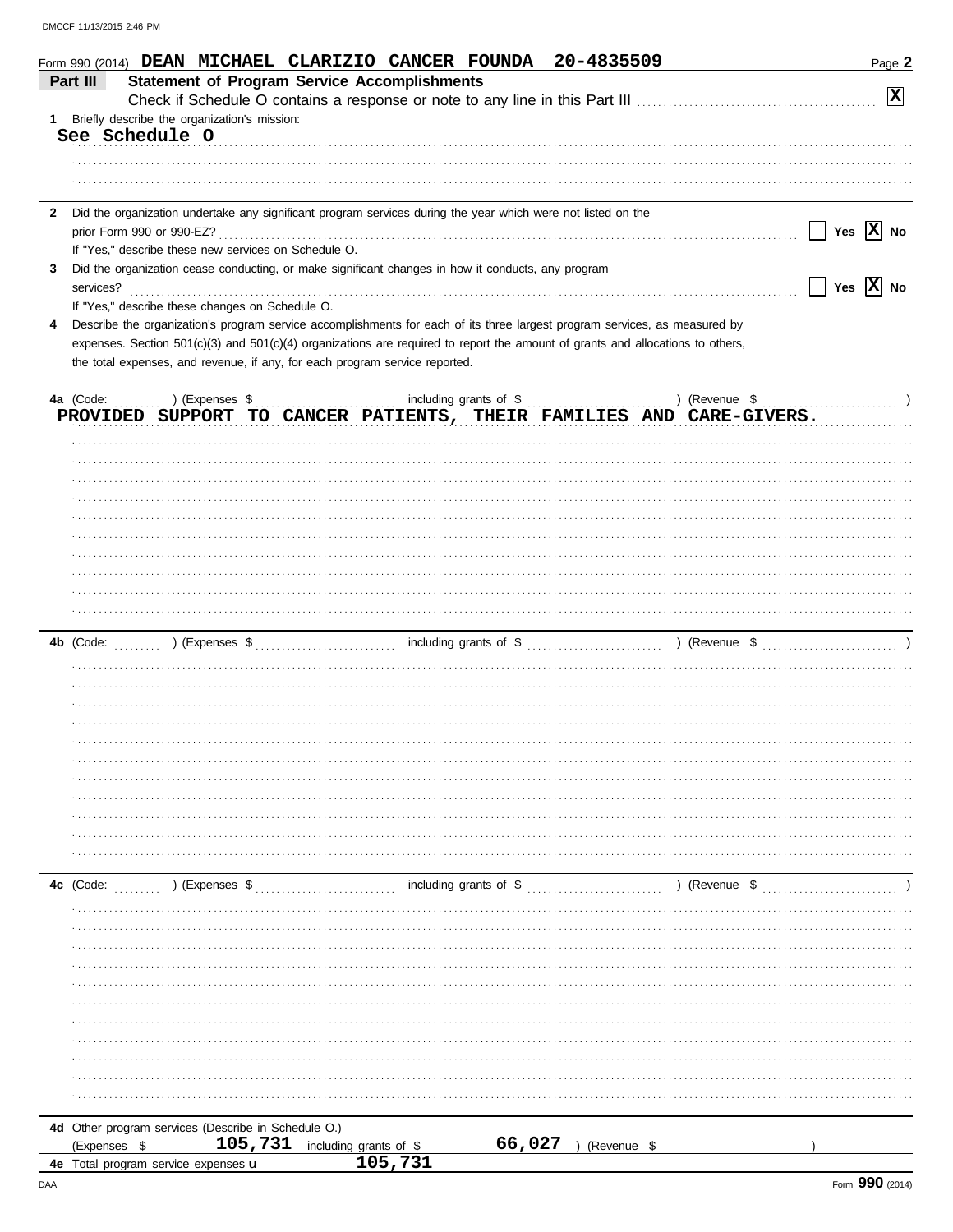### **Part IV Checklist of Required Schedules** Form 990 (2014) Page **3 DEAN MICHAEL CLARIZIO CANCER FOUNDA 20-4835509**

|     |                                                                                                                                                                                                                                |                 | Yes         | No          |
|-----|--------------------------------------------------------------------------------------------------------------------------------------------------------------------------------------------------------------------------------|-----------------|-------------|-------------|
| 1   | Is the organization described in section 501(c)(3) or 4947(a)(1) (other than a private foundation)? If "Yes,"                                                                                                                  |                 |             |             |
|     | complete Schedule A                                                                                                                                                                                                            | 1               | X           |             |
| 2   | Is the organization required to complete Schedule B, Schedule of Contributors (see instructions)?<br><u> 1986 - Johann Stoff, martin film ar yn y bennaf y brenning yn y brenning y brenning yn y brenning y brenning y</u>    | $\mathbf{2}$    | $\mathbf x$ |             |
| 3   | Did the organization engage in direct or indirect political campaign activities on behalf of or in opposition to                                                                                                               |                 |             |             |
|     | candidates for public office? If "Yes," complete Schedule C, Part I                                                                                                                                                            | 3               |             | x           |
| 4   | Section 501(c)(3) organizations. Did the organization engage in lobbying activities, or have a section 501(h)                                                                                                                  |                 |             |             |
|     | election in effect during the tax year? If "Yes," complete Schedule C, Part II                                                                                                                                                 | 4               |             | X           |
| 5   | Is the organization a section $501(c)(4)$ , $501(c)(5)$ , or $501(c)(6)$ organization that receives membership dues,                                                                                                           |                 |             |             |
|     | assessments, or similar amounts as defined in Revenue Procedure 98-19? If "Yes," complete Schedule C,                                                                                                                          |                 |             |             |
|     | Part III                                                                                                                                                                                                                       | 5               |             | x           |
| 6   | Did the organization maintain any donor advised funds or any similar funds or accounts for which donors                                                                                                                        |                 |             |             |
|     | have the right to provide advice on the distribution or investment of amounts in such funds or accounts? If                                                                                                                    |                 |             |             |
|     | "Yes," complete Schedule D, Part I                                                                                                                                                                                             | 6               |             | X           |
| 7   | Did the organization receive or hold a conservation easement, including easements to preserve open space,                                                                                                                      |                 |             |             |
|     | the environment, historic land areas, or historic structures? If "Yes," complete Schedule D, Part II                                                                                                                           | 7               |             | x           |
| 8   | Did the organization maintain collections of works of art, historical treasures, or other similar assets? If "Yes,"                                                                                                            |                 |             |             |
|     | complete Schedule D, Part III                                                                                                                                                                                                  | 8               |             | x           |
| 9   | Did the organization report an amount in Part X, line 21, for escrow or custodial account liability; serve as a                                                                                                                |                 |             |             |
|     | custodian for amounts not listed in Part X; or provide credit counseling, debt management, credit repair, or                                                                                                                   |                 |             |             |
|     | debt negotiation services? If "Yes," complete Schedule D, Part IV                                                                                                                                                              | 9               |             | x           |
| 10  | Did the organization, directly or through a related organization, hold assets in temporarily restricted                                                                                                                        |                 |             |             |
|     | endowments, permanent endowments, or quasi-endowments? If "Yes," complete Schedule D, Part V                                                                                                                                   | 10              |             | x           |
| 11  | If the organization's answer to any of the following questions is "Yes," then complete Schedule D, Parts VI,                                                                                                                   |                 |             |             |
|     | VII, VIII, IX, or X as applicable.                                                                                                                                                                                             |                 |             |             |
| a   | Did the organization report an amount for land, buildings, and equipment in Part X, line 10? If "Yes,"                                                                                                                         |                 |             |             |
|     | complete Schedule D, Part VI                                                                                                                                                                                                   | 11a             |             | X           |
| b   | Did the organization report an amount for investments—other securities in Part X, line 12 that is 5% or more                                                                                                                   |                 |             |             |
|     | of its total assets reported in Part X, line 16? If "Yes," complete Schedule D, Part VII                                                                                                                                       | 11b             |             | x           |
| C   | Did the organization report an amount for investments—program related in Part X, line 13 that is 5% or more                                                                                                                    |                 |             |             |
|     | of its total assets reported in Part X, line 16? If "Yes," complete Schedule D, Part VIII                                                                                                                                      | 11c             |             | X           |
|     | d Did the organization report an amount for other assets in Part X, line 15 that is 5% or more of its total assets                                                                                                             |                 |             |             |
|     | reported in Part X, line 16? If "Yes," complete Schedule D, Part IX                                                                                                                                                            | 11d             |             | X           |
| е   | Did the organization report an amount for other liabilities in Part X, line 25? If "Yes," complete Schedule D, Part X                                                                                                          | 11e             |             | $\mathbf x$ |
| f.  | Did the organization's separate or consolidated financial statements for the tax year include a footnote that addresses                                                                                                        |                 |             |             |
|     | the organization's liability for uncertain tax positions under FIN 48 (ASC 740)? If "Yes," complete Schedule D, Part X                                                                                                         | 11f             |             | X           |
|     | 12a Did the organization obtain separate, independent audited financial statements for the tax year? If "Yes," complete                                                                                                        |                 |             |             |
|     |                                                                                                                                                                                                                                | 12a             |             | X           |
| b   | Was the organization included in consolidated, independent audited financial statements for the tax year? If "Yes," and if                                                                                                     |                 |             |             |
|     |                                                                                                                                                                                                                                | 12b             |             | X           |
| 13  | Is the organization a school described in section 170(b)(1)(A)(ii)? If "Yes," complete Schedule E consumparament consumparament of the organization a school described in section 170(b)(1)(A)(ii)? If "Yes," complete Schedul | 13              |             | $\mathbf x$ |
| 14a | Did the organization maintain an office, employees, or agents outside of the United States?                                                                                                                                    | 14a             |             | $\mathbf x$ |
| b   | Did the organization have aggregate revenues or expenses of more than \$10,000 from grantmaking,                                                                                                                               |                 |             |             |
|     | fundraising, business, investment, and program service activities outside the United States, or aggregate                                                                                                                      |                 |             |             |
|     | foreign investments valued at \$100,000 or more? If "Yes," complete Schedule F, Parts I and IV [[[[[[[[[[[[[[[[                                                                                                                | 14b             |             | X           |
| 15  | Did the organization report on Part IX, column (A), line 3, more than \$5,000 of grants or other assistance to or                                                                                                              |                 |             |             |
|     | for any foreign organization? If "Yes," complete Schedule F, Parts II and IV                                                                                                                                                   | 15              |             | X           |
| 16  | Did the organization report on Part IX, column (A), line 3, more than \$5,000 of aggregate grants or other                                                                                                                     |                 |             |             |
|     | assistance to or for foreign individuals? If "Yes," complete Schedule F, Parts III and IV                                                                                                                                      | 16              |             | X           |
| 17  | Did the organization report a total of more than \$15,000 of expenses for professional fundraising services on                                                                                                                 |                 |             |             |
|     |                                                                                                                                                                                                                                | 17              |             | X           |
| 18  | Did the organization report more than \$15,000 total of fundraising event gross income and contributions on                                                                                                                    |                 |             |             |
|     | Part VIII, lines 1c and 8a? If "Yes," complete Schedule G, Part II                                                                                                                                                             | 18              |             | X           |
| 19  | Did the organization report more than \$15,000 of gross income from gaming activities on Part VIII, line 9a?                                                                                                                   |                 |             |             |
|     | If "Yes," complete Schedule G, Part III                                                                                                                                                                                        | 19              |             | X           |
|     | 20a Did the organization operate one or more hospital facilities? If "Yes," complete Schedule H                                                                                                                                | <b>20a</b>      |             | $\mathbf x$ |
|     |                                                                                                                                                                                                                                | 20 <sub>b</sub> |             |             |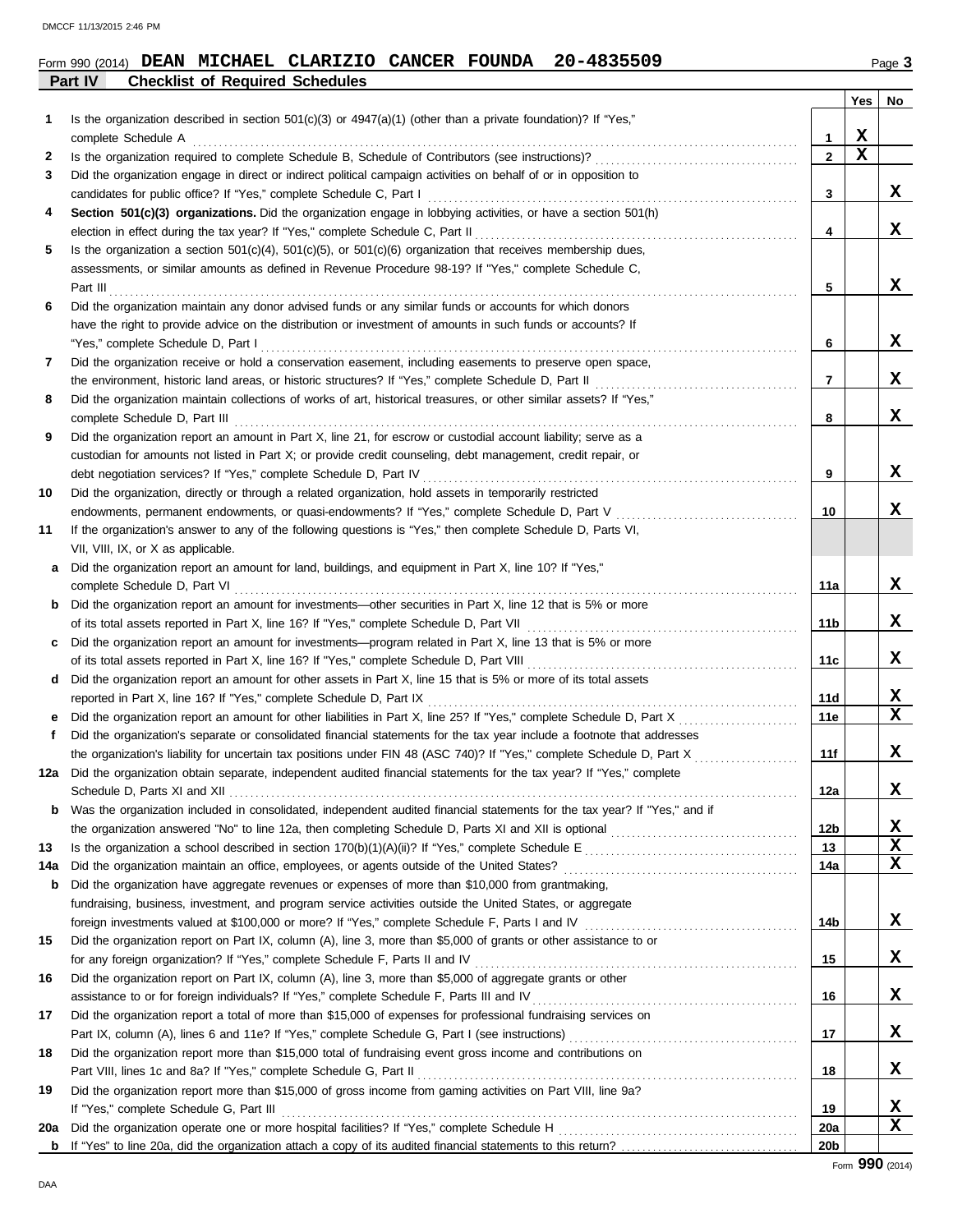|     | 20-4835509<br>Form 990 (2014) DEAN MICHAEL CLARIZIO CANCER FOUNDA                                                |                 |     | Page 4      |
|-----|------------------------------------------------------------------------------------------------------------------|-----------------|-----|-------------|
|     | Part IV<br><b>Checklist of Required Schedules (continued)</b>                                                    |                 |     |             |
|     |                                                                                                                  |                 | Yes | No          |
| 21  | Did the organization report more than \$5,000 of grants or other assistance to any domestic organization or      |                 |     |             |
|     | domestic government on Part IX, column (A), line 1? If "Yes," complete Schedule I, Parts I and II                | 21              |     | X           |
| 22  | Did the organization report more than \$5,000 of grants or other assistance to or for domestic individuals on    |                 |     |             |
|     | Part IX, column (A), line 2? If "Yes," complete Schedule I, Parts I and III                                      | 22              | X   |             |
| 23  | Did the organization answer "Yes" to Part VII, Section A, line 3, 4, or 5 about compensation of the              |                 |     |             |
|     | organization's current and former officers, directors, trustees, key employees, and highest compensated          |                 |     |             |
|     | employees? If "Yes," complete Schedule J                                                                         | 23              |     | X           |
| 24a | Did the organization have a tax-exempt bond issue with an outstanding principal amount of more than              |                 |     |             |
|     | \$100,000 as of the last day of the year, that was issued after December 31, 2002? If "Yes," answer lines 24b    |                 |     |             |
|     | through 24d and complete Schedule K. If "No," go to line 25a                                                     | 24a             |     | X           |
| b   | Did the organization invest any proceeds of tax-exempt bonds beyond a temporary period exception?                | 24b             |     |             |
| с   | Did the organization maintain an escrow account other than a refunding escrow at any time during the year        |                 |     |             |
|     | to defease any tax-exempt bonds?                                                                                 | 24c             |     |             |
| d   |                                                                                                                  | 24d             |     |             |
| 25а | Section 501(c)(3), 501(c)(4), and 501(c)(29) organizations. Did the organization engage in an excess benefit     |                 |     |             |
|     | transaction with a disqualified person during the year? If "Yes," complete Schedule L, Part I                    | 25a             |     | x           |
| b   | Is the organization aware that it engaged in an excess benefit transaction with a disqualified person in a prior |                 |     |             |
|     | year, and that the transaction has not been reported on any of the organization's prior Forms 990 or 990-EZ?     |                 |     |             |
|     | If "Yes," complete Schedule L, Part I                                                                            | 25b             |     | X           |
| 26  | Did the organization report any amount on Part X, line 5, 6, or 22 for receivables from or payables to any       |                 |     |             |
|     | current or former officers, directors, trustees, key employees, highest compensated employees, or                |                 |     |             |
|     | disqualified persons? If "Yes," complete Schedule L, Part II                                                     | 26              |     | X           |
| 27  | Did the organization provide a grant or other assistance to an officer, director, trustee, key employee,         |                 |     |             |
|     | substantial contributor or employee thereof, a grant selection committee member, or to a 35% controlled          |                 |     |             |
|     | entity or family member of any of these persons? If "Yes," complete Schedule L, Part III                         | 27              |     | X           |
| 28  | Was the organization a party to a business transaction with one of the following parties (see Schedule L,        |                 |     |             |
|     | Part IV instructions for applicable filing thresholds, conditions, and exceptions):                              |                 |     |             |
| a   | A current or former officer, director, trustee, or key employee? If "Yes," complete Schedule L, Part IV          | 28a             |     | X           |
| b   | A family member of a current or former officer, director, trustee, or key employee? If "Yes," complete           |                 |     |             |
|     | Schedule L, Part IV                                                                                              | 28b             |     | X           |
| c   | An entity of which a current or former officer, director, trustee, or key employee (or a family member thereof)  |                 |     |             |
|     | was an officer, director, trustee, or direct or indirect owner? If "Yes," complete Schedule L, Part IV           | 28c             |     | x           |
| 29  | Did the organization receive more than \$25,000 in non-cash contributions? If "Yes," complete Schedule M         | 29              |     | $\mathbf X$ |
| 30  | Did the organization receive contributions of art, historical treasures, or other similar assets, or qualified   |                 |     |             |
|     | conservation contributions? If "Yes," complete Schedule M                                                        | 30              |     | х           |
| 31  | Did the organization liquidate, terminate, or dissolve and cease operations? If "Yes," complete Schedule N,      |                 |     |             |
|     | Part I                                                                                                           | 31              |     | X           |
| 32  | Did the organization sell, exchange, dispose of, or transfer more than 25% of its net assets? If "Yes,"          |                 |     |             |
|     | complete Schedule N, Part II                                                                                     | 32              |     | X           |
| 33  | Did the organization own 100% of an entity disregarded as separate from the organization under Regulations       |                 |     |             |
|     |                                                                                                                  | 33              |     | X           |
| 34  | Was the organization related to any tax-exempt or taxable entity? If "Yes," complete Schedule R, Parts II, III,  |                 |     |             |
|     | or IV, and Part V, line 1                                                                                        | 34              |     | X           |
| 35a |                                                                                                                  | 35a             |     | $\mathbf x$ |
| b   | If "Yes" to line 35a, did the organization receive any payment from or engage in any transaction with a          |                 |     |             |
|     |                                                                                                                  | 35 <sub>b</sub> |     |             |
| 36  | Section 501(c)(3) organizations. Did the organization make any transfers to an exempt non-charitable             |                 |     |             |
|     | related organization? If "Yes," complete Schedule R, Part V, line 2                                              | 36              |     | x           |
| 37  | Did the organization conduct more than 5% of its activities through an entity that is not a related organization |                 |     |             |
|     | and that is treated as a partnership for federal income tax purposes? If "Yes," complete Schedule R,             |                 |     |             |
|     | Part VI                                                                                                          | 37              |     | X           |
| 38  | Did the organization complete Schedule O and provide explanations in Schedule O for Part VI, lines 11b and       |                 |     |             |
|     |                                                                                                                  | 38              |     | X           |
|     |                                                                                                                  |                 |     |             |

Form **990** (2014)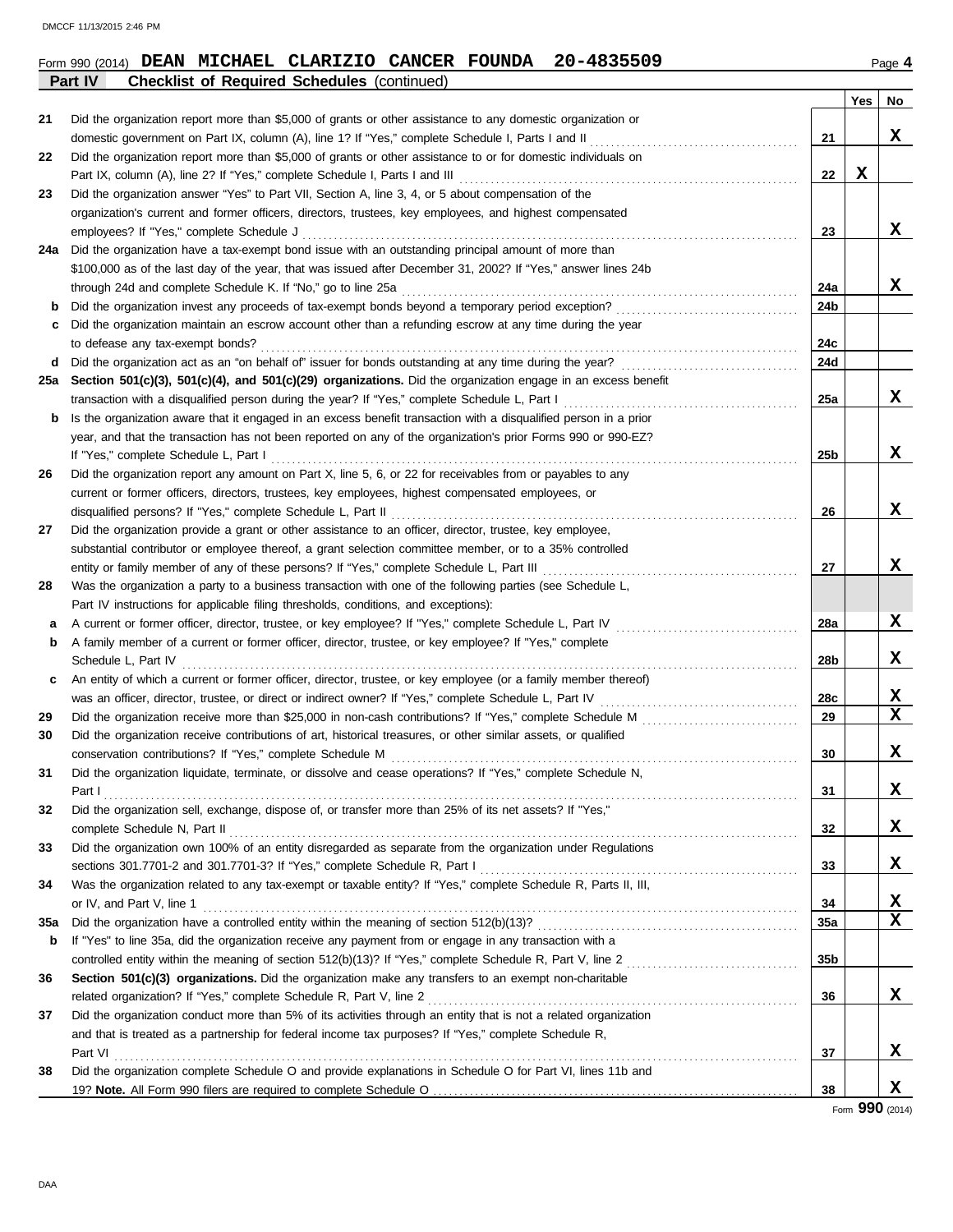|             | Statements Regarding Other IRS Filings and Tax Compliance<br>Part V<br>Check if Schedule O contains a response or note to any line in this Part V                                                                                   |                 |             |                 |                 |    |
|-------------|-------------------------------------------------------------------------------------------------------------------------------------------------------------------------------------------------------------------------------------|-----------------|-------------|-----------------|-----------------|----|
|             |                                                                                                                                                                                                                                     |                 |             |                 | Yes             | No |
| 1a          | Enter the number reported in Box 3 of Form 1096. Enter -0- if not applicable                                                                                                                                                        | 1a              | $\mathbf 0$ |                 |                 |    |
| b           | Enter the number of Forms W-2G included in line 1a. Enter -0- if not applicable                                                                                                                                                     | 1 <sub>b</sub>  | $\mathbf 0$ |                 |                 |    |
| c           | Did the organization comply with backup withholding rules for reportable payments to vendors and                                                                                                                                    |                 |             |                 |                 |    |
|             | reportable gaming (gambling) winnings to prize winners?                                                                                                                                                                             |                 |             | 1c              |                 | x  |
| 2a          | Enter the number of employees reported on Form W-3, Transmittal of Wage and Tax                                                                                                                                                     |                 |             |                 |                 |    |
|             | Statements, filed for the calendar year ending with or within the year covered by this return                                                                                                                                       | 2a              | $\mathbf 0$ |                 |                 |    |
| b           | If at least one is reported on line 2a, did the organization file all required federal employment tax returns?                                                                                                                      |                 |             | 2b              |                 |    |
|             | Note. If the sum of lines 1a and 2a is greater than 250, you may be required to e-file (see instructions)                                                                                                                           |                 |             |                 |                 |    |
| За          | Did the organization have unrelated business gross income of \$1,000 or more during the year?                                                                                                                                       |                 |             | За              |                 | x  |
| b           | If "Yes," has it filed a Form 990-T for this year? If "No" to line 3b, provide an explanation in Schedule O                                                                                                                         |                 |             | 3b              |                 |    |
| 4a          | At any time during the calendar year, did the organization have an interest in, or a signature or other authority<br>over, a financial account in a foreign country (such as a bank account, securities account, or other financial |                 |             |                 |                 |    |
|             | account)?                                                                                                                                                                                                                           |                 |             | 4a              |                 | x  |
| b           | If "Yes," enter the name of the foreign country: <b>u</b>                                                                                                                                                                           |                 |             |                 |                 |    |
|             | See instructions for filing requirements for FinCEN Form 114, Report of Foreign Bank and Financial Accounts                                                                                                                         |                 |             |                 |                 |    |
|             | (FBAR).                                                                                                                                                                                                                             |                 |             |                 |                 |    |
| 5a          | Was the organization a party to a prohibited tax shelter transaction at any time during the tax year?                                                                                                                               |                 |             | 5a              |                 | X  |
| b           |                                                                                                                                                                                                                                     |                 |             | 5 <sub>b</sub>  |                 | x  |
| c           | If "Yes" to line 5a or 5b, did the organization file Form 8886-T?                                                                                                                                                                   |                 |             | 5c              |                 |    |
| 6а          | Does the organization have annual gross receipts that are normally greater than \$100,000, and did the                                                                                                                              |                 |             |                 |                 |    |
|             | organization solicit any contributions that were not tax deductible as charitable contributions?                                                                                                                                    |                 |             | 6a              |                 | x  |
| b           | If "Yes," did the organization include with every solicitation an express statement that such contributions or                                                                                                                      |                 |             |                 |                 |    |
|             | gifts were not tax deductible?                                                                                                                                                                                                      |                 |             | 6b              |                 |    |
| 7           | Organizations that may receive deductible contributions under section 170(c).                                                                                                                                                       |                 |             |                 |                 |    |
| а           | Did the organization receive a payment in excess of \$75 made partly as a contribution and partly for goods                                                                                                                         |                 |             |                 |                 |    |
|             | and services provided to the payor?                                                                                                                                                                                                 |                 |             | 7a              |                 |    |
| b           |                                                                                                                                                                                                                                     |                 |             | 7b              |                 |    |
| c           | Did the organization sell, exchange, or otherwise dispose of tangible personal property for which it was                                                                                                                            |                 |             |                 |                 |    |
|             |                                                                                                                                                                                                                                     |                 |             | 7c              |                 |    |
| d           |                                                                                                                                                                                                                                     | 7d              |             |                 |                 |    |
| е           |                                                                                                                                                                                                                                     |                 |             | 7e<br>7f        |                 |    |
| f           | Did the organization, during the year, pay premiums, directly or indirectly, on a personal benefit contract?                                                                                                                        |                 |             | 7g              |                 |    |
| g<br>h      | If the organization received a contribution of cars, boats, airplanes, or other vehicles, did the organization file a Form 1098-C?                                                                                                  |                 |             | 7h              |                 |    |
|             | Sponsoring organizations maintaining donor advised funds. Did a donor advised fund maintained by the                                                                                                                                |                 |             |                 |                 |    |
|             |                                                                                                                                                                                                                                     |                 |             | 8               |                 |    |
| 9           | Sponsoring organizations maintaining donor advised funds.                                                                                                                                                                           |                 |             |                 |                 |    |
| a           |                                                                                                                                                                                                                                     |                 |             | 9a              |                 |    |
| b           |                                                                                                                                                                                                                                     |                 |             | 9b              |                 |    |
| 10          | Section 501(c)(7) organizations. Enter:                                                                                                                                                                                             |                 |             |                 |                 |    |
| а           |                                                                                                                                                                                                                                     | 10a             |             |                 |                 |    |
| $\mathbf b$ | Gross receipts, included on Form 990, Part VIII, line 12, for public use of club facilities                                                                                                                                         | 10 <sub>b</sub> |             |                 |                 |    |
| 11          | Section 501(c)(12) organizations. Enter:                                                                                                                                                                                            |                 |             |                 |                 |    |
| а           | Gross income from members or shareholders                                                                                                                                                                                           | 11a             |             |                 |                 |    |
| b           | Gross income from other sources (Do not net amounts due or paid to other sources                                                                                                                                                    |                 |             |                 |                 |    |
|             |                                                                                                                                                                                                                                     | 11 <sub>b</sub> |             |                 |                 |    |
| 12a         | Section 4947(a)(1) non-exempt charitable trusts. Is the organization filing Form 990 in lieu of Form 1041?                                                                                                                          |                 |             | 12a             |                 |    |
| b           |                                                                                                                                                                                                                                     |                 |             |                 |                 |    |
| 13          | Section 501(c)(29) qualified nonprofit health insurance issuers.                                                                                                                                                                    |                 |             |                 |                 |    |
| а           | Is the organization licensed to issue qualified health plans in more than one state?                                                                                                                                                |                 |             | 13a             |                 |    |
|             | Note. See the instructions for additional information the organization must report on Schedule O.                                                                                                                                   |                 |             |                 |                 |    |
| b           | Enter the amount of reserves the organization is required to maintain by the states in which                                                                                                                                        |                 |             |                 |                 |    |
|             |                                                                                                                                                                                                                                     | 13 <sub>b</sub> |             |                 |                 |    |
| c           | Enter the amount of reserves on hand<br>Did the organization receive any payments for indoor tanning services during the tax year?                                                                                                  | 13 <sub>c</sub> |             | 14a             |                 | x  |
| 14a<br>b    |                                                                                                                                                                                                                                     |                 |             | 14 <sub>b</sub> |                 |    |
| DAA         |                                                                                                                                                                                                                                     |                 |             |                 | Form 990 (2014) |    |
|             |                                                                                                                                                                                                                                     |                 |             |                 |                 |    |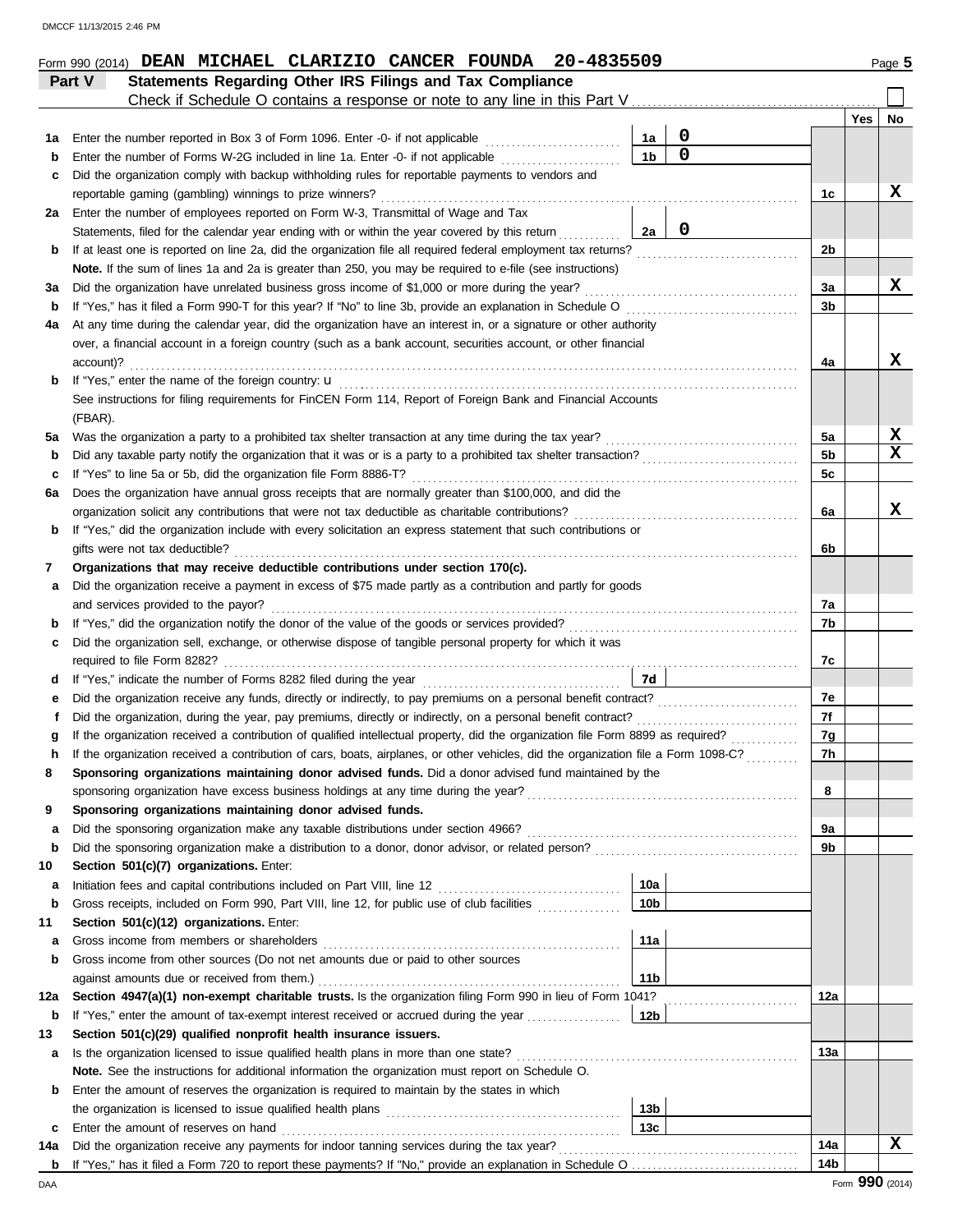|     | 20-4835509<br>Form 990 (2014) DEAN MICHAEL CLARIZIO CANCER FOUNDA                                                                   |    |                                        |                 |     | Page 6      |
|-----|-------------------------------------------------------------------------------------------------------------------------------------|----|----------------------------------------|-----------------|-----|-------------|
|     | Part VI<br>Governance, Management, and Disclosure For each "Yes" response to lines 2 through 7b below, and for a "No"               |    |                                        |                 |     |             |
|     | response to line 8a, 8b, or 10b below, describe the circumstances, processes, or changes in Schedule O. See instructions.           |    |                                        |                 |     |             |
|     |                                                                                                                                     |    |                                        |                 |     | X           |
|     | Section A. Governing Body and Management                                                                                            |    |                                        |                 |     |             |
|     |                                                                                                                                     |    |                                        |                 | Yes | No          |
| 1а  | Enter the number of voting members of the governing body at the end of the tax year                                                 | 1a | 5                                      |                 |     |             |
|     | If there are material differences in voting rights among members of the governing body, or                                          |    |                                        |                 |     |             |
|     | if the governing body delegated broad authority to an executive committee or similar                                                |    |                                        |                 |     |             |
|     | committee, explain in Schedule O.                                                                                                   |    |                                        |                 |     |             |
| b   | Enter the number of voting members included in line 1a, above, who are independent                                                  | 1b | 0                                      |                 |     |             |
| 2   | Did any officer, director, trustee, or key employee have a family relationship or a business relationship with                      |    |                                        |                 |     |             |
|     | any other officer, director, trustee, or key employee?                                                                              |    |                                        | 2               |     | X           |
| 3   | Did the organization delegate control over management duties customarily performed by or under the direct                           |    |                                        |                 |     |             |
|     | supervision of officers, directors, or trustees, or key employees to a management company or other person?                          |    | <u> 1999 - Johann Stoff, ameri</u> kan | 3               |     | X           |
| 4   | Did the organization make any significant changes to its governing documents since the prior Form 990 was filed?                    |    |                                        | 4               |     | $\mathbf x$ |
| 5   | Did the organization become aware during the year of a significant diversion of the organization's assets?                          |    |                                        | 5               |     | X           |
| 6   | Did the organization have members or stockholders?                                                                                  |    |                                        | 6               |     | X           |
| 7a  | Did the organization have members, stockholders, or other persons who had the power to elect or appoint                             |    |                                        |                 |     |             |
|     | one or more members of the governing body?                                                                                          |    |                                        | 7a              |     | X           |
| b   | Are any governance decisions of the organization reserved to (or subject to approval by) members,                                   |    |                                        |                 |     |             |
|     | stockholders, or persons other than the governing body?                                                                             |    |                                        | 7b              |     | x           |
|     | Did the organization contemporaneously document the meetings held or written actions undertaken during the year by the following:   |    |                                        |                 |     |             |
| 8   |                                                                                                                                     |    |                                        |                 | X   |             |
| а   | The governing body?                                                                                                                 |    |                                        | 8a              | X   |             |
| b   | Each committee with authority to act on behalf of the governing body?                                                               |    |                                        | 8b              |     |             |
| 9   | Is there any officer, director, trustee, or key employee listed in Part VII, Section A, who cannot be reached at                    |    |                                        |                 |     |             |
|     |                                                                                                                                     |    |                                        | 9               |     | x           |
|     | <b>Section B. Policies</b> (This Section B requests information about policies not required by the Internal Revenue Code.)          |    |                                        |                 |     |             |
|     |                                                                                                                                     |    |                                        |                 | Yes | No          |
| 10a | Did the organization have local chapters, branches, or affiliates?                                                                  |    |                                        | 10a             |     | X           |
| b   | If "Yes," did the organization have written policies and procedures governing the activities of such chapters,                      |    |                                        |                 |     |             |
|     |                                                                                                                                     |    |                                        | 10b             |     |             |
| 11a | Has the organization provided a complete copy of this Form 990 to all members of its governing body before filing the form?         |    |                                        | 11a             |     | x           |
| b   | Describe in Schedule O the process, if any, used by the organization to review this Form 990.                                       |    |                                        |                 |     |             |
| 12a | Did the organization have a written conflict of interest policy? If "No," go to line 13                                             |    |                                        | 12a             |     | x           |
| b   | Were officers, directors, or trustees, and key employees required to disclose annually interests that could give rise to conflicts? |    |                                        | 12b             |     |             |
| с   | Did the organization regularly and consistently monitor and enforce compliance with the policy? If "Yes,"                           |    |                                        |                 |     |             |
|     | describe in Schedule O how this was done                                                                                            |    |                                        | 12 <sub>c</sub> |     |             |
| 13  | Did the organization have a written whistleblower policy?                                                                           |    |                                        | 13              |     | X           |
| 14  | Did the organization have a written document retention and destruction policy?                                                      |    |                                        | 14              |     | x           |
| 15  | Did the process for determining compensation of the following persons include a review and approval by                              |    |                                        |                 |     |             |
|     | independent persons, comparability data, and contemporaneous substantiation of the deliberation and decision?                       |    |                                        |                 |     |             |
| a   | The organization's CEO, Executive Director, or top management official                                                              |    |                                        | 15a             |     | X           |
| b   | Other officers or key employees of the organization                                                                                 |    |                                        | 15b             |     | X           |
|     | If "Yes" to line 15a or 15b, describe the process in Schedule O (see instructions).                                                 |    |                                        |                 |     |             |
| 16a | Did the organization invest in, contribute assets to, or participate in a joint venture or similar arrangement                      |    |                                        |                 |     |             |
|     | with a taxable entity during the year?                                                                                              |    |                                        | 16a             |     | X           |
| b   | If "Yes," did the organization follow a written policy or procedure requiring the organization to evaluate its                      |    |                                        |                 |     |             |
|     | participation in joint venture arrangements under applicable federal tax law, and take steps to safeguard the                       |    |                                        |                 |     |             |
|     |                                                                                                                                     |    |                                        | 16b             |     |             |
|     | <b>Section C. Disclosure</b>                                                                                                        |    |                                        |                 |     |             |
| 17  | List the states with which a copy of this Form 990 is required to be filed $\mathbf u$<br>None                                      |    |                                        |                 |     |             |
| 18  | Section 6104 requires an organization to make its Forms 1023 (or 1024 if applicable), 990, and 990-T (Section 501(c)(3)s only)      |    |                                        |                 |     |             |
|     | available for public inspection. Indicate how you made these available. Check all that apply.                                       |    |                                        |                 |     |             |
|     | Another's website<br>Upon request                                                                                                   |    |                                        |                 |     |             |
|     | Own website<br>Other (explain in Schedule O)                                                                                        |    |                                        |                 |     |             |
| 19  | Describe in Schedule O whether (and if so, how) the organization made its governing documents, conflict of interest policy, and     |    |                                        |                 |     |             |
|     | financial statements available to the public during the tax year.                                                                   |    |                                        |                 |     |             |
| 20  | State the name, address, and telephone number of the person who possesses the organization's books and records: <b>u</b>            |    |                                        |                 |     |             |
|     | <b>CHRIS CLARIZIO</b><br>10 CONNEL DRIVE                                                                                            |    |                                        |                 |     |             |
|     | 07052<br>NJ<br><b>WEST ORANGE</b>                                                                                                   |    |                                        | 973-464-2742    |     |             |

DAA Form **990** (2014)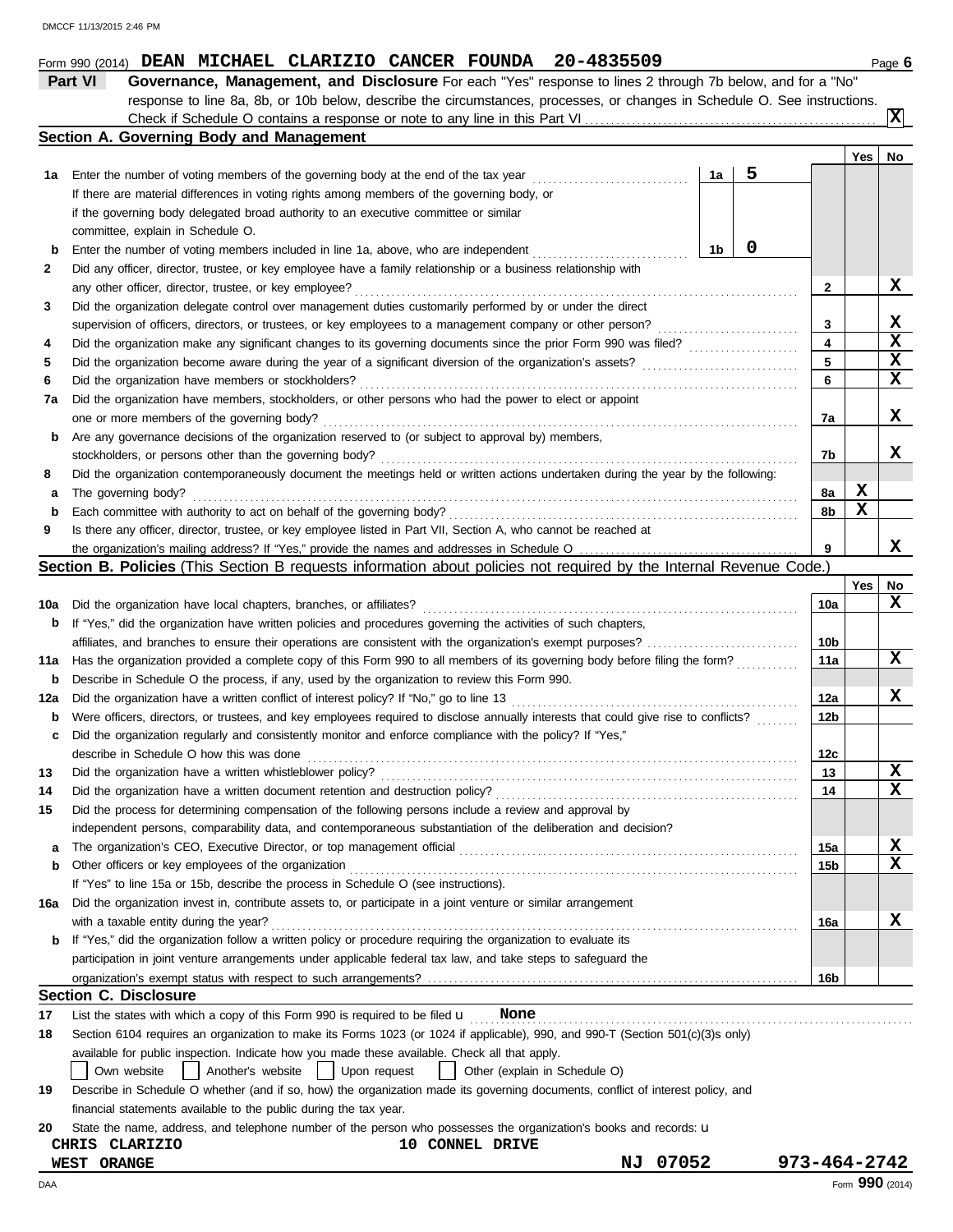#### **Section A. Independent Contractors Part VII Compensation of Officers, Directors, Trustees, Key Employees, Highest Compensated Employees, and** Form 990 (2014) **DEAN MICHAEL CLARIZIO CANCER FOUNDA 20-4835509 Deanel Page 7 Officers, Directors, Trustees, Key Employees, and Highest Compensated Employees 1a** Complete this table for all persons required to be listed. Report compensation for the calendar year ending with or within the organization's tax year. Check if Schedule O contains a response or note to any line in this Part VII

■ List all of the organization's **current** officers, directors, trustees (whether individuals or organizations), regardless of amount of compensation. Enter -0- in columns (D), (E), and (F) if no compensation was paid.

● List all of the organization's **current** key employees, if any. See instructions for definition of "key employee."

who received reportable compensation (Box 5 of Form W-2 and/or Box 7 of Form 1099-MISC) of more than \$100,000 from the organization and any related organizations. ■ List the organization's five **current** highest compensated employees (other than an officer, director, trustee, or key employee)<br> **•** Pregiund reportable compensation (Box 5 of Ferm W 2 and/or Box 7 of Ferm 1000 MISC) o

■ List all of the organization's **former** officers, key employees, and highest compensated employees who received more than<br> **•** 00.000 of reportable compensation from the examization and any related erganizations \$100,000 of reportable compensation from the organization and any related organizations.

■ List all of the organization's **former directors or trustees** that received, in the capacity as a former director or trustee of the practization more than \$10,000 of reportable compensation from the organization and any organization, more than \$10,000 of reportable compensation from the organization and any related organizations. List persons in the following order: individual trustees or directors; institutional trustees; officers; key employees; highest compensated employees; and former such persons.

Check this box if neither the organization nor any related organization compensated any current officer, director, or trustee. **X**

| (A)<br>Name and Title   | (B)<br>Average<br>hours per<br>week<br>(list any<br>hours for |                                   |                       |             | (C)<br>Position | (do not check more than one<br>box, unless person is both an<br>officer and a director/trustee) |        | (D)<br>Reportable<br>compensation<br>from<br>the<br>organization | (E)<br>Reportable<br>compensation from<br>related<br>organizations<br>(W-2/1099-MISC) | (F)<br>Estimated<br>amount of<br>other<br>compensation<br>from the |
|-------------------------|---------------------------------------------------------------|-----------------------------------|-----------------------|-------------|-----------------|-------------------------------------------------------------------------------------------------|--------|------------------------------------------------------------------|---------------------------------------------------------------------------------------|--------------------------------------------------------------------|
|                         | related<br>organizations<br>below dotted<br>line)             | Individual trustee<br>or director | Institutional trustee | Officer     | Key employee    | Highest compensated<br>employee                                                                 | Former | (W-2/1099-MISC)                                                  |                                                                                       | organization<br>and related<br>organizations                       |
| (1) CHRIS CLARIZIO      | 10.00                                                         |                                   |                       |             |                 |                                                                                                 |        |                                                                  |                                                                                       |                                                                    |
| PRESIDENT               | 0.00                                                          | $\mathbf x$                       |                       | $\mathbf x$ |                 |                                                                                                 |        | 0                                                                | 0                                                                                     | 0                                                                  |
| (2) JOE CLARIZIO JR.    | 10.00                                                         |                                   |                       |             |                 |                                                                                                 |        |                                                                  |                                                                                       |                                                                    |
| VICE PRESIDENT          | 0.00                                                          | $\mathbf x$                       |                       |             |                 |                                                                                                 |        | 0                                                                | 0                                                                                     | 0                                                                  |
| (3) JOSEPH CLARIZIO     | 3.00                                                          |                                   |                       |             |                 |                                                                                                 |        |                                                                  |                                                                                       |                                                                    |
| VICE PRESIDENT          | 0.00                                                          | $\mathbf x$                       |                       |             |                 |                                                                                                 |        | 0                                                                | 0                                                                                     | $\pmb{0}$                                                          |
| $(4)$ MARIA<br>CLARIZIO |                                                               |                                   |                       |             |                 |                                                                                                 |        |                                                                  |                                                                                       |                                                                    |
|                         | 12.00                                                         |                                   |                       |             |                 |                                                                                                 |        |                                                                  |                                                                                       |                                                                    |
| <b>TREASURER</b>        | 0.00                                                          | $\mathbf x$                       |                       |             |                 |                                                                                                 |        | 0                                                                | 0                                                                                     | $\mathbf 0$                                                        |
| (5) TRINE ESTELLE       | 2.00                                                          |                                   |                       |             |                 |                                                                                                 |        |                                                                  |                                                                                       |                                                                    |
| <b>SECRETARY</b>        | 0.00                                                          | $\mathbf x$                       |                       |             |                 |                                                                                                 |        | 0                                                                | 0                                                                                     | $\mathbf 0$                                                        |
| (6)                     |                                                               |                                   |                       |             |                 |                                                                                                 |        |                                                                  |                                                                                       |                                                                    |
|                         |                                                               |                                   |                       |             |                 |                                                                                                 |        |                                                                  |                                                                                       |                                                                    |
| (7)                     |                                                               |                                   |                       |             |                 |                                                                                                 |        |                                                                  |                                                                                       |                                                                    |
|                         |                                                               |                                   |                       |             |                 |                                                                                                 |        |                                                                  |                                                                                       |                                                                    |
| (8)                     |                                                               |                                   |                       |             |                 |                                                                                                 |        |                                                                  |                                                                                       |                                                                    |
| (9)                     |                                                               |                                   |                       |             |                 |                                                                                                 |        |                                                                  |                                                                                       |                                                                    |
|                         |                                                               |                                   |                       |             |                 |                                                                                                 |        |                                                                  |                                                                                       |                                                                    |
| (10)                    |                                                               |                                   |                       |             |                 |                                                                                                 |        |                                                                  |                                                                                       |                                                                    |
|                         |                                                               |                                   |                       |             |                 |                                                                                                 |        |                                                                  |                                                                                       |                                                                    |
| (11)                    |                                                               |                                   |                       |             |                 |                                                                                                 |        |                                                                  |                                                                                       |                                                                    |
|                         |                                                               |                                   |                       |             |                 |                                                                                                 |        |                                                                  |                                                                                       |                                                                    |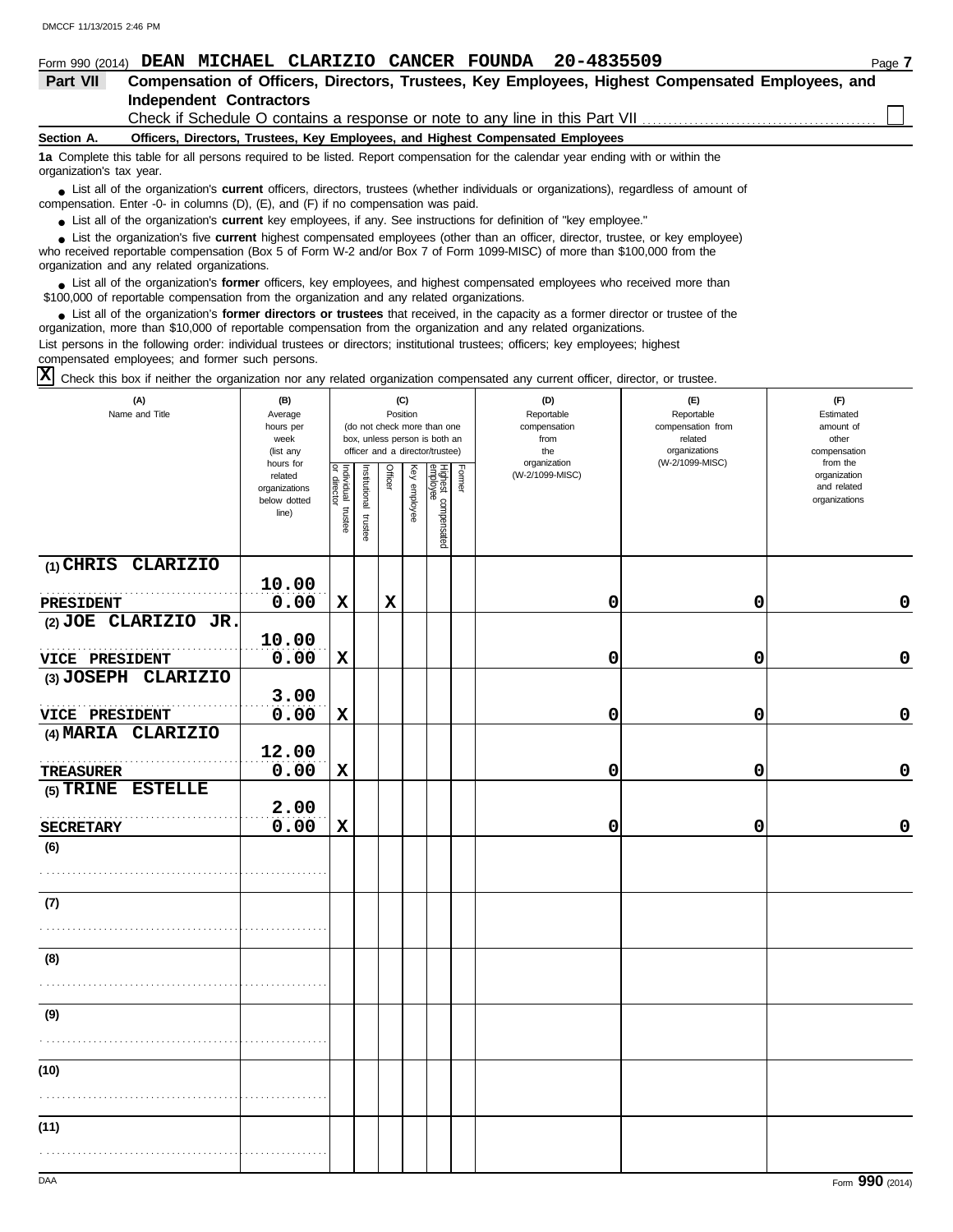| Part VII     |                                                                                                                                                                                                                                                                                                                                                                                                                                                                                                                                                                                                                                                                                                                                |                                                                |                       |                         |         |                 |                                                                                                 |        | Section A. Officers, Directors, Trustees, Key Employees, and Highest Compensated Employees (continued) |                                                                    |                                                          |                     |                   |
|--------------|--------------------------------------------------------------------------------------------------------------------------------------------------------------------------------------------------------------------------------------------------------------------------------------------------------------------------------------------------------------------------------------------------------------------------------------------------------------------------------------------------------------------------------------------------------------------------------------------------------------------------------------------------------------------------------------------------------------------------------|----------------------------------------------------------------|-----------------------|-------------------------|---------|-----------------|-------------------------------------------------------------------------------------------------|--------|--------------------------------------------------------------------------------------------------------|--------------------------------------------------------------------|----------------------------------------------------------|---------------------|-------------------|
|              | (A)<br>Name and title                                                                                                                                                                                                                                                                                                                                                                                                                                                                                                                                                                                                                                                                                                          | (B)<br>Average<br>hours per<br>week<br>(list any               |                       |                         |         | (C)<br>Position | (do not check more than one<br>box, unless person is both an<br>officer and a director/trustee) |        | (D)<br>Reportable<br>compensation<br>from<br>the                                                       | (E)<br>Reportable<br>compensation from<br>related<br>organizations | (F)<br>Estimated<br>amount of<br>other<br>compensation   |                     |                   |
|              |                                                                                                                                                                                                                                                                                                                                                                                                                                                                                                                                                                                                                                                                                                                                | hours for<br>related<br>organizations<br>below dotted<br>line) | Individual<br>trustee | hstitutional<br>trustee | Officer | Key employee    | Highest compensated<br>employee                                                                 | Former | organization<br>(W-2/1099-MISC)                                                                        | (W-2/1099-MISC)                                                    | from the<br>organization<br>and related<br>organizations |                     |                   |
| (12)         |                                                                                                                                                                                                                                                                                                                                                                                                                                                                                                                                                                                                                                                                                                                                |                                                                |                       |                         |         |                 |                                                                                                 |        |                                                                                                        |                                                                    |                                                          |                     |                   |
| (13)         |                                                                                                                                                                                                                                                                                                                                                                                                                                                                                                                                                                                                                                                                                                                                |                                                                |                       |                         |         |                 |                                                                                                 |        |                                                                                                        |                                                                    |                                                          |                     |                   |
| (14)         |                                                                                                                                                                                                                                                                                                                                                                                                                                                                                                                                                                                                                                                                                                                                |                                                                |                       |                         |         |                 |                                                                                                 |        |                                                                                                        |                                                                    |                                                          |                     |                   |
| (15)         |                                                                                                                                                                                                                                                                                                                                                                                                                                                                                                                                                                                                                                                                                                                                |                                                                |                       |                         |         |                 |                                                                                                 |        |                                                                                                        |                                                                    |                                                          |                     |                   |
| (16)         |                                                                                                                                                                                                                                                                                                                                                                                                                                                                                                                                                                                                                                                                                                                                |                                                                |                       |                         |         |                 |                                                                                                 |        |                                                                                                        |                                                                    |                                                          |                     |                   |
| (17)         |                                                                                                                                                                                                                                                                                                                                                                                                                                                                                                                                                                                                                                                                                                                                |                                                                |                       |                         |         |                 |                                                                                                 |        |                                                                                                        |                                                                    |                                                          |                     |                   |
| (18)         |                                                                                                                                                                                                                                                                                                                                                                                                                                                                                                                                                                                                                                                                                                                                |                                                                |                       |                         |         |                 |                                                                                                 |        |                                                                                                        |                                                                    |                                                          |                     |                   |
| (19)         |                                                                                                                                                                                                                                                                                                                                                                                                                                                                                                                                                                                                                                                                                                                                |                                                                |                       |                         |         |                 |                                                                                                 |        |                                                                                                        |                                                                    |                                                          |                     |                   |
|              | c Total from continuation sheets to Part VII, Section A                                                                                                                                                                                                                                                                                                                                                                                                                                                                                                                                                                                                                                                                        |                                                                |                       |                         |         |                 |                                                                                                 | u<br>u |                                                                                                        |                                                                    |                                                          |                     |                   |
| d<br>2       | Total number of individuals (including but not limited to those listed above) who received more than \$100,000 of<br>reportable compensation from the organization u                                                                                                                                                                                                                                                                                                                                                                                                                                                                                                                                                           |                                                                |                       | 0                       |         |                 |                                                                                                 |        |                                                                                                        |                                                                    |                                                          |                     |                   |
| 3<br>4<br>5  | Did the organization list any former officer, director, or trustee, key employee, or highest compensated<br>For any individual listed on line 1a, is the sum of reportable compensation and other compensation from the<br>organization and related organizations greater than \$150,000? If "Yes," complete Schedule J for such<br>individual <b>construction in the construction of the construction</b> in the construction of the construction of the construction of the construction of the construction of the construction of the construction of the construct<br>Did any person listed on line 1a receive or accrue compensation from any unrelated organization or individual<br>Section B. Independent Contractors |                                                                |                       |                         |         |                 |                                                                                                 |        |                                                                                                        |                                                                    | 3<br>4<br>5                                              | Yes                 | No<br>x<br>x<br>X |
| 1            | Complete this table for your five highest compensated independent contractors that received more than \$100,000 of<br>compensation from the organization. Report compensation for the calendar year ending with or within the organization's tax year.                                                                                                                                                                                                                                                                                                                                                                                                                                                                         |                                                                |                       |                         |         |                 |                                                                                                 |        |                                                                                                        |                                                                    |                                                          |                     |                   |
|              |                                                                                                                                                                                                                                                                                                                                                                                                                                                                                                                                                                                                                                                                                                                                | (A)<br>Name and business address                               |                       |                         |         |                 |                                                                                                 |        |                                                                                                        | (B)<br>Description of services                                     |                                                          | (C)<br>Compensation |                   |
|              |                                                                                                                                                                                                                                                                                                                                                                                                                                                                                                                                                                                                                                                                                                                                |                                                                |                       |                         |         |                 |                                                                                                 |        |                                                                                                        |                                                                    |                                                          |                     |                   |
|              |                                                                                                                                                                                                                                                                                                                                                                                                                                                                                                                                                                                                                                                                                                                                |                                                                |                       |                         |         |                 |                                                                                                 |        |                                                                                                        |                                                                    |                                                          |                     |                   |
|              |                                                                                                                                                                                                                                                                                                                                                                                                                                                                                                                                                                                                                                                                                                                                |                                                                |                       |                         |         |                 |                                                                                                 |        |                                                                                                        |                                                                    |                                                          |                     |                   |
| $\mathbf{2}$ | Total number of independent contractors (including but not limited to those listed above) who<br>received more than \$100,000 of compensation from the organization u                                                                                                                                                                                                                                                                                                                                                                                                                                                                                                                                                          |                                                                |                       |                         |         |                 |                                                                                                 |        |                                                                                                        | 0                                                                  |                                                          |                     |                   |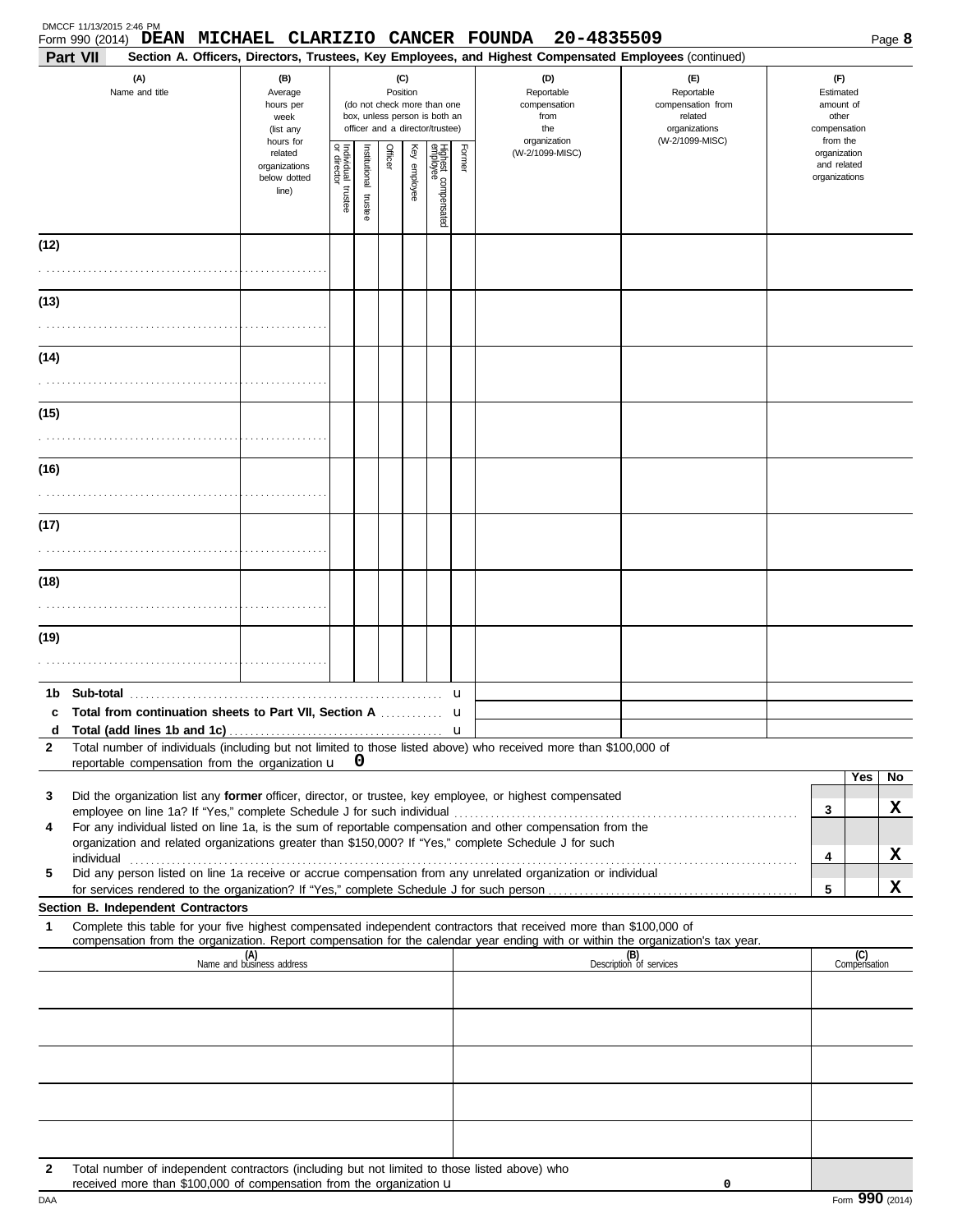## Form 990 (2014) Page **9 DEAN MICHAEL CLARIZIO CANCER FOUNDA 20-4835509**

## **Part VIII Statement of Revenue**

| Slaichleill Ur Nevenue |  |
|------------------------|--|
|                        |  |

|                              |     |                                                                            |                |                   | (A)<br>Total revenue | (B)<br>Related or<br>exempt<br>function<br>revenue | (C)<br>Unrelated<br>business<br>revenue | (D)<br>Revenue<br>excluded from tax<br>under sections<br>512-514 |
|------------------------------|-----|----------------------------------------------------------------------------|----------------|-------------------|----------------------|----------------------------------------------------|-----------------------------------------|------------------------------------------------------------------|
|                              |     | 1a Federated campaigns                                                     | 1a             |                   |                      |                                                    |                                         |                                                                  |
|                              |     | <b>b</b> Membership dues                                                   | 1b             |                   |                      |                                                    |                                         |                                                                  |
|                              |     | c Fundraising events                                                       | 1 <sub>c</sub> |                   |                      |                                                    |                                         |                                                                  |
|                              |     | d Related organizations                                                    | 1d             |                   |                      |                                                    |                                         |                                                                  |
|                              |     | <b>e</b> Government grants (contributions)                                 | 1e             |                   |                      |                                                    |                                         |                                                                  |
|                              |     | f All other contributions, gifts, grants,                                  |                |                   |                      |                                                    |                                         |                                                                  |
|                              |     | and similar amounts not included above                                     | 1f             | 27,500            |                      |                                                    |                                         |                                                                  |
|                              |     | g Noncash contributions included in lines 1a-1f:                           | \$             |                   |                      |                                                    |                                         |                                                                  |
| Contributions, Gifts, Grants |     |                                                                            |                |                   | 27,500               |                                                    |                                         |                                                                  |
|                              |     |                                                                            |                | Busn. Code        |                      |                                                    |                                         |                                                                  |
| Service Revenue              | 2a  | EVENT REVENUES                                                             |                |                   | 80,273               | 80,273                                             |                                         |                                                                  |
|                              | b   |                                                                            |                |                   |                      |                                                    |                                         |                                                                  |
|                              | с   |                                                                            |                |                   |                      |                                                    |                                         |                                                                  |
|                              | d   |                                                                            |                |                   |                      |                                                    |                                         |                                                                  |
|                              | е   |                                                                            |                |                   |                      |                                                    |                                         |                                                                  |
| Program                      |     | f All other program service revenue                                        |                |                   |                      |                                                    |                                         |                                                                  |
|                              |     |                                                                            |                | $\mathbf u$       | 80,273               |                                                    |                                         |                                                                  |
|                              | 3   | Investment income (including dividends, interest,                          |                |                   |                      |                                                    |                                         |                                                                  |
|                              |     |                                                                            |                | $\mathbf u$       |                      |                                                    |                                         |                                                                  |
|                              | 4   | Income from investment of tax-exempt bond proceeds <b>u</b>                |                |                   |                      |                                                    |                                         |                                                                  |
|                              | 5   |                                                                            |                | u                 |                      |                                                    |                                         |                                                                  |
|                              |     | (i) Real                                                                   |                | (ii) Personal     |                      |                                                    |                                         |                                                                  |
|                              |     | 6a Gross rents                                                             |                |                   |                      |                                                    |                                         |                                                                  |
|                              | b   | Less: rental exps.                                                         |                |                   |                      |                                                    |                                         |                                                                  |
|                              |     | Rental inc. or (loss)                                                      |                |                   |                      |                                                    |                                         |                                                                  |
|                              | d   |                                                                            |                | u                 |                      |                                                    |                                         |                                                                  |
|                              |     | <b>7a</b> Gross amount from<br>(i) Securities<br>sales of assets           |                | (ii) Other        |                      |                                                    |                                         |                                                                  |
|                              |     | other than inventory                                                       |                |                   |                      |                                                    |                                         |                                                                  |
|                              |     | <b>b</b> Less: cost or other                                               |                |                   |                      |                                                    |                                         |                                                                  |
|                              |     | basis & sales exps.                                                        |                |                   |                      |                                                    |                                         |                                                                  |
|                              |     | c Gain or (loss)                                                           |                |                   |                      |                                                    |                                         |                                                                  |
|                              | d   |                                                                            |                |                   |                      |                                                    |                                         |                                                                  |
|                              |     | 8a Gross income from fundraising events                                    |                |                   |                      |                                                    |                                         |                                                                  |
| enue                         |     |                                                                            |                |                   |                      |                                                    |                                         |                                                                  |
|                              |     | of contributions reported on line 1c).                                     |                |                   |                      |                                                    |                                         |                                                                  |
|                              |     | See Part IV, line $18$                                                     | a              |                   |                      |                                                    |                                         |                                                                  |
| Other Rev                    |     | <b>b</b> Less: direct expenses <i>minimals</i>                             | b              |                   |                      |                                                    |                                         |                                                                  |
|                              |     | c Net income or (loss) from fundraising events  u                          |                |                   |                      |                                                    |                                         |                                                                  |
|                              |     | 9a Gross income from gaming activities.                                    |                |                   |                      |                                                    |                                         |                                                                  |
|                              |     | See Part IV, line 19 $\ldots$                                              | a              |                   |                      |                                                    |                                         |                                                                  |
|                              |     | <b>b</b> Less: direct expenses                                             | b              |                   |                      |                                                    |                                         |                                                                  |
|                              |     | c Net income or (loss) from gaming activities  u                           |                |                   |                      |                                                    |                                         |                                                                  |
|                              |     | 10a Gross sales of inventory, less                                         |                |                   |                      |                                                    |                                         |                                                                  |
|                              |     | returns and allowances                                                     | a              |                   |                      |                                                    |                                         |                                                                  |
|                              |     | <b>b</b> Less: $cost$ of goods $sol$                                       | b              |                   |                      |                                                    |                                         |                                                                  |
|                              |     | c Net income or (loss) from sales of inventory  u<br>Miscellaneous Revenue |                | <b>Busn. Code</b> |                      |                                                    |                                         |                                                                  |
|                              |     |                                                                            |                |                   |                      |                                                    |                                         |                                                                  |
|                              | 11a |                                                                            |                |                   |                      |                                                    |                                         |                                                                  |
|                              | b   |                                                                            |                |                   |                      |                                                    |                                         |                                                                  |
|                              | c   |                                                                            |                |                   |                      |                                                    |                                         |                                                                  |
|                              |     |                                                                            |                | $\mathbf u$       |                      |                                                    |                                         |                                                                  |
|                              | 12  |                                                                            |                | $\mathbf u$       | 107,773              | 80,273                                             | 0                                       | 0                                                                |
|                              |     |                                                                            |                |                   |                      |                                                    |                                         |                                                                  |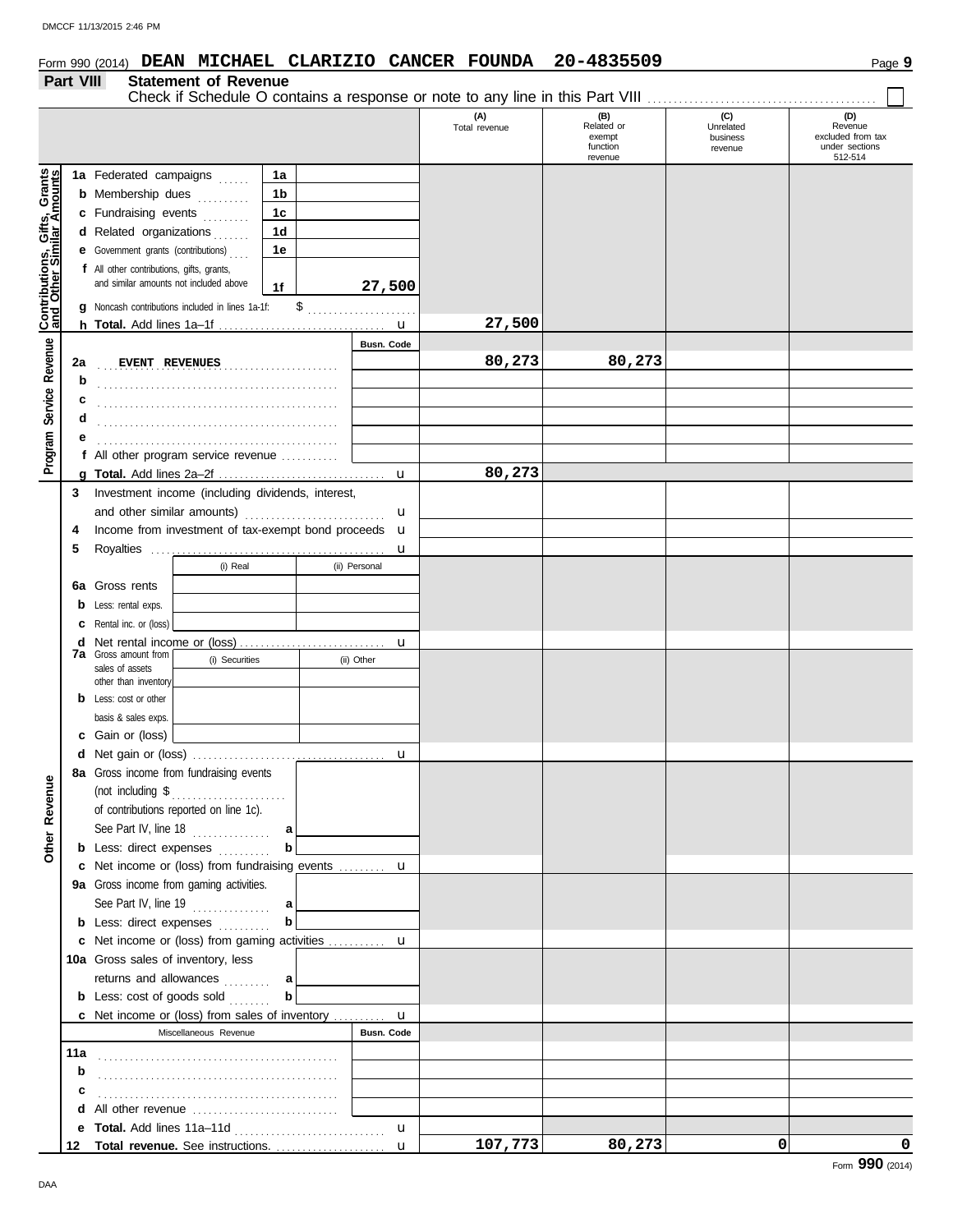**Part IX Statement of Functional Expenses**

### Form 990 (2014) Page **10 DEAN MICHAEL CLARIZIO CANCER FOUNDA 20-4835509**

#### Section 501(c)(3) and 501(c)(4) organizations must complete all columns. All other organizations must complete column (A). **Do not include amounts reported on lines 6b, 7b, 8b, 9b, and 10b of Part VIII. 1 2 3 4 5 6 7 8 9 10 11 a** Management . . . . . . . . . . . . . . . . . . . . . . . . . . . . . . . . . **b c** Accounting . . . . . . . . . . . . . . . . . . . . . . . . . . . . . . . . . . . **d e f g** Other. (If line 11g amount exceeds 10% of line 25, column **12** Advertising and promotion . . . . . . . . . . . . . . . . . . **13 14 15 16 17 18 19 20 21 22 23 24 a b c d e** All other expenses . . . . . . . . . . . . . . . . . . . . . . . . . . . **25 26** Grants and other assistance to domestic organizations and domestic governments. See Part IV, line 21 . . . . . . . . . . . Grants and other assistance to domestic individuals. See Part IV, line 22 . . . . . . . . . . . . . . Grants and other assistance to foreign organizations, foreign governments, and foreign individuals. See Part IV, lines 15 and 16 Benefits paid to or for members . . . . . . . . . . . . . . . . Compensation of current officers, directors, trustees, and key employees . . . . . . . . . . . . . . . . . Compensation not included above, to disqualified persons (as defined under section 4958(f)(1)) and persons described in section 4958(c)(3)(B) . . . . . . . . Other salaries and wages . . . . . . . . . . . . . . . . . . . . Pension plan accruals and contributions (include section 401(k) and 403(b) employer contributions) Other employee benefits ..................... Payroll taxes . . . . . . . . . . . . . . . . . . . . . . . . . . . . . . . . . Fees for services (non-employees): Legal . . . . . . . . . . . . . . . . . . . . . . . . . . . . . . . . . . . . . . . . . Lobbying . . . . . . . . . . . . . . . . . . . . . . . . . . . . . . . . . . . . . Professional fundraising services. See Part IV, line 17 Investment management fees ................ Office expenses . . . . . . . . . . . . . . . . . . . . . . . . . . . . . . Information technology . . . . . . . . . . . . . . . . . . . . . . . Royalties . . . . . . . . . . . . . . . . . . . . . . . . . . . . . . . . . . . . . Occupancy . . . . . . . . . . . . . . . . . . . . . . . . . . . . . . . . . . . Travel . . . . . . . . . . . . . . . . . . . . . . . . . . . . . . . . . . . . . . . . Payments of travel or entertainment expenses for any federal, state, or local public officials Conferences, conventions, and meetings Interest . . . . . . . . . . . . . . . . . . . . . . . . . . . . . . . . . . . . . . Payments to affiliates . . . . . . . . . . . . . . . . . . . . . . . . Depreciation, depletion, and amortization Insurance . . . . . . . . . . . . . . . . . . . . . . . . . . . . . . . . . . . . Other expenses. Itemize expenses not covered above (List miscellaneous expenses in line 24e. If line 24e amount exceeds 10% of line 25, column (A) amount, list line 24e expenses on Schedule O.) Total functional expenses. Add lines 1 through 24e . fundraising solicitation. Check here  $\mathbf{u}$  | if organization reported in column (B) joint costs from a combined educational campaign and **(A) (B) (C) (D)** Nanagement and expenses and general expenses (D)<br>Fundraising expenses . . . . . . . . . . . . . . . . . . . . . . . . . . . . . . . . . . . . . . . . . . . . . . . . . . . . . . . . . . . . . . . . . . . . . . . . . . . . . . . . . . . . . . . . . . . . . . . . . . . . . . . . . . . . . . . . . . . . . . . . . . . . . . . . . . . . . . . . . . . . . Check if Schedule O contains a response or note to any line in this Part IX **Joint costs.** Complete this line only if the (A) amount, list line 11g expenses on Schedule O.) . . . . . . . . . **66,027 66,027 16 16 1,426 1,426 39,704 39,704 107,173 105,731 1,442 0**

following SOP 98-2 (ASC 958-720)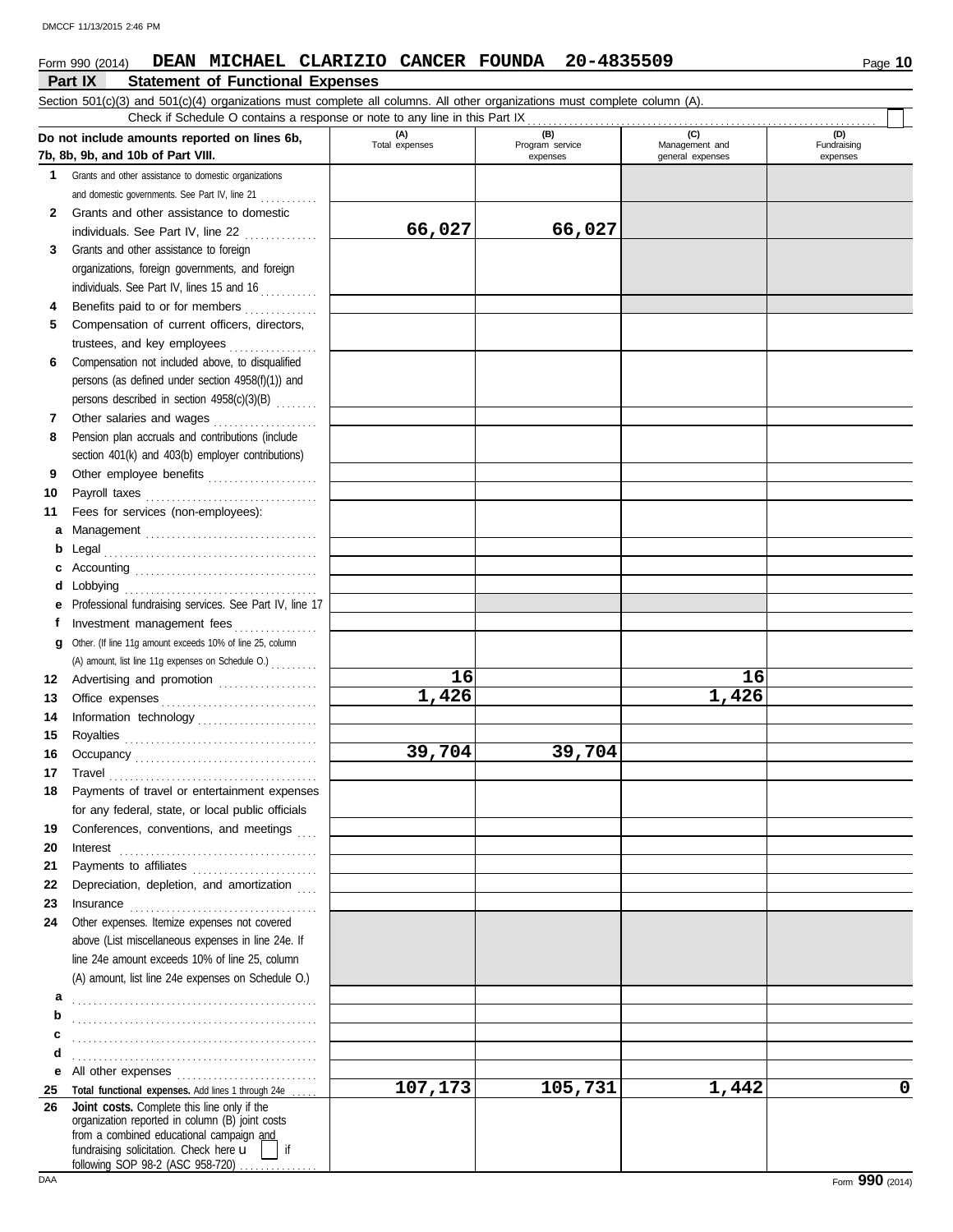#### Form 990 (2014) **DEAN MICHAEL CLARIZIO CANCER FOUNDA 20-4835509** Page **11 DEAN MICHAEL CLARIZIO CANCER FOUNDA 20-4835509**

|                 | Part X | <b>Balance Sheet</b>                                                                                 |                 |     |                   |                |             |
|-----------------|--------|------------------------------------------------------------------------------------------------------|-----------------|-----|-------------------|----------------|-------------|
|                 |        |                                                                                                      |                 |     |                   |                |             |
|                 |        |                                                                                                      |                 |     | (A)               |                | (B)         |
|                 |        |                                                                                                      |                 |     | Beginning of year |                | End of year |
|                 | 1      |                                                                                                      |                 |     | 2,716             | $\mathbf{1}$   | 3,316       |
|                 | 2      |                                                                                                      |                 |     |                   | $\mathbf{2}$   |             |
|                 | 3      |                                                                                                      |                 |     |                   | 3              |             |
|                 | 4      | Accounts receivable, net                                                                             |                 |     |                   | 4              |             |
|                 | 5      | Loans and other receivables from current and former officers, directors,                             |                 |     |                   |                |             |
|                 |        | trustees, key employees, and highest compensated employees.                                          |                 |     |                   |                |             |
|                 |        | Complete Part II of Schedule L                                                                       |                 |     |                   | 5              |             |
|                 | 6      | Loans and other receivables from other disqualified persons (as defined under section                |                 |     |                   |                |             |
|                 |        | $4958(f)(1)$ , persons described in section $4958(c)(3)(B)$ , and contributing employers and         |                 |     |                   |                |             |
|                 |        | sponsoring organizations of section 501(c)(9) voluntary employees' beneficiary                       |                 |     |                   |                |             |
|                 |        | organizations (see instructions). Complete Part II of Schedule L                                     |                 |     |                   | 6              |             |
| Assets          | 7      |                                                                                                      |                 |     |                   | $\overline{7}$ |             |
|                 | 8      |                                                                                                      |                 |     |                   | 8              |             |
|                 | 9      |                                                                                                      |                 |     |                   | 9              |             |
|                 | 10a    | Land, buildings, and equipment: cost or                                                              |                 |     |                   |                |             |
|                 |        |                                                                                                      |                 |     |                   |                |             |
|                 | b      | Less: accumulated depreciation                                                                       | 10 <sub>b</sub> |     |                   | 10c            |             |
|                 | 11     |                                                                                                      |                 |     |                   | 11             |             |
|                 | 12     |                                                                                                      |                 |     |                   | 12             |             |
|                 | 13     |                                                                                                      |                 |     |                   | 13             |             |
|                 | 14     | Intangible assets                                                                                    |                 |     |                   | 14             |             |
|                 | 15     | Other assets. See Part IV, line 11                                                                   |                 |     |                   | 15             |             |
|                 | 16     |                                                                                                      |                 |     | 2,716             | 16             | 3,316       |
|                 | 17     |                                                                                                      |                 |     |                   | 17             |             |
|                 | 18     |                                                                                                      |                 |     |                   | 18             |             |
|                 | 19     |                                                                                                      |                 |     |                   | 19             |             |
|                 | 20     |                                                                                                      |                 |     |                   | 20             |             |
|                 | 21     | Escrow or custodial account liability. Complete Part IV of Schedule D                                |                 |     |                   | 21             |             |
|                 | 22     | Loans and other payables to current and former officers, directors,                                  |                 |     |                   |                |             |
| Liabilities     |        | trustees, key employees, highest compensated employees, and                                          |                 |     |                   |                |             |
|                 |        | disqualified persons. Complete Part II of Schedule L                                                 |                 |     |                   | 22             |             |
|                 | 23     | Secured mortgages and notes payable to unrelated third parties [[[[[[[[[[[[[[[[[[[[[[[[[[[[]]]]]]]]] |                 |     |                   | 23             |             |
|                 | 24     |                                                                                                      |                 |     |                   | 24             |             |
|                 | 25     | Other liabilities (including federal income tax, payables to related third                           |                 |     |                   |                |             |
|                 |        | parties, and other liabilities not included on lines 17-24). Complete Part X                         |                 |     |                   |                |             |
|                 |        | of Schedule D                                                                                        |                 |     |                   | 25             |             |
|                 | 26     |                                                                                                      |                 |     | 0                 | 26             | 0           |
|                 |        | Organizations that follow SFAS 117 (ASC 958), check here u                                           |                 | and |                   |                |             |
|                 |        | complete lines 27 through 29, and lines 33 and 34.                                                   |                 |     |                   |                |             |
| <b>Balances</b> | 27     | Unrestricted net assets                                                                              |                 |     |                   | 27             |             |
|                 | 28     |                                                                                                      |                 |     |                   | 28             |             |
| Fund            | 29     | Permanently restricted net assets                                                                    |                 |     |                   | 29             |             |
|                 |        |                                                                                                      |                 | and |                   |                |             |
| Assets or       |        | complete lines 30 through 34.                                                                        |                 |     |                   |                |             |
|                 | 30     | Capital stock or trust principal, or current funds                                                   |                 |     |                   | 30             |             |
|                 | 31     |                                                                                                      |                 |     |                   | 31             |             |
| <b>Net</b>      | 32     | Retained earnings, endowment, accumulated income, or other funds                                     |                 |     | 2,716             | 32             | 3,316       |
|                 | 33     | Total net assets or fund balances                                                                    |                 |     | $2,716$ 33        |                | 3,316       |
|                 | 34     |                                                                                                      |                 |     | $2,716$ 34        |                | 3,316       |

Form **990** (2014)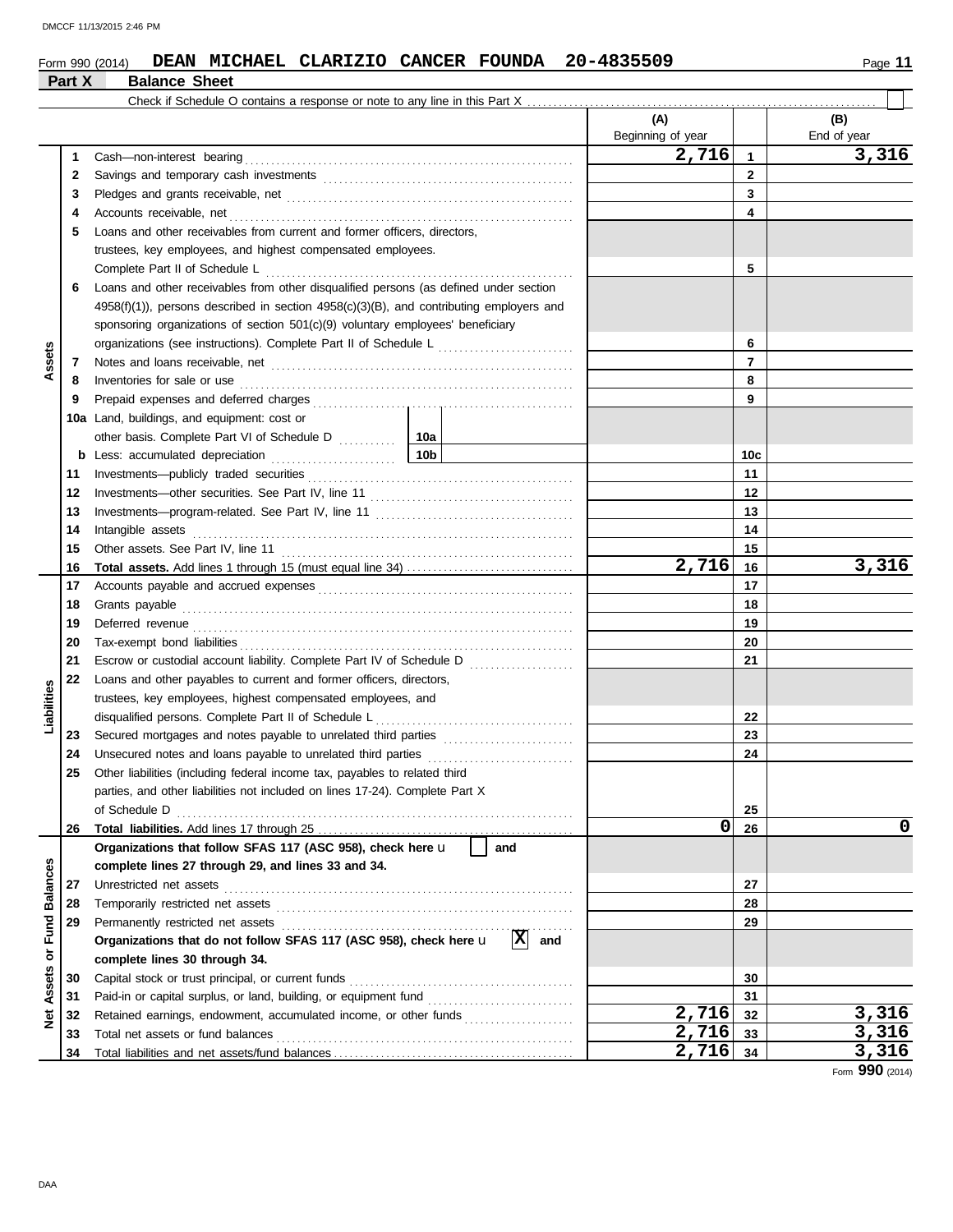DMCCF 11/13/2015 2:46 PM

|    | Form 990 (2014) DEAN MICHAEL CLARIZIO CANCER FOUNDA<br>20-4835509                                                                                                                                                                         |                |            | Page 12 |
|----|-------------------------------------------------------------------------------------------------------------------------------------------------------------------------------------------------------------------------------------------|----------------|------------|---------|
|    | Part XI<br><b>Reconciliation of Net Assets</b>                                                                                                                                                                                            |                |            |         |
|    |                                                                                                                                                                                                                                           |                |            |         |
| 1  |                                                                                                                                                                                                                                           |                | 107,773    |         |
| 2  | $\overline{2}$                                                                                                                                                                                                                            |                | 107,173    |         |
| 3  | $\overline{\mathbf{3}}$<br>Revenue less expenses. Subtract line 2 from line 1                                                                                                                                                             |                |            | 600     |
| 4  | $\overline{\mathbf{4}}$                                                                                                                                                                                                                   |                | 2,716      |         |
| 5  | 5                                                                                                                                                                                                                                         |                |            |         |
| 6  | 6<br>Donated services and use of facilities <b>constants and interview of a constant of a constant of a constant of a constant of a constant of a constant of a constant of a constant of a constant of a constant of a constant of a</b> |                |            |         |
| 7  | $\overline{7}$<br>Investment expenses                                                                                                                                                                                                     |                |            |         |
| 8  | 8<br>Prior period adjustments <b>construction and construction</b> and construction of the construction of the construction of the construction of the construction of the construction of the construction of the construction of the c  |                |            |         |
| 9  | 9                                                                                                                                                                                                                                         |                |            |         |
| 10 | Net assets or fund balances at end of year. Combine lines 3 through 9 (must equal Part X, line                                                                                                                                            |                |            |         |
|    | 33, column (B))<br>10                                                                                                                                                                                                                     |                | 3,316      |         |
|    | <b>Financial Statements and Reporting</b><br>Part XII                                                                                                                                                                                     |                |            |         |
|    |                                                                                                                                                                                                                                           |                |            |         |
|    |                                                                                                                                                                                                                                           |                | <b>Yes</b> | No      |
| 1  | $ \mathbf{x} $<br>Accounting method used to prepare the Form 990:<br>Cash<br>Accrual<br>Other                                                                                                                                             |                |            |         |
|    | If the organization changed its method of accounting from a prior year or checked "Other," explain in                                                                                                                                     |                |            |         |
|    | Schedule O.                                                                                                                                                                                                                               |                |            |         |
|    | 2a Were the organization's financial statements compiled or reviewed by an independent accountant?                                                                                                                                        | 2a             |            | x       |
|    | If "Yes," check a box below to indicate whether the financial statements for the year were compiled or                                                                                                                                    |                |            |         |
|    | reviewed on a separate basis, consolidated basis, or both:                                                                                                                                                                                |                |            |         |
|    | Consolidated basis<br>Separate basis<br>Both consolidated and separate basis                                                                                                                                                              |                |            |         |
|    | <b>b</b> Were the organization's financial statements audited by an independent accountant?                                                                                                                                               | 2b             |            | X       |
|    | If "Yes," check a box below to indicate whether the financial statements for the year were audited on a                                                                                                                                   |                |            |         |
|    | separate basis, consolidated basis, or both:                                                                                                                                                                                              |                |            |         |
|    | Separate basis<br>Consolidated basis<br>Both consolidated and separate basis                                                                                                                                                              |                |            |         |
|    | c If "Yes" to line 2a or 2b, does the organization have a committee that assumes responsibility for oversight                                                                                                                             |                |            |         |
|    | of the audit, review, or compilation of its financial statements and selection of an independent accountant?                                                                                                                              | 2c             |            |         |
|    | If the organization changed either its oversight process or selection process during the tax year, explain in                                                                                                                             |                |            |         |
|    | Schedule O.                                                                                                                                                                                                                               |                |            |         |
|    | 3a As a result of a federal award, was the organization required to undergo an audit or audits as set forth in                                                                                                                            |                |            |         |
|    | the Single Audit Act and OMB Circular A-133?                                                                                                                                                                                              | 3a             |            |         |
|    | b If "Yes," did the organization undergo the required audit or audits? If the organization did not undergo the                                                                                                                            |                |            |         |
|    | required audit or audits, explain why in Schedule O and describe any steps taken to undergo such audits.                                                                                                                                  | 3 <sub>b</sub> |            |         |

Form **990** (2014)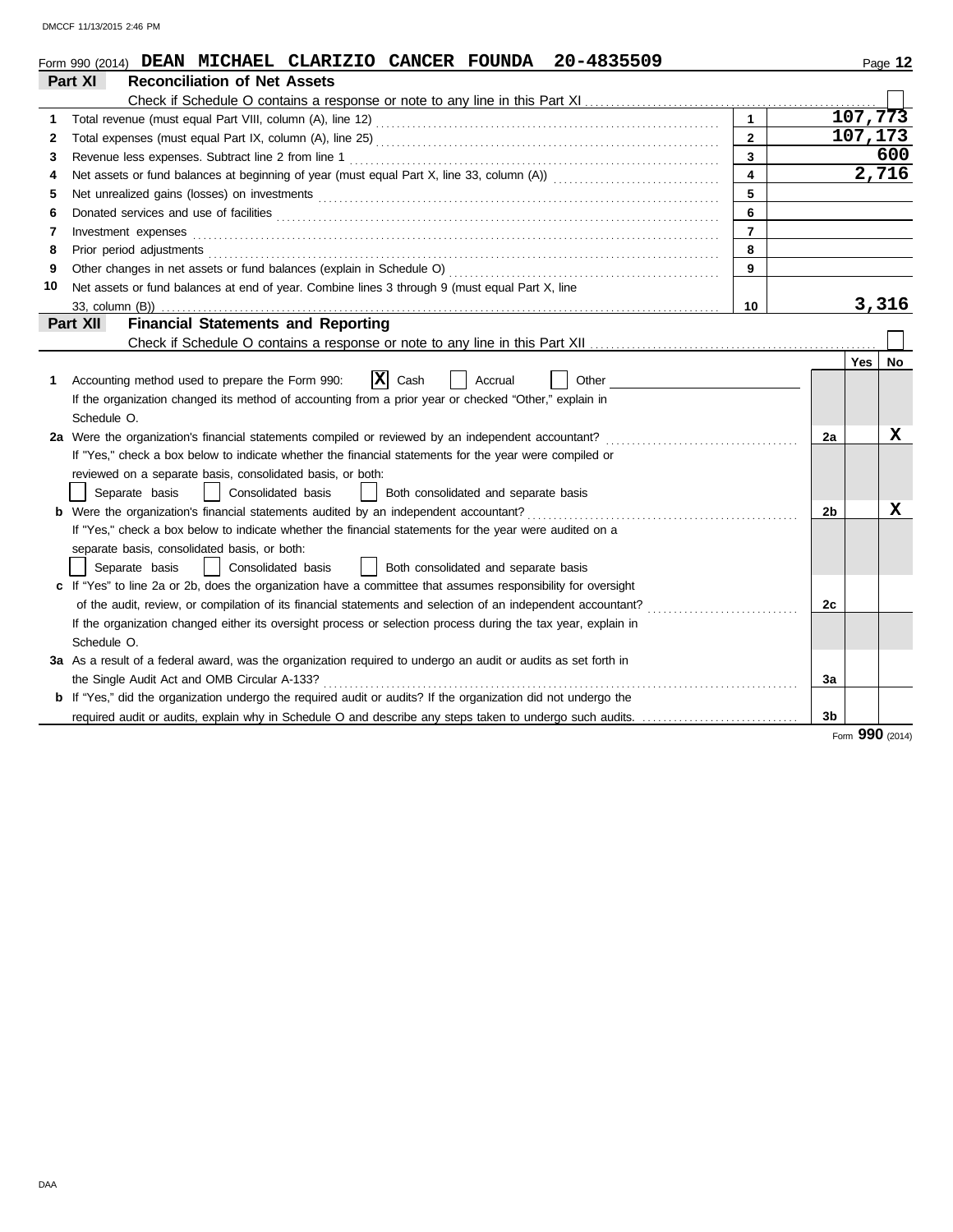DMCCF 11/13/2015 2:46 PM

| <b>DIVICUT THEORY C. TO FIVE</b>          |                                                                        |                                                                                                                                            |     |                                                      |                                        |                                      |  |  |
|-------------------------------------------|------------------------------------------------------------------------|--------------------------------------------------------------------------------------------------------------------------------------------|-----|------------------------------------------------------|----------------------------------------|--------------------------------------|--|--|
| <b>SCHEDULE A</b><br>(Form 990 or 990-EZ) |                                                                        | <b>Public Charity Status and Public Support</b><br>Complete if the organization is a section $501(c)(3)$ organization or a section         |     |                                                      |                                        | OMB No. 1545-0047                    |  |  |
|                                           | 4947(a)(1) nonexempt charitable trust.                                 |                                                                                                                                            |     |                                                      |                                        |                                      |  |  |
| Department of the Treasury                |                                                                        | La Attach to Form 990 or Form 990-EZ.                                                                                                      |     |                                                      |                                        | Open to Public                       |  |  |
| Internal Revenue Service                  |                                                                        | <b>u</b> Information about Schedule A (Form 990 or 990-EZ) and its instructions is at www.irs.gov/form990.                                 |     |                                                      |                                        | Inspection                           |  |  |
| Name of the organization                  |                                                                        | DEAN MICHAEL CLARIZIO CANCER FOUNDA                                                                                                        |     |                                                      | 20-4835509                             | Employer identification number       |  |  |
| Part I                                    |                                                                        | Reason for Public Charity Status (All organizations must complete this part.) See instructions.                                            |     |                                                      |                                        |                                      |  |  |
|                                           |                                                                        | The organization is not a private foundation because it is: (For lines 1 through 11, check only one box.)                                  |     |                                                      |                                        |                                      |  |  |
| 1                                         |                                                                        | A church, convention of churches, or association of churches described in section 170(b)(1)(A)(i).                                         |     |                                                      |                                        |                                      |  |  |
| 2                                         | A school described in section 170(b)(1)(A)(ii). (Attach Schedule E.)   |                                                                                                                                            |     |                                                      |                                        |                                      |  |  |
| 3                                         |                                                                        | A hospital or a cooperative hospital service organization described in section 170(b)(1)(A)(iii).                                          |     |                                                      |                                        |                                      |  |  |
| 4                                         |                                                                        | A medical research organization operated in conjunction with a hospital described in section 170(b)(1)(A)(iii). Enter the hospital's name, |     |                                                      |                                        |                                      |  |  |
| city, and state:                          |                                                                        |                                                                                                                                            |     |                                                      |                                        |                                      |  |  |
| 5                                         |                                                                        | An organization operated for the benefit of a college or university owned or operated by a governmental unit described in                  |     |                                                      |                                        |                                      |  |  |
|                                           | section 170(b)(1)(A)(iv). (Complete Part II.)                          |                                                                                                                                            |     |                                                      |                                        |                                      |  |  |
| 6                                         |                                                                        | A federal, state, or local government or governmental unit described in section 170(b)(1)(A)(v).                                           |     |                                                      |                                        |                                      |  |  |
| 7                                         | described in section 170(b)(1)(A)(vi). (Complete Part II.)             | An organization that normally receives a substantial part of its support from a governmental unit or from the general public               |     |                                                      |                                        |                                      |  |  |
| 8                                         |                                                                        | A community trust described in section 170(b)(1)(A)(vi). (Complete Part II.)                                                               |     |                                                      |                                        |                                      |  |  |
| X<br>9                                    |                                                                        | An organization that normally receives: (1) more than 33 1/3% of its support from contributions, membership fees, and gross                |     |                                                      |                                        |                                      |  |  |
|                                           |                                                                        | receipts from activities related to its exempt functions—subject to certain exceptions, and (2) no more than 33 1/3% of its                |     |                                                      |                                        |                                      |  |  |
|                                           |                                                                        | support from gross investment income and unrelated business taxable income (less section 511 tax) from businesses                          |     |                                                      |                                        |                                      |  |  |
|                                           |                                                                        | acquired by the organization after June 30, 1975. See section 509(a)(2). (Complete Part III.)                                              |     |                                                      |                                        |                                      |  |  |
| 10                                        |                                                                        | An organization organized and operated exclusively to test for public safety. See section 509(a)(4).                                       |     |                                                      |                                        |                                      |  |  |
| 11                                        |                                                                        | An organization organized and operated exclusively for the benefit of, to perform the functions of, or to carry out the purposes of        |     |                                                      |                                        |                                      |  |  |
|                                           |                                                                        | one or more publicly supported organizations described in section 509(a)(1) or section 509(a)(2). See section 509(a)(3). Check             |     |                                                      |                                        |                                      |  |  |
|                                           |                                                                        | the box in lines 11a through 11d that describes the type of supporting organization and complete lines 11e, 11f, and 11g.                  |     |                                                      |                                        |                                      |  |  |
| а                                         |                                                                        | Type I. A supporting organization operated, supervised, or controlled by its supported organization(s), typically by giving                |     |                                                      |                                        |                                      |  |  |
|                                           |                                                                        | the supported organization(s) the power to regularly appoint or elect a majority of the directors or trustees of the supporting            |     |                                                      |                                        |                                      |  |  |
|                                           | organization. You must complete Part IV, Sections A and B.             | Type II. A supporting organization supervised or controlled in connection with its supported organization(s), by having                    |     |                                                      |                                        |                                      |  |  |
| b                                         |                                                                        | control or management of the supporting organization vested in the same persons that control or manage the supported                       |     |                                                      |                                        |                                      |  |  |
|                                           | organization(s). You must complete Part IV, Sections A and C.          |                                                                                                                                            |     |                                                      |                                        |                                      |  |  |
| c                                         |                                                                        | Type III functionally integrated. A supporting organization operated in connection with, and functionally integrated with,                 |     |                                                      |                                        |                                      |  |  |
|                                           |                                                                        | its supported organization(s) (see instructions). You must complete Part IV, Sections A, D, and E.                                         |     |                                                      |                                        |                                      |  |  |
| d                                         |                                                                        | Type III non-functionally integrated. A supporting organization operated in connection with its supported organization(s)                  |     |                                                      |                                        |                                      |  |  |
|                                           |                                                                        | that is not functionally integrated. The organization generally must satisfy a distribution requirement and an attentiveness               |     |                                                      |                                        |                                      |  |  |
|                                           |                                                                        | requirement (see instructions). You must complete Part IV, Sections A and D, and Part V.                                                   |     |                                                      |                                        |                                      |  |  |
| е                                         |                                                                        | Check this box if the organization received a written determination from the IRS that it is a Type I, Type II, Type III                    |     |                                                      |                                        |                                      |  |  |
|                                           |                                                                        | functionally integrated, or Type III non-functionally integrated supporting organization.                                                  |     |                                                      |                                        |                                      |  |  |
| f                                         | Enter the number of supported organizations                            |                                                                                                                                            |     |                                                      |                                        |                                      |  |  |
|                                           | Provide the following information about the supported organization(s). |                                                                                                                                            |     |                                                      |                                        |                                      |  |  |
| (i) Name of supported<br>organization     | (ii) EIN                                                               | (iii) Type of organization<br>(described on lines 1-9                                                                                      |     | (iv) Is the organization<br>listed in your governing | (v) Amount of monetary<br>support (see | (vi) Amount of<br>other support (see |  |  |
|                                           |                                                                        | above or IRC section                                                                                                                       |     | document?                                            | instructions)                          | instructions)                        |  |  |
|                                           |                                                                        | (see instructions))                                                                                                                        | Yes | No                                                   |                                        |                                      |  |  |
| (A)                                       |                                                                        |                                                                                                                                            |     |                                                      |                                        |                                      |  |  |
|                                           |                                                                        |                                                                                                                                            |     |                                                      |                                        |                                      |  |  |
| (B)                                       |                                                                        |                                                                                                                                            |     |                                                      |                                        |                                      |  |  |
|                                           |                                                                        |                                                                                                                                            |     |                                                      |                                        |                                      |  |  |
| (C)                                       |                                                                        |                                                                                                                                            |     |                                                      |                                        |                                      |  |  |
|                                           |                                                                        |                                                                                                                                            |     |                                                      |                                        |                                      |  |  |
| (D)                                       |                                                                        |                                                                                                                                            |     |                                                      |                                        |                                      |  |  |
| (E)                                       |                                                                        |                                                                                                                                            |     |                                                      |                                        |                                      |  |  |
|                                           |                                                                        |                                                                                                                                            |     |                                                      |                                        |                                      |  |  |
|                                           |                                                                        |                                                                                                                                            |     |                                                      |                                        |                                      |  |  |
| Total                                     |                                                                        |                                                                                                                                            |     |                                                      |                                        |                                      |  |  |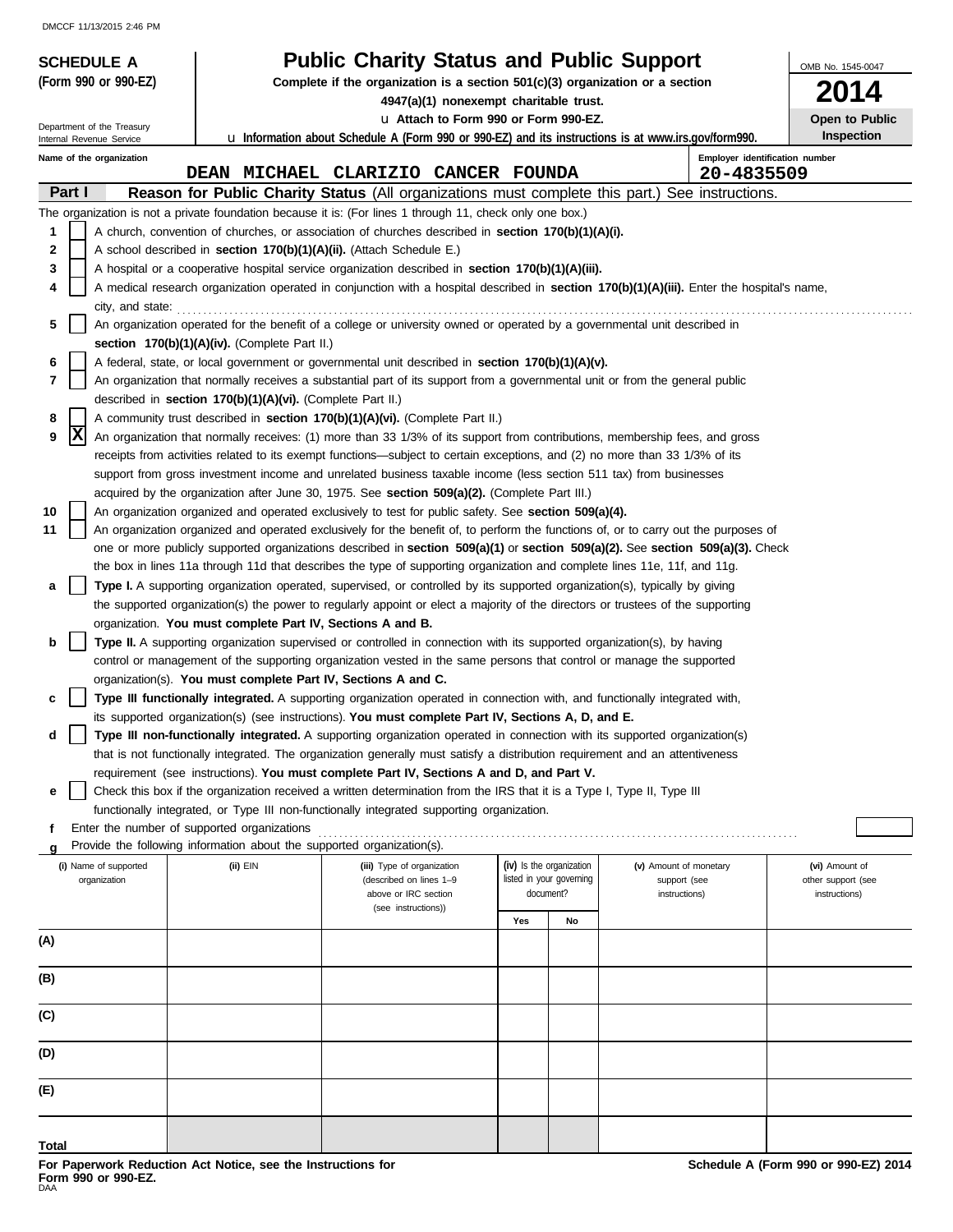## Schedule A (Form 990 or 990-EZ) 2014 **DEAN MICHAEL CLARIZIO CANCER FOUNDA** 20-4835509 Page 2

(Complete only if you checked the box on line 5, 7, or 8 of Part I or if the organization failed to qualify under Part II Support Schedule for Organizations Described in Sections 170(b)(1)(A)(iv) and 170(b)(1)(A)(vi) Part III. If the organization fails to qualify under the tests listed below, please complete Part III.)

|     | <b>Section A. Public Support</b>                                                                                                                                                                                               |          |            |            |            |            |           |
|-----|--------------------------------------------------------------------------------------------------------------------------------------------------------------------------------------------------------------------------------|----------|------------|------------|------------|------------|-----------|
|     | Calendar year (or fiscal year beginning in) u                                                                                                                                                                                  | (a) 2010 | $(b)$ 2011 | $(c)$ 2012 | $(d)$ 2013 | (e) $2014$ | (f) Total |
| 1   | Gifts, grants, contributions, and<br>membership fees received. (Do not<br>include any "unusual grants.")                                                                                                                       |          |            |            |            |            |           |
| 2   | Tax revenues levied for the<br>organization's benefit and either paid<br>to or expended on its behalf                                                                                                                          |          |            |            |            |            |           |
| 3   | The value of services or facilities<br>furnished by a governmental unit to the<br>organization without charge                                                                                                                  |          |            |            |            |            |           |
| 4   | Total. Add lines 1 through 3<br>in a bha bha bha                                                                                                                                                                               |          |            |            |            |            |           |
| 5   | The portion of total contributions by<br>each person (other than a<br>governmental unit or publicly<br>supported organization) included on<br>line 1 that exceeds 2% of the amount<br>shown on line 11, column (f) $\ldots$    |          |            |            |            |            |           |
| 6   | Public support. Subtract line 5 from line 4.                                                                                                                                                                                   |          |            |            |            |            |           |
|     | <b>Section B. Total Support</b>                                                                                                                                                                                                |          |            |            |            |            |           |
|     | Calendar year (or fiscal year beginning in) u                                                                                                                                                                                  | (a) 2010 | (b) 2011   | $(c)$ 2012 | $(d)$ 2013 | (e) $2014$ | (f) Total |
| 7   | Amounts from line 4                                                                                                                                                                                                            |          |            |            |            |            |           |
| 8   | Gross income from interest, dividends,<br>payments received on securities loans,<br>rents, royalties and income from similar<br>$sources$                                                                                      |          |            |            |            |            |           |
| 9   | Net income from unrelated business<br>activities, whether or not the business<br>is regularly carried on                                                                                                                       |          |            |            |            |            |           |
| 10  | Other income. Do not include gain or<br>loss from the sale of capital assets<br>(Explain in Part VI.)                                                                                                                          |          |            |            |            |            |           |
| 11  | Total support. Add lines 7 through 10                                                                                                                                                                                          |          |            |            |            |            |           |
| 12  |                                                                                                                                                                                                                                |          |            |            |            | 12         |           |
| 13  | First five years. If the Form 990 is for the organization's first, second, third, fourth, or fifth tax year as a section $501(c)(3)$                                                                                           |          |            |            |            |            |           |
|     | organization, check this box and stop here                                                                                                                                                                                     |          |            |            |            |            |           |
|     | Section C. Computation of Public Support Percentage                                                                                                                                                                            |          |            |            |            |            |           |
| 14  |                                                                                                                                                                                                                                |          |            |            |            | 14         | ℅         |
| 15  |                                                                                                                                                                                                                                |          |            |            |            | 15         | %         |
| 16a | 33 1/3% support test-2014. If the organization did not check the box on line 13, and line 14 is 33 1/3% or more, check this                                                                                                    |          |            |            |            |            |           |
|     | box and stop here. The organization qualifies as a publicly supported organization                                                                                                                                             |          |            |            |            |            |           |
| b   | 33 1/3% support test-2013. If the organization did not check a box on line 13 or 16a, and line 15 is 33 1/3% or more,                                                                                                          |          |            |            |            |            |           |
|     | check this box and stop here. The organization qualifies as a publicly supported organization <b>conserved</b> conserved this box and stop here.                                                                               |          |            |            |            |            |           |
| 17a | 10%-facts-and-circumstances test-2014. If the organization did not check a box on line 13, 16a, or 16b, and line 14 is                                                                                                         |          |            |            |            |            |           |
|     | 10% or more, and if the organization meets the "facts-and-circumstances" test, check this box and <b>stop here.</b> Explain in                                                                                                 |          |            |            |            |            |           |
|     | Part VI how the organization meets the "facts-and-circumstances" test. The organization qualifies as a publicly supported                                                                                                      |          |            |            |            |            |           |
|     | organization                                                                                                                                                                                                                   |          |            |            |            |            |           |
| b   | 10%-facts-and-circumstances test-2013. If the organization did not check a box on line 13, 16a, 16b, or 17a, and line                                                                                                          |          |            |            |            |            |           |
|     | 15 is 10% or more, and if the organization meets the "facts-and-circumstances" test, check this box and stop here.                                                                                                             |          |            |            |            |            |           |
|     | Explain in Part VI how the organization meets the "facts-and-circumstances" test. The organization qualifies as a publicly                                                                                                     |          |            |            |            |            |           |
|     | supported organization contains a construction of the contact of the contact of the contact of the contact of the contact of the contact of the contact of the contact of the contact of the contact of the contact of the con |          |            |            |            |            |           |
| 18  | Private foundation. If the organization did not check a box on line 13, 16a, 16b, 17a, or 17b, check this box and see                                                                                                          |          |            |            |            |            |           |
|     |                                                                                                                                                                                                                                |          |            |            |            |            |           |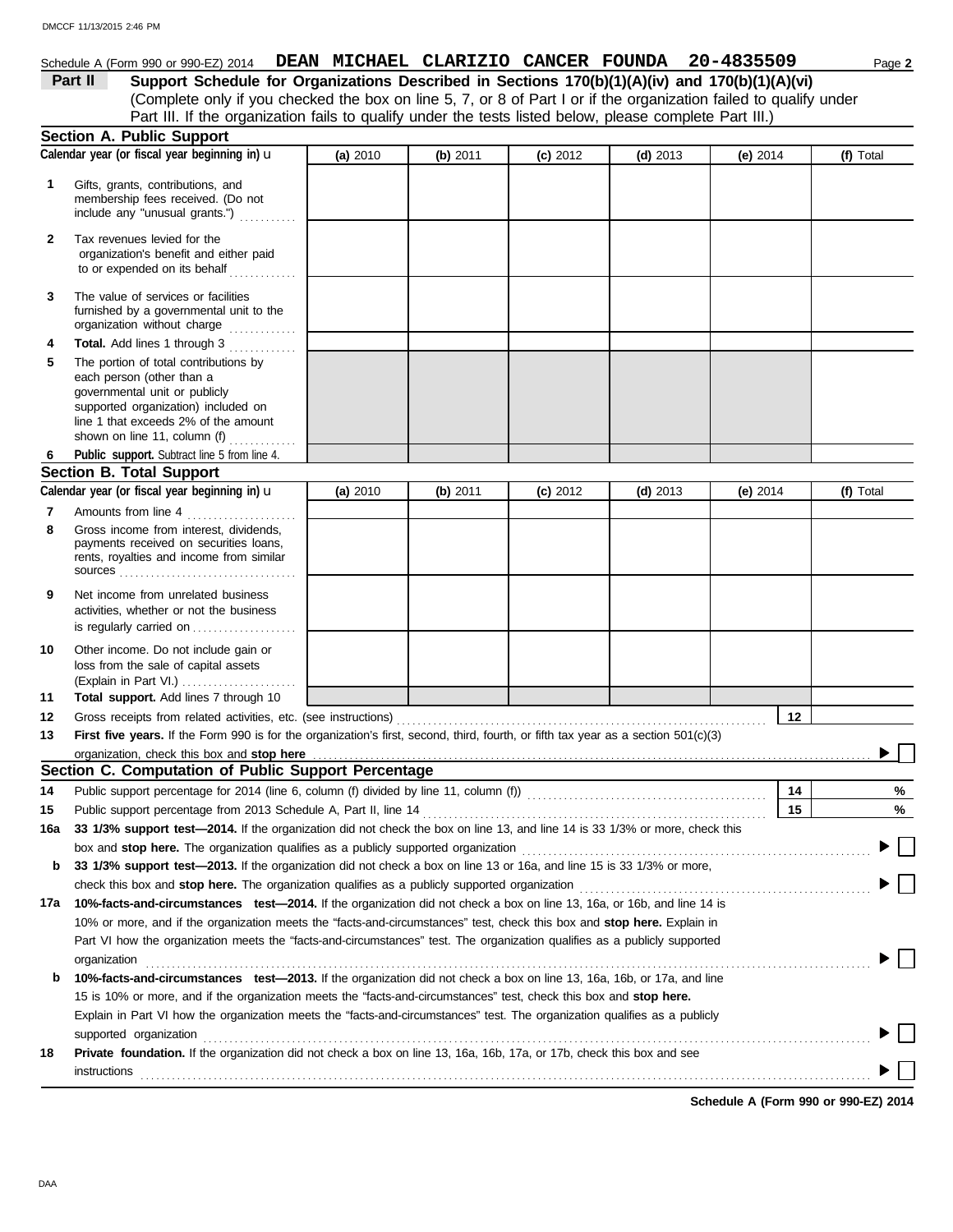### Schedule A (Form 990 or 990-EZ) 2014 **DEAN MICHAEL CLARIZIO CANCER FOUNDA** 20-4835509 Page 3

### **Part III Support Schedule for Organizations Described in Section 509(a)(2)**

(Complete only if you checked the box on line 9 of Part I or if the organization failed to qualify under Part II. If the organization fails to qualify under the tests listed below, please complete Part II.)

|              | <b>Section A. Public Support</b>                                                                                                                                                                                                                                |          |          |            |            |            |                         |
|--------------|-----------------------------------------------------------------------------------------------------------------------------------------------------------------------------------------------------------------------------------------------------------------|----------|----------|------------|------------|------------|-------------------------|
|              | Calendar year (or fiscal year beginning in) u                                                                                                                                                                                                                   | (a) 2010 | (b) 2011 | $(c)$ 2012 | $(d)$ 2013 | (e) 2014   | (f) Total               |
| $\mathbf 1$  | Gifts, grants, contributions, and membership<br>fees received. (Do not include any "unusual<br>grants.") $\ldots \ldots \ldots \ldots \ldots \ldots \ldots \ldots \ldots \ldots \ldots \ldots$                                                                  |          |          |            |            | 27,500     | 27,500                  |
| $\mathbf{2}$ | Gross receipts from admissions, merchandise<br>sold or services performed, or facilities<br>furnished in any activity that is related to the<br>organization's tax-exempt purpose                                                                               |          |          |            |            | 80,273     | 80,273                  |
| 3            | Gross receipts from activities that are not an<br>unrelated trade or business under section 513                                                                                                                                                                 |          |          |            |            |            |                         |
| 4            | Tax revenues levied for the<br>organization's benefit and either paid<br>to or expended on its behalf                                                                                                                                                           |          |          |            |            |            |                         |
| 5            | The value of services or facilities<br>furnished by a governmental unit to the<br>organization without charge                                                                                                                                                   |          |          |            |            |            |                         |
| 6            | Total. Add lines 1 through 5<br>.                                                                                                                                                                                                                               |          |          |            |            | 107,773    | 107,773                 |
| 7a           | Amounts included on lines 1, 2, and 3<br>received from disqualified persons<br>.                                                                                                                                                                                |          |          |            |            |            |                         |
| b            | Amounts included on lines 2 and 3<br>received from other than disqualified<br>persons that exceed the greater of \$5,000<br>or 1% of the amount on line 13 for the year $\ldots$                                                                                |          |          |            |            |            |                         |
| c            | Add lines 7a and 7b                                                                                                                                                                                                                                             |          |          |            |            |            |                         |
| 8            | Public support (Subtract line 7c from<br>line $6.$ )                                                                                                                                                                                                            |          |          |            |            |            | 107,773                 |
|              | <b>Section B. Total Support</b>                                                                                                                                                                                                                                 |          |          |            |            |            |                         |
|              | Calendar year (or fiscal year beginning in) $\mathbf u$                                                                                                                                                                                                         | (a) 2010 | (b) 2011 | $(c)$ 2012 | $(d)$ 2013 | (e) $2014$ | (f) Total               |
| 9            | Amounts from line 6                                                                                                                                                                                                                                             |          |          |            |            | 107,773    | 107,773                 |
| 10a          | Gross income from interest, dividends,<br>payments received on securities loans, rents,<br>royalties and income from similar sources                                                                                                                            |          |          |            |            |            |                         |
| b            | Unrelated business taxable income (less<br>section 511 taxes) from businesses<br>acquired after June 30, 1975                                                                                                                                                   |          |          |            |            |            |                         |
| c            | Add lines 10a and 10b                                                                                                                                                                                                                                           |          |          |            |            |            |                         |
| 11           | Net income from unrelated business<br>activities not included in line 10b, whether<br>or not the business is regularly carried on                                                                                                                               |          |          |            |            |            |                         |
| 12           | Other income. Do not include gain or<br>loss from the sale of capital assets<br>(Explain in Part VI.)                                                                                                                                                           |          |          |            |            |            |                         |
| 13           | Total support. (Add lines 9, 10c, 11,                                                                                                                                                                                                                           |          |          |            |            |            |                         |
|              | and 12.)                                                                                                                                                                                                                                                        |          |          |            |            | 107,773    | 107,773                 |
| 14           | First five years. If the Form 990 is for the organization's first, second, third, fourth, or fifth tax year as a section 501(c)(3)                                                                                                                              |          |          |            |            |            |                         |
|              | organization, check this box and stop here <i>manual content of the content of the content of the content of the content of the content of the content of the content of the content of the content of the content of the conten</i>                            |          |          |            |            |            |                         |
|              | Section C. Computation of Public Support Percentage                                                                                                                                                                                                             |          |          |            |            |            |                         |
| 15           | Public support percentage for 2014 (line 8, column (f) divided by line 13, column (f)) [[[[[[[[[[[[[[[[[[[[[[                                                                                                                                                   |          |          |            |            | 15<br>16   | $100.00\,\%$            |
| 16           | Section D. Computation of Investment Income Percentage                                                                                                                                                                                                          |          |          |            |            |            | %                       |
| 17           |                                                                                                                                                                                                                                                                 |          |          |            |            | 17         | %                       |
| 18           | Investment income percentage from 2013 Schedule A, Part III, line 17                                                                                                                                                                                            |          |          |            |            | 18         | %                       |
| 19a          | 33 1/3% support tests—2014. If the organization did not check the box on line 14, and line 15 is more than 33 1/3%, and line                                                                                                                                    |          |          |            |            |            |                         |
| b            | 17 is not more than 33 1/3%, check this box and stop here. The organization qualifies as a publicly supported organization<br>33 1/3% support tests-2013. If the organization did not check a box on line 14 or line 19a, and line 16 is more than 33 1/3%, and |          |          |            |            |            | $\overline{\mathbf{x}}$ |
|              | line 18 is not more than 33 1/3%, check this box and stop here. The organization qualifies as a publicly supported organization                                                                                                                                 |          |          |            |            |            |                         |
| 20           | Private foundation. If the organization did not check a box on line 14, 19a, or 19b, check this box and see instructions                                                                                                                                        |          |          |            |            |            |                         |

**Schedule A (Form 990 or 990-EZ) 2014**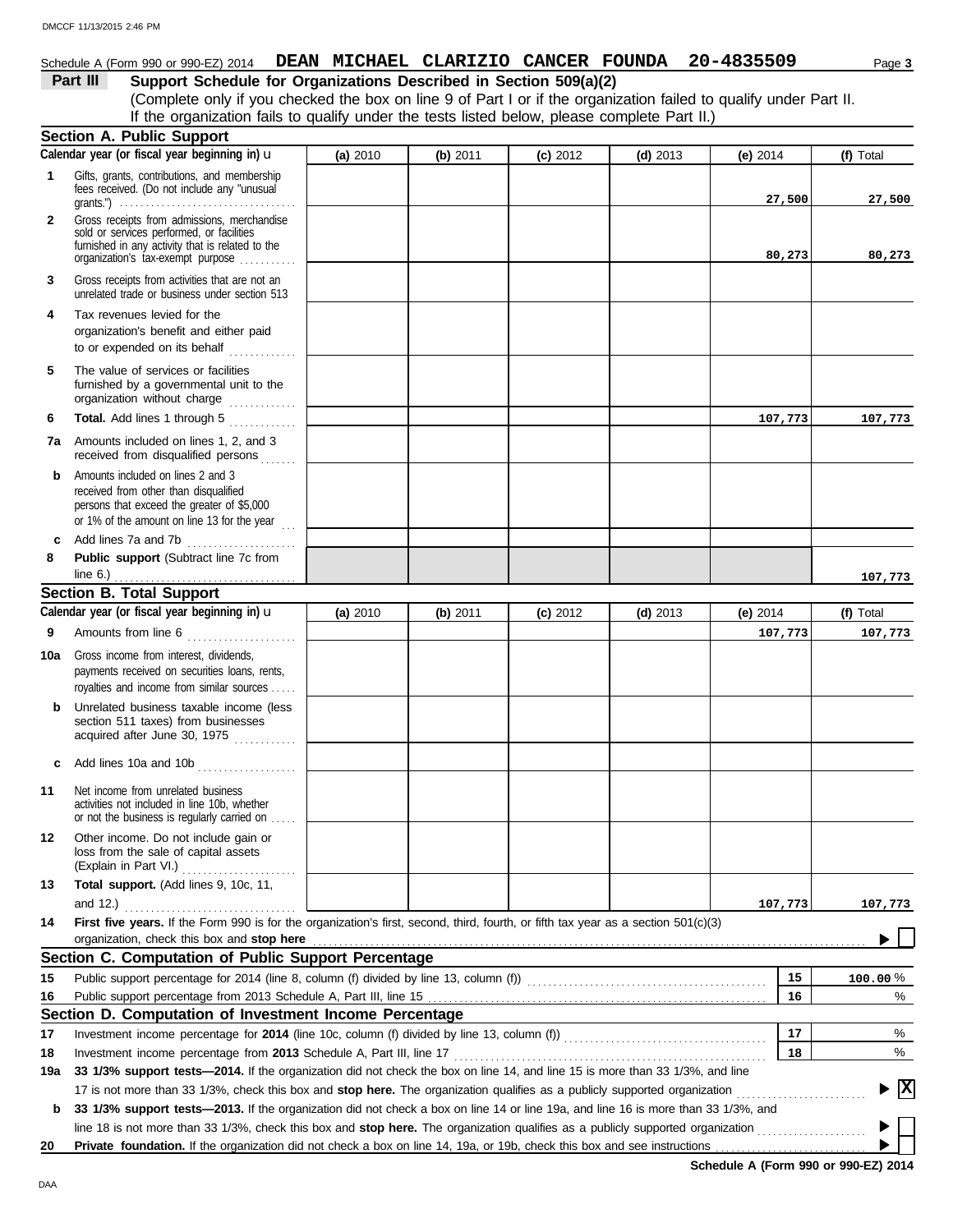|              | 20-4835509<br>DEAN MICHAEL CLARIZIO CANCER FOUNDA<br>Schedule A (Form 990 or 990-EZ) 2014                                                 |                 |     | Page 4 |
|--------------|-------------------------------------------------------------------------------------------------------------------------------------------|-----------------|-----|--------|
|              | Part IV<br><b>Supporting Organizations</b>                                                                                                |                 |     |        |
|              | (Complete only if you checked a box on line 11 of Part I. If you checked 11a of Part I, complete Sections A                               |                 |     |        |
|              | and B. If you checked 11b of Part I, complete Sections A and C. If you checked 11c of Part I, complete                                    |                 |     |        |
|              | Sections A, D, and E. If you checked 11d of Part I, complete Sections A and D, and complete Part V.)                                      |                 |     |        |
|              | Section A. All Supporting Organizations                                                                                                   |                 |     |        |
| 1            | Are all of the organization's supported organizations listed by name in the organization's governing                                      |                 | Yes | No     |
|              | documents? If "No," describe in Part VI how the supported organizations are designated. If designated by                                  |                 |     |        |
|              | class or purpose, describe the designation. If historic and continuing relationship, explain.                                             | $\mathbf{1}$    |     |        |
| $\mathbf{2}$ | Did the organization have any supported organization that does not have an IRS determination of status                                    |                 |     |        |
|              | under section 509(a)(1) or (2)? If "Yes," explain in <b>Part VI</b> how the organization determined that the supported                    |                 |     |        |
|              | organization was described in section 509(a)(1) or (2).                                                                                   | $\mathbf{2}$    |     |        |
| За           | Did the organization have a supported organization described in section $501(c)(4)$ , $(5)$ , or $(6)$ ? If "Yes," answer                 |                 |     |        |
| b            | (b) and (c) below.<br>Did the organization confirm that each supported organization qualified under section $501(c)(4)$ , (5), or (6) and | За              |     |        |
|              | satisfied the public support tests under section $509(a)(2)$ ? If "Yes," describe in <b>Part VI</b> when and how the                      |                 |     |        |
|              | organization made the determination.                                                                                                      | 3b              |     |        |
| c            | Did the organization ensure that all support to such organizations was used exclusively for section $170(c)(2)$                           |                 |     |        |
|              | (B) purposes? If "Yes," explain in Part VI what controls the organization put in place to ensure such use.                                | 3c              |     |        |
| 4a           | Was any supported organization not organized in the United States ("foreign supported organization")? If                                  |                 |     |        |
|              | "Yes" and if you checked 11a or 11b in Part I, answer (b) and (c) below.                                                                  | 4a              |     |        |
| b            | Did the organization have ultimate control and discretion in deciding whether to make grants to the foreign                               |                 |     |        |
|              | supported organization? If "Yes," describe in Part VI how the organization had such control and discretion                                |                 |     |        |
|              | despite being controlled or supervised by or in connection with its supported organizations.                                              | 4b              |     |        |
| c            | Did the organization support any foreign supported organization that does not have an IRS determination                                   |                 |     |        |
|              | under sections $501(c)(3)$ and $509(a)(1)$ or (2)? If "Yes," explain in <b>Part VI</b> what controls the organization used                |                 |     |        |
|              | to ensure that all support to the foreign supported organization was used exclusively for section $170(c)(2)(B)$                          |                 |     |        |
|              | purposes.                                                                                                                                 | 4c              |     |        |
| 5a           | Did the organization add, substitute, or remove any supported organizations during the tax year? If "Yes,"                                |                 |     |        |
|              | answer (b) and (c) below (if applicable). Also, provide detail in <b>Part VI</b> , including (i) the names and EIN                        |                 |     |        |
|              | numbers of the supported organizations added, substituted, or removed, (ii) the reasons for each such action,                             |                 |     |        |
|              | (iii) the authority under the organization's organizing document authorizing such action, and (iv) how the action                         |                 |     |        |
|              | was accomplished (such as by amendment to the organizing document).                                                                       | 5a              |     |        |
| b            | Type I or Type II only. Was any added or substituted supported organization part of a class already                                       |                 |     |        |
|              | designated in the organization's organizing document?                                                                                     | 5b              |     |        |
| c            | <b>Substitutions only.</b> Was the substitution the result of an event beyond the organization's control?                                 | 5 <sub>c</sub>  |     |        |
| 6            | Did the organization provide support (whether in the form of grants or the provision of services or facilities) to                        |                 |     |        |
|              | anyone other than (a) its supported organizations; (b) individuals that are part of the charitable class                                  |                 |     |        |
|              | benefited by one or more of its supported organizations; or (c) other supporting organizations that also                                  |                 |     |        |
|              | support or benefit one or more of the filing organization's supported organizations? If "Yes," provide detail in<br>Part VI.              | 6               |     |        |
| 7            | Did the organization provide a grant, loan, compensation, or other similar payment to a substantial                                       |                 |     |        |
|              | contributor (defined in IRC $4958(c)(3)(C)$ ), a family member of a substantial contributor, or a 35-percent                              |                 |     |        |
|              | controlled entity with regard to a substantial contributor? If "Yes," complete Part I of Schedule L (Form 990).                           | 7               |     |        |
| 8            | Did the organization make a loan to a disqualified person (as defined in section 4958) not described in line 7?                           |                 |     |        |
|              | If "Yes," complete Part I of Schedule L (Form 990).                                                                                       | 8               |     |        |
| 9а           | Was the organization controlled directly or indirectly at any time during the tax year by one or more                                     |                 |     |        |
|              | disqualified persons as defined in section 4946 (other than foundation managers and organizations described                               |                 |     |        |
|              | in section $509(a)(1)$ or $(2)$ ? If "Yes," provide detail in Part VI.                                                                    | 9а              |     |        |
| b            | Did one or more disqualified persons (as defined in line 9(a)) hold a controlling interest in any entity in which                         |                 |     |        |
|              | the supporting organization had an interest? If "Yes," provide detail in Part VI.                                                         | 9b              |     |        |
| c            | Did a disqualified person (as defined in line 9(a)) have an ownership interest in, or derive any personal benefit                         |                 |     |        |
|              | from, assets in which the supporting organization also had an interest? If "Yes," provide detail in Part VI.                              | 9c              |     |        |
| 10a          | Was the organization subject to the excess business holdings rules of IRC 4943 because of IRC 4943(f)                                     |                 |     |        |
|              | (regarding certain Type II supporting organizations, and all Type III non-functionally integrated supporting                              |                 |     |        |
|              | organizations)? If "Yes," answer (b) below.                                                                                               | 10a             |     |        |
| b            | Did the organization have any excess business holdings in the tax year? (Use Schedule C, Form 4720, to                                    |                 |     |        |
|              | determine whether the organization had excess business holdings.)                                                                         | 10 <sub>b</sub> |     |        |

**Schedule A (Form 990 or 990-EZ) 2014**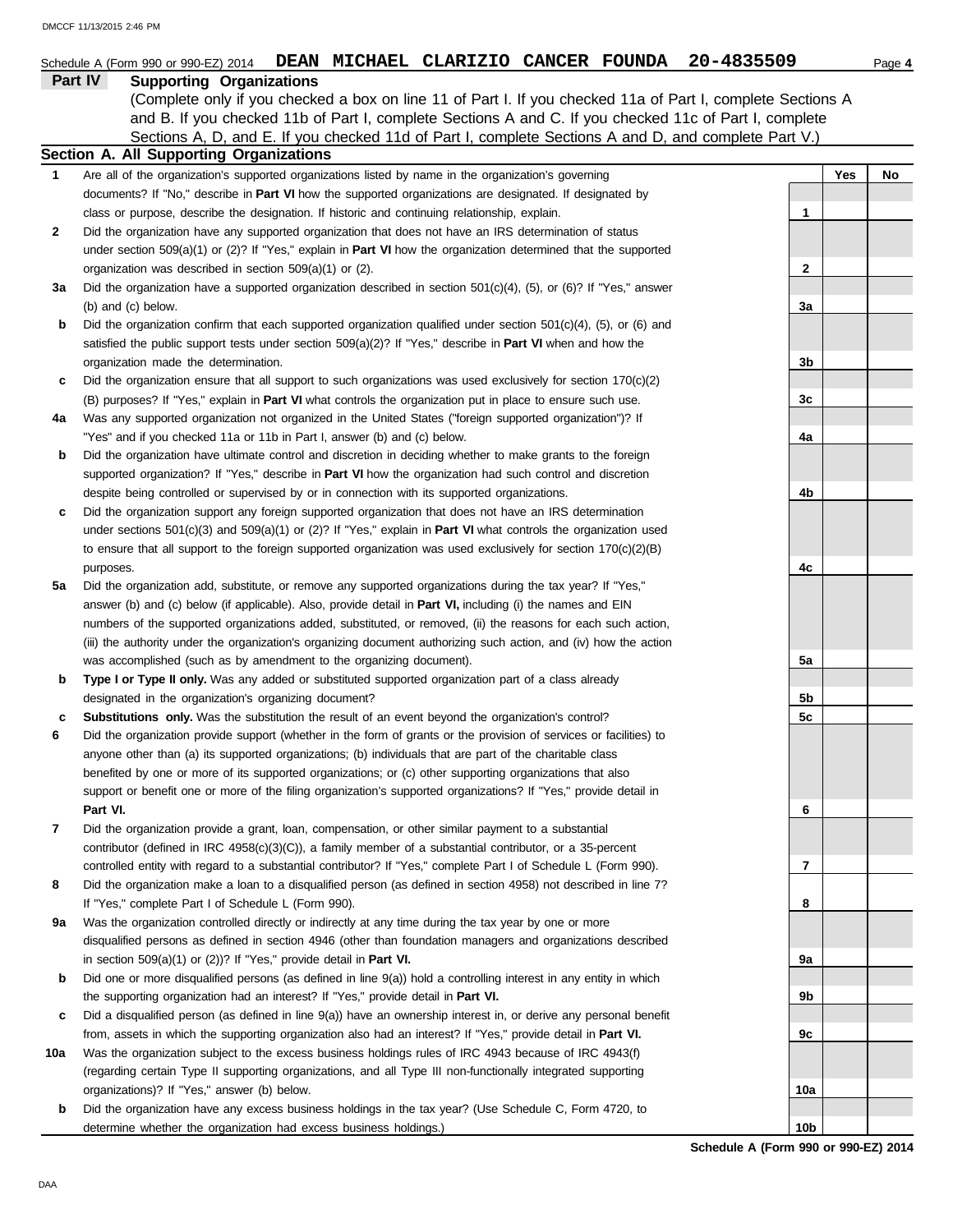|              | 20-4835509<br>Schedule A (Form 990 or 990-EZ) 2014 DEAN MICHAEL CLARIZIO CANCER FOUNDA                                            |                 |            | Page 5 |
|--------------|-----------------------------------------------------------------------------------------------------------------------------------|-----------------|------------|--------|
|              | Part IV<br><b>Supporting Organizations (continued)</b>                                                                            |                 |            |        |
|              |                                                                                                                                   |                 | <b>Yes</b> | No     |
| 11           | Has the organization accepted a gift or contribution from any of the following persons?                                           |                 |            |        |
| а            | A person who directly or indirectly controls, either alone or together with persons described in (b) and (c)                      |                 |            |        |
|              | below, the governing body of a supported organization?                                                                            | 11a             |            |        |
|              | <b>b</b> A family member of a person described in (a) above?                                                                      | 11 <sub>b</sub> |            |        |
| C            | A 35% controlled entity of a person described in (a) or (b) above? If "Yes" to a, b, or c, provide detail in Part VI.             | 11c             |            |        |
|              | <b>Section B. Type I Supporting Organizations</b>                                                                                 |                 |            |        |
| $\mathbf{1}$ | Did the directors, trustees, or membership of one or more supported organizations have the power to                               |                 | Yes        | No     |
|              | regularly appoint or elect at least a majority of the organization's directors or trustees at all times during the                |                 |            |        |
|              | tax year? If "No," describe in <b>Part VI</b> how the supported organization(s) effectively operated, supervised, or              |                 |            |        |
|              | controlled the organization's activities. If the organization had more than one supported organization,                           |                 |            |        |
|              | describe how the powers to appoint and/or remove directors or trustees were allocated among the supported                         |                 |            |        |
|              | organizations and what conditions or restrictions, if any, applied to such powers during the tax year.                            | 1.              |            |        |
| 2            | Did the organization operate for the benefit of any supported organization other than the supported                               |                 |            |        |
|              | organization(s) that operated, supervised, or controlled the supporting organization? If "Yes," explain in Part                   |                 |            |        |
|              | VI how providing such benefit carried out the purposes of the supported organization(s) that operated,                            |                 |            |        |
|              | supervised, or controlled the supporting organization.                                                                            | 2               |            |        |
|              | Section C. Type II Supporting Organizations                                                                                       |                 |            |        |
|              |                                                                                                                                   |                 | <b>Yes</b> | No     |
| 1            | Were a majority of the organization's directors or trustees during the tax year also a majority of the directors                  |                 |            |        |
|              | or trustees of each of the organization's supported organization(s)? If "No," describe in <b>Part VI</b> how control              |                 |            |        |
|              | or management of the supporting organization was vested in the same persons that controlled or managed                            |                 |            |        |
|              | the supported organization(s).                                                                                                    | 1               |            |        |
|              | Section D. All Type III Supporting Organizations                                                                                  |                 |            |        |
|              |                                                                                                                                   |                 | <b>Yes</b> | No     |
| 1            | Did the organization provide to each of its supported organizations, by the last day of the fifth month of the                    |                 |            |        |
|              | organization's tax year, (1) a written notice describing the type and amount of support provided during the prior tax             |                 |            |        |
|              | year, (2) a copy of the Form 990 that was most recently filed as of the date of notification, and (3) copies of the               |                 |            |        |
|              | organization's governing documents in effect on the date of notification, to the extent not previously provided?                  | 1               |            |        |
| 2            | Were any of the organization's officers, directors, or trustees either (i) appointed or elected by the supported                  |                 |            |        |
|              | organization(s) or (ii) serving on the governing body of a supported organization? If "No," explain in <b>Part VI</b> how         |                 |            |        |
|              | the organization maintained a close and continuous working relationship with the supported organization(s).                       | $\mathbf{2}$    |            |        |
| 3            | By reason of the relationship described in (2), did the organization's supported organizations have a                             |                 |            |        |
|              | significant voice in the organization's investment policies and in directing the use of the organization's                        |                 |            |        |
|              | income or assets at all times during the tax year? If "Yes," describe in Part VI the role the organization's                      |                 |            |        |
|              | supported organizations played in this regard.                                                                                    |                 |            |        |
|              | Section E. Type III Functionally-Integrated Supporting Organizations                                                              |                 |            |        |
| 1            | Check the box next to the method that the organization used to satisfy the Integral Part Test during the year (see instructions): |                 |            |        |
| a            | The organization satisfied the Activities Test. Complete line 2 below.                                                            |                 |            |        |
| b            | The organization is the parent of each of its supported organizations. Complete line 3 below.                                     |                 |            |        |
| C            | The organization supported a governmental entity. Describe in Part VI how you supported a government entity (see instructions).   |                 |            |        |
|              |                                                                                                                                   |                 |            |        |
| 2            | Activities Test. Answer (a) and (b) below.                                                                                        |                 | <b>Yes</b> | No     |
| а            | Did substantially all of the organization's activities during the tax year directly further the exempt purposes of                |                 |            |        |
|              | the supported organization(s) to which the organization was responsive? If "Yes," then in <b>Part VI identify</b>                 |                 |            |        |
|              | those supported organizations and explain how these activities directly furthered their exempt purposes,                          |                 |            |        |
|              | how the organization was responsive to those supported organizations, and how the organization determined                         |                 |            |        |
|              | that these activities constituted substantially all of its activities.                                                            | 2a              |            |        |
| b            | Did the activities described in (a) constitute activities that, but for the organization's involvement, one or more               |                 |            |        |
|              | of the organization's supported organization(s) would have been engaged in? If "Yes," explain in <b>Part VI</b> the               |                 |            |        |
|              | reasons for the organization's position that its supported organization(s) would have engaged in these                            |                 |            |        |
|              | activities but for the organization's involvement.                                                                                | 2b              |            |        |
| 3            | Parent of Supported Organizations. Answer (a) and (b) below.                                                                      |                 |            |        |
| а            | Did the organization have the power to regularly appoint or elect a majority of the officers, directors, or                       |                 |            |        |
|              | trustees of each of the supported organizations? Provide details in <b>Part VI.</b>                                               | За              |            |        |
| b            | Did the organization exercise a substantial degree of direction over the policies, programs, and activities of each               |                 |            |        |
|              | of its supported organizations? If "Yes," describe in Part VI the role played by the organization in this regard.                 | 3b              |            |        |

**Schedule A (Form 990 or 990-EZ) 2014**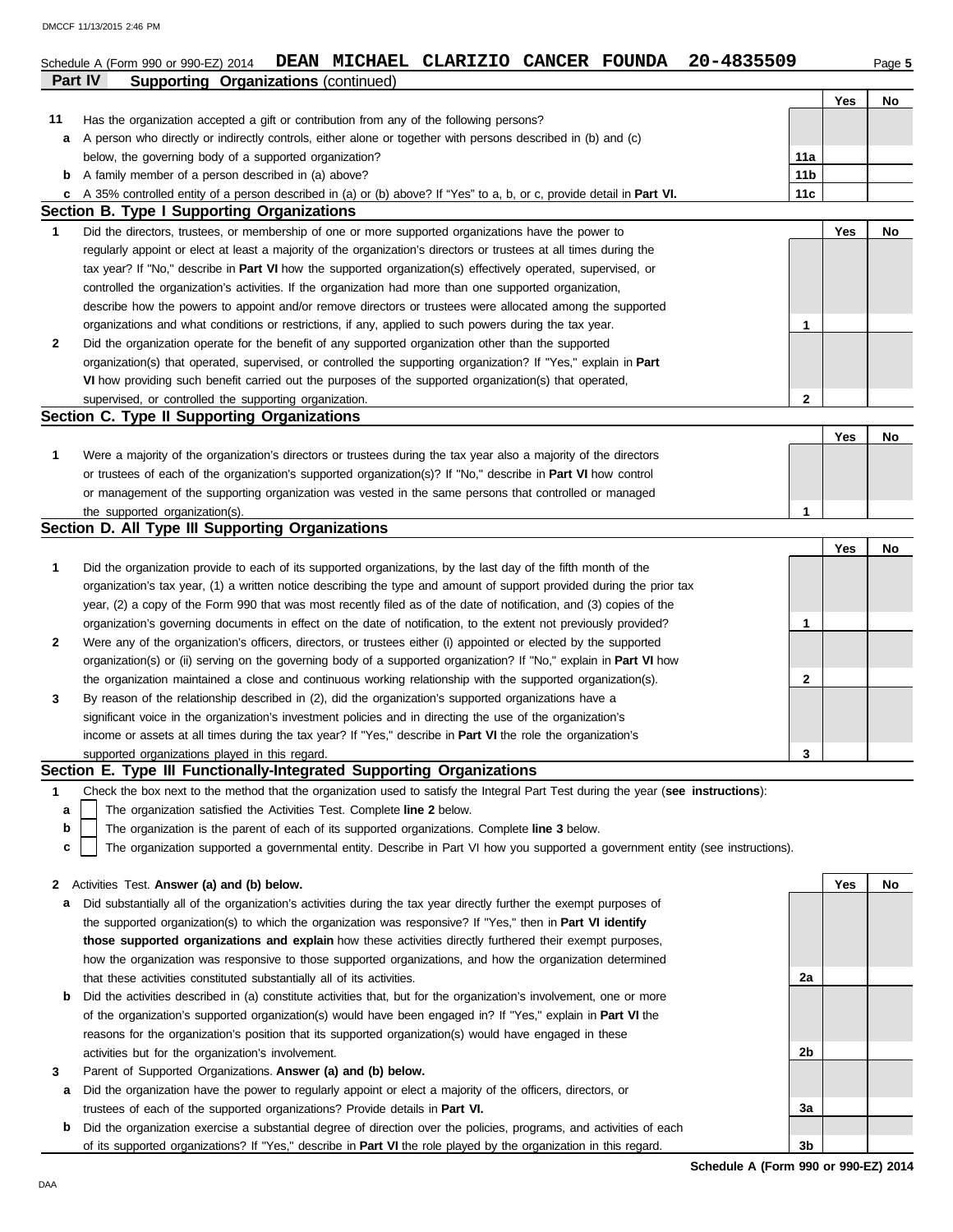#### **Part V Type III Non-Functionally Integrated 509(a)(3) Supporting Organizations** Schedule A (Form 990 or 990-EZ) 2014 **DEAN MICHAEL CLARIZIO CANCER FOUNDA** 20-4835509 Page 6 **1** Check here if the organization satisfied the Integral Part Test as a qualifying trust on Nov. 20, 1970. **See instructions.** All other Type III non-functionally integrated supporting organizations must complete Sections A through E. **1 2** Recoveries of prior-year distributions **3 4** Add lines 1 through 3 **5 6 7 8 1 Section A - Adjusted Net Income** Net short-term capital gain Other gross income (see instructions) Depreciation and depletion Portion of operating expenses paid or incurred for production or collection of gross income or for management, conservation, or maintenance of property held for production of income (see instructions) Other expenses (see instructions) **Adjusted Net Income** (subtract lines 5, 6 and 7 from line 4) **Section B - Minimum Asset Amount** Aggregate fair market value of all non-exempt-use assets (see instructions for short tax year or assets held for part of year): **a** Average monthly value of securities **b** Average monthly cash balances **c** Fair market value of other non-exempt-use assets **d Total** (add lines 1a, 1b, and 1c) **e Discount** claimed for blockage or other factors (explain in detail in **Part VI**): **8 Minimum Asset Amount** (add line 7 to line 6) **7 6** Multiply line 5 by .035 **5 4 3 2** Acquisition indebtedness applicable to non-exempt-use assets Subtract line 2 from line 1d Cash deemed held for exempt use. Enter 1-1/2% of line 3 (for greater amount, see instructions). Net value of non-exempt-use assets (subtract line 4 from line 3) Recoveries of prior-year distributions **Section C - Distributable Amount 6 5 4 3 2** Enter 85% of line 1 **1** Adjusted net income for prior year (from Section A, line 8, Column A) Minimum asset amount for prior year (from Section B, line 8, Column A) Enter greater of line 2 or line 3 Income tax imposed in prior year **Distributable Amount.** Subtract line 5 from line 4, unless subject to emergency temporary reduction (see instructions) **8 7 6 5 4 3 2 1** (A) Prior Year (B) Current Year (optional) (optional) (B) Current Year (A) Prior Year **1a 1b 1c 1d 2 3 4 5 6 7 8 3 2 1 6 5 4** Current Year

**7** instructions). Check here if the current year is the organization's first as a non-functionally-integrated Type III supporting organization (see

**Schedule A (Form 990 or 990-EZ) 2014**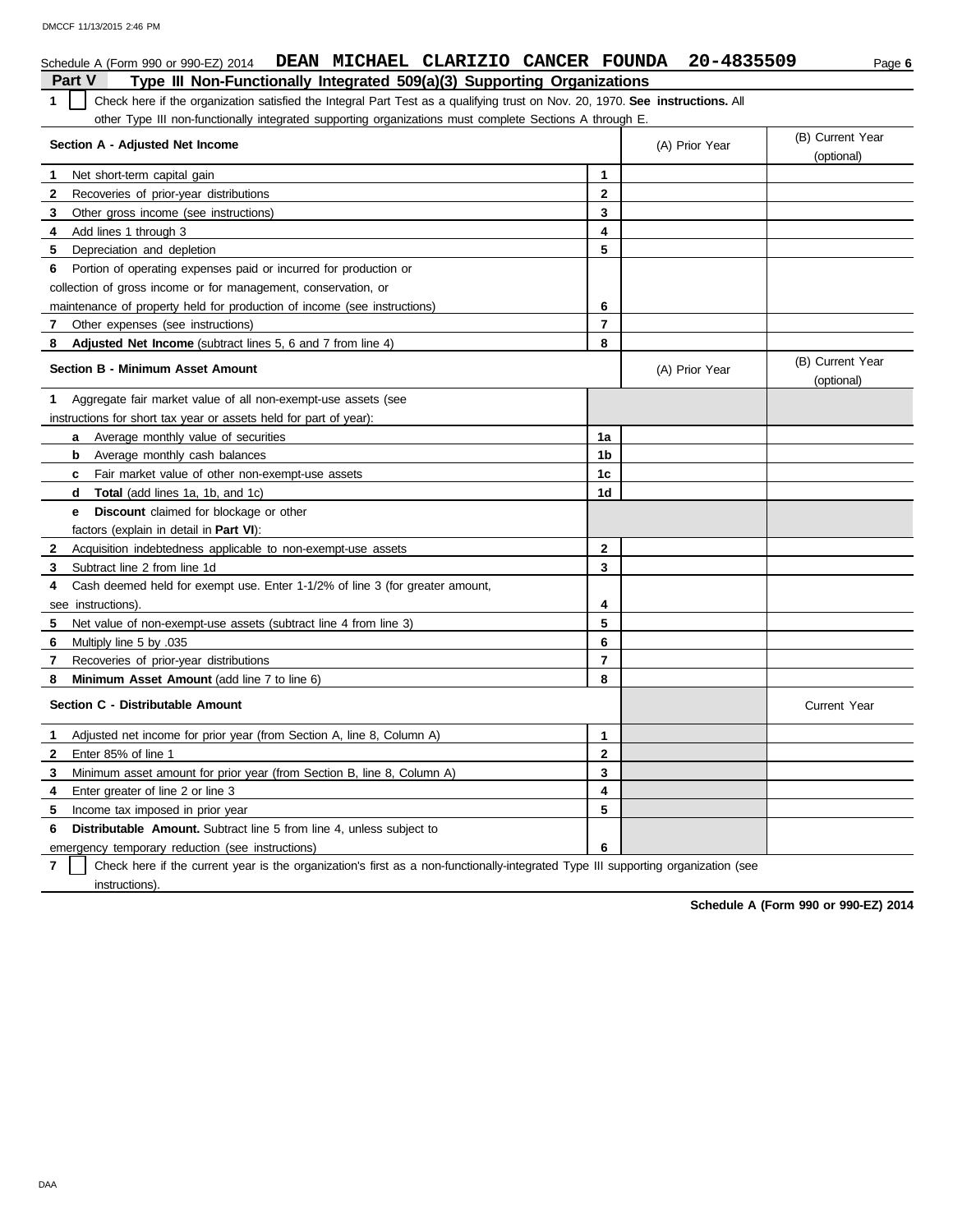DMCCF 11/13/2015 2:46 PM

#### Schedule A (Form 990 or 990-EZ) 2014 **DEAN MICHAEL CLARIZIO CANCER FOUNDA** 20-4835509 Page 7 **Part V Type III Non-Functionally Integrated 509(a)(3) Supporting Organizations** (continued) **Section D - Distributions Current Year 1 2 3 4 5 6 7 8 9 10** Amounts paid to supported organizations to accomplish exempt purposes Amounts paid to perform activity that directly furthers exempt purposes of supported organizations, in excess of income from activity Administrative expenses paid to accomplish exempt purposes of supported organizations Amounts paid to acquire exempt-use assets Qualified set-aside amounts (prior IRS approval required) Other distributions (describe in **Part VI**). See instructions. **Total annual distributions.** Add lines 1 through 6. Distributions to attentive supported organizations to which the organization is responsive (provide details in **Part VI**). See instructions. Distributable amount for 2014 from Section C, line 6 Line 8 amount divided by Line 9 amount **Section E - Distribution Allocations (see instructions) Excess Distributions (i) (ii) Underdistributions Pre-2014 (iii) Distributable Amount for 2014 8 7 6** Remaining underdistributions for 2014. Subtract lines 3h **5 4 3 2 1 a b c d e** From 2013 . . . . . **f Total** of lines 3a through e **g** Applied to underdistributions of prior years **h** Applied to 2014 distributable amount **i** Carryover from 2009 not applied (see instructions) **j** Remainder. Subtract lines 3g, 3h, and 3i from 3f. **a** Applied to underdistributions of prior years **b** Applied to 2014 distributable amount **c** Remainder. Subtract lines 4a and 4b from 4. Distributable amount for 2014 from Section C, line 6 Underdistributions, if any, for years prior to 2014 (reasonable cause required-see instructions) Excess distributions carryover, if any, to 2014: Distributions for 2014 from Section D, line  $7:$  \$ Remaining underdistributions for years prior to 2014, if any. Subtract lines 3g and 4a from line 2 (if amount greater than zero, see instructions). and 4b from line 1 (if amount greater than zero, see instructions). **Excess distributions carryover to 2015.** Add lines 3j and 4c. Breakdown of line 7:

**Schedule A (Form 990 or 990-EZ) 2014**

**a b c**

> **d** Excess from 2013 . . . **e** Excess from 2014 . . .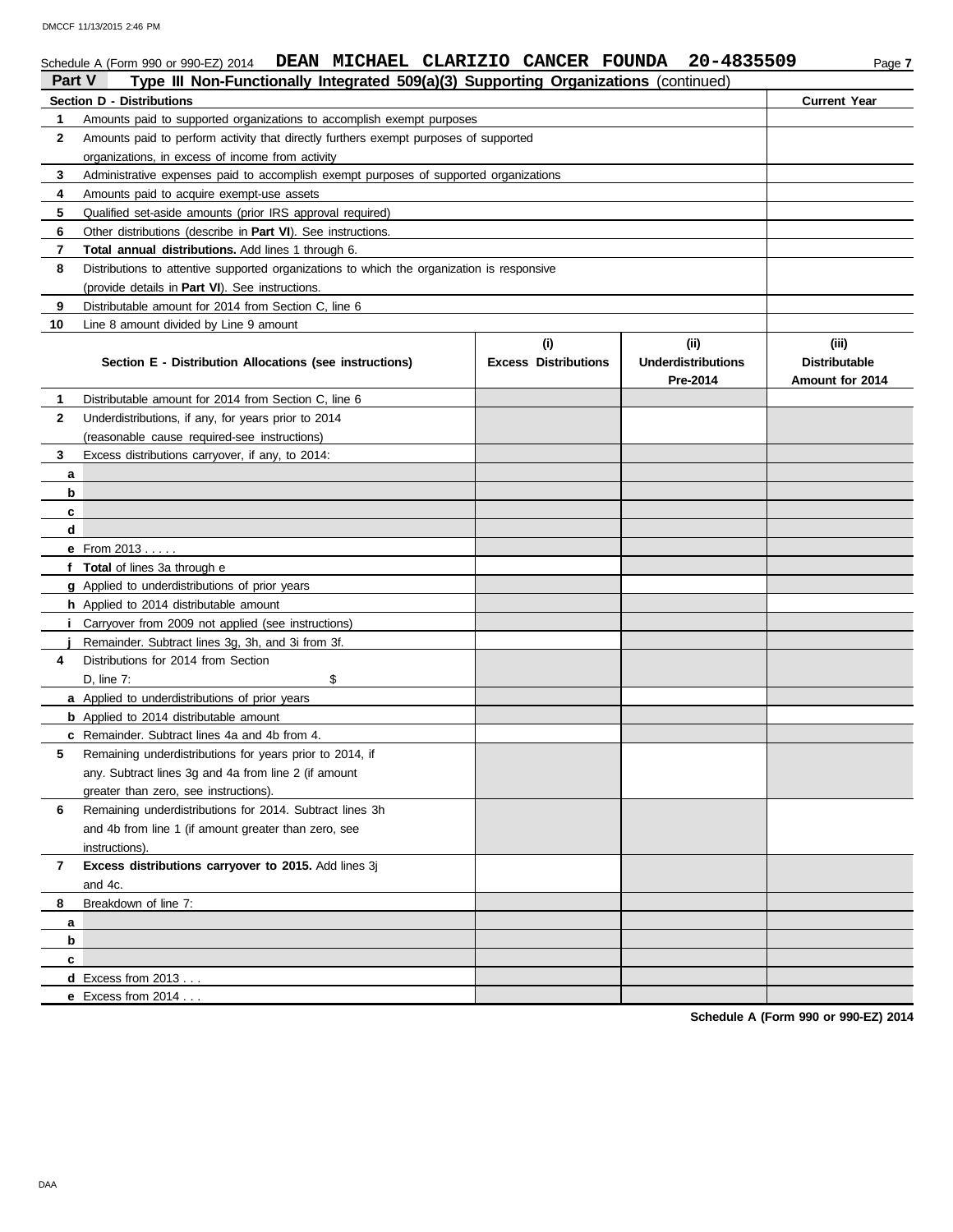|         |  |  |  |                                                                                                | Schedule A (Form 990 or 990-EZ) 2014 DEAN MICHAEL CLARIZIO CANCER FOUNDA 20-4835509                            | Page 8 |
|---------|--|--|--|------------------------------------------------------------------------------------------------|----------------------------------------------------------------------------------------------------------------|--------|
| Part VI |  |  |  |                                                                                                | Supplemental Information. Provide the explanations required by Part II, line 10; Part II, line 17a or 17b; and |        |
|         |  |  |  | Part III, line 12. Also complete this part for any additional information. (See instructions.) |                                                                                                                |        |
|         |  |  |  |                                                                                                |                                                                                                                |        |
|         |  |  |  |                                                                                                |                                                                                                                |        |
|         |  |  |  |                                                                                                |                                                                                                                |        |
|         |  |  |  |                                                                                                |                                                                                                                |        |
|         |  |  |  |                                                                                                |                                                                                                                |        |
|         |  |  |  |                                                                                                |                                                                                                                |        |
|         |  |  |  |                                                                                                |                                                                                                                |        |
|         |  |  |  |                                                                                                |                                                                                                                |        |
|         |  |  |  |                                                                                                |                                                                                                                |        |
|         |  |  |  |                                                                                                |                                                                                                                |        |
|         |  |  |  |                                                                                                |                                                                                                                |        |
|         |  |  |  |                                                                                                |                                                                                                                |        |
|         |  |  |  |                                                                                                |                                                                                                                |        |
|         |  |  |  |                                                                                                |                                                                                                                |        |
|         |  |  |  |                                                                                                |                                                                                                                |        |
|         |  |  |  |                                                                                                |                                                                                                                |        |
|         |  |  |  |                                                                                                |                                                                                                                |        |
|         |  |  |  |                                                                                                |                                                                                                                |        |
|         |  |  |  |                                                                                                |                                                                                                                |        |
|         |  |  |  |                                                                                                |                                                                                                                |        |
|         |  |  |  |                                                                                                |                                                                                                                |        |
|         |  |  |  |                                                                                                |                                                                                                                |        |
|         |  |  |  |                                                                                                |                                                                                                                |        |
|         |  |  |  |                                                                                                |                                                                                                                |        |
|         |  |  |  |                                                                                                |                                                                                                                |        |
|         |  |  |  |                                                                                                |                                                                                                                |        |
|         |  |  |  |                                                                                                |                                                                                                                |        |
|         |  |  |  |                                                                                                |                                                                                                                |        |
|         |  |  |  |                                                                                                |                                                                                                                |        |
|         |  |  |  |                                                                                                |                                                                                                                |        |
|         |  |  |  |                                                                                                |                                                                                                                |        |
|         |  |  |  |                                                                                                |                                                                                                                |        |
|         |  |  |  |                                                                                                |                                                                                                                |        |
|         |  |  |  |                                                                                                |                                                                                                                |        |
|         |  |  |  |                                                                                                |                                                                                                                |        |
|         |  |  |  |                                                                                                |                                                                                                                |        |
|         |  |  |  |                                                                                                |                                                                                                                |        |
|         |  |  |  |                                                                                                |                                                                                                                |        |
|         |  |  |  |                                                                                                |                                                                                                                |        |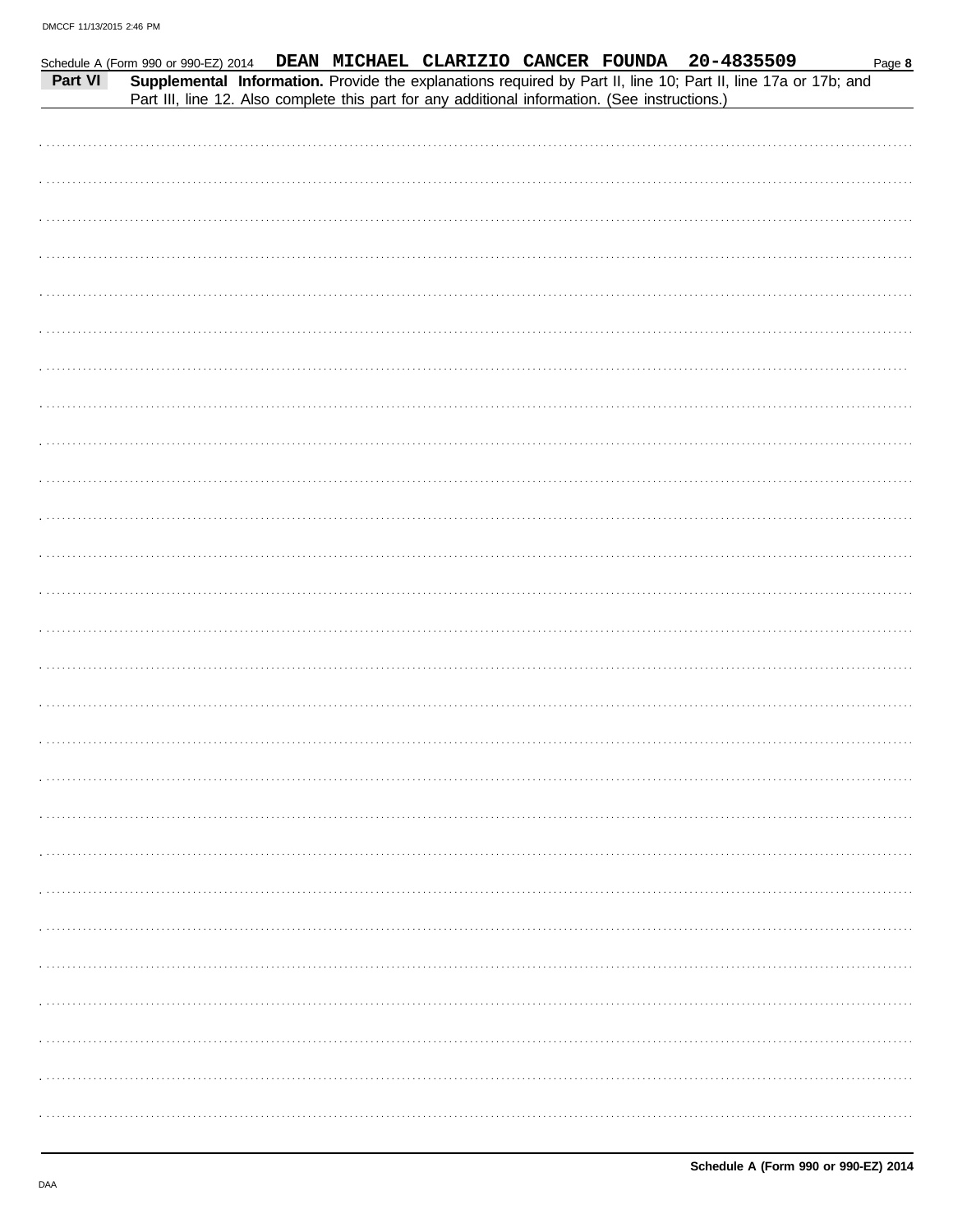| <b>Schedule B</b><br>(Form 990, 990-EZ,<br>or 990-PF)<br>Department of the Treasury<br>Internal Revenue Service | <b>Schedule of Contributors</b><br>u Attach to Form 990, Form 990-EZ, or Form 990-PF.<br><b>u</b> Information about Schedule B (Form 990, 990-EZ, 990-PF) and its instructions is at www.irs.gov/form990. |            | OMB No. 1545-0047<br>2014      |
|-----------------------------------------------------------------------------------------------------------------|-----------------------------------------------------------------------------------------------------------------------------------------------------------------------------------------------------------|------------|--------------------------------|
| Name of the organization                                                                                        |                                                                                                                                                                                                           |            | Employer identification number |
| <b>DEAN</b>                                                                                                     | MICHAEL CLARIZIO<br><b>CANCER</b><br><b>FOUNDA</b>                                                                                                                                                        | 20-4835509 |                                |
| <b>Organization type</b> (check one):                                                                           |                                                                                                                                                                                                           |            |                                |
| Filers of:                                                                                                      | Section:                                                                                                                                                                                                  |            |                                |
| Form 990 or 990-EZ                                                                                              | Iх<br>3 ) (enter number) organization<br>501(c)(                                                                                                                                                          |            |                                |
|                                                                                                                 | $4947(a)(1)$ nonexempt charitable trust not treated as a private foundation                                                                                                                               |            |                                |
|                                                                                                                 | 527 political organization                                                                                                                                                                                |            |                                |
| Form 990-PF                                                                                                     | 501(c)(3) exempt private foundation                                                                                                                                                                       |            |                                |
|                                                                                                                 | 4947(a)(1) nonexempt charitable trust treated as a private foundation                                                                                                                                     |            |                                |
|                                                                                                                 | $501(c)(3)$ taxable private foundation                                                                                                                                                                    |            |                                |

Check if your organization is covered by the **General Rule** or a **Special Rule. Note.** Only a section 501(c)(7), (8), or (10) organization can check boxes for both the General Rule and a Special Rule. See instructions.

#### **General Rule**

For an organization filing Form 990, 990-EZ, or 990-PF that received, during the year, contributions totaling \$5,000 **X** or more (in money or property) from any one contributor. Complete Parts I and II. See instructions for determining a contributor's total contributions.

#### **Special Rules**

| For an organization described in section 501(c)(3) filing Form 990 or 990-EZ that met the 33 <sup>1</sup> /3 % support test of the |
|------------------------------------------------------------------------------------------------------------------------------------|
| regulations under sections 509(a)(1) and 170(b)(1)(A)(vi), that checked Schedule A (Form 990 or 990-EZ), Part II, line             |
| 13, 16a, or 16b, and that received from any one contributor, during the year, total contributions of the greater of (1)            |
| \$5,000 or (2) 2% of the amount on (i) Form 990, Part VIII, line 1h, or (ii) Form 990-EZ, line 1. Complete Parts I and II.         |
| $\vert$ For an organization described in section 501(c)(7), (8), or (10) filing Form 990 or 990-EZ that received from any one      |

literary, or educational purposes, or for the prevention of cruelty to children or animals. Complete Parts I, II, and III. contributor, during the year, total contributions of more than \$1,000 exclusively for religious, charitable, scientific,

For an organization described in section 501(c)(7), (8), or (10) filing Form 990 or 990-EZ that received from any one contributor, during the year, contributions exclusively for religious, charitable, etc., purposes, but no such contributions totaled more than \$1,000. If this box is checked, enter here the total contributions that were received during the year for an exclusively religious, charitable, etc., purpose. Do not complete any of the parts unless the **General Rule** applies to this organization because it received nonexclusively religious, charitable, etc., contributions totaling \$5,000 or more during the year . . . . . . . . . . . . . . . . . . . . . . . . . . . . . . . . . . . . . . . . . . . . . . . . . . . . . . . . . . . . . . . . . . . . . . . . . . . . . . . . .

990-EZ, or 990-PF), but it **must** answer "No" on Part IV, line 2, of its Form 990; or check the box on line H of its Form 990-EZ or on its Form 990-PF, Part I, line 2, to certify that it does not meet the filing requirements of Schedule B (Form 990, 990-EZ, or 990-PF). **Caution.** An organization that is not covered by the General Rule and/or the Special Rules does not file Schedule B (Form 990,

**For Paperwork Reduction Act Notice, see the Instructions for Form 990, 990-EZ, or 990-PF.**

\$ . . . . . . . . . . . . . . . . . . . . . . . . . . . .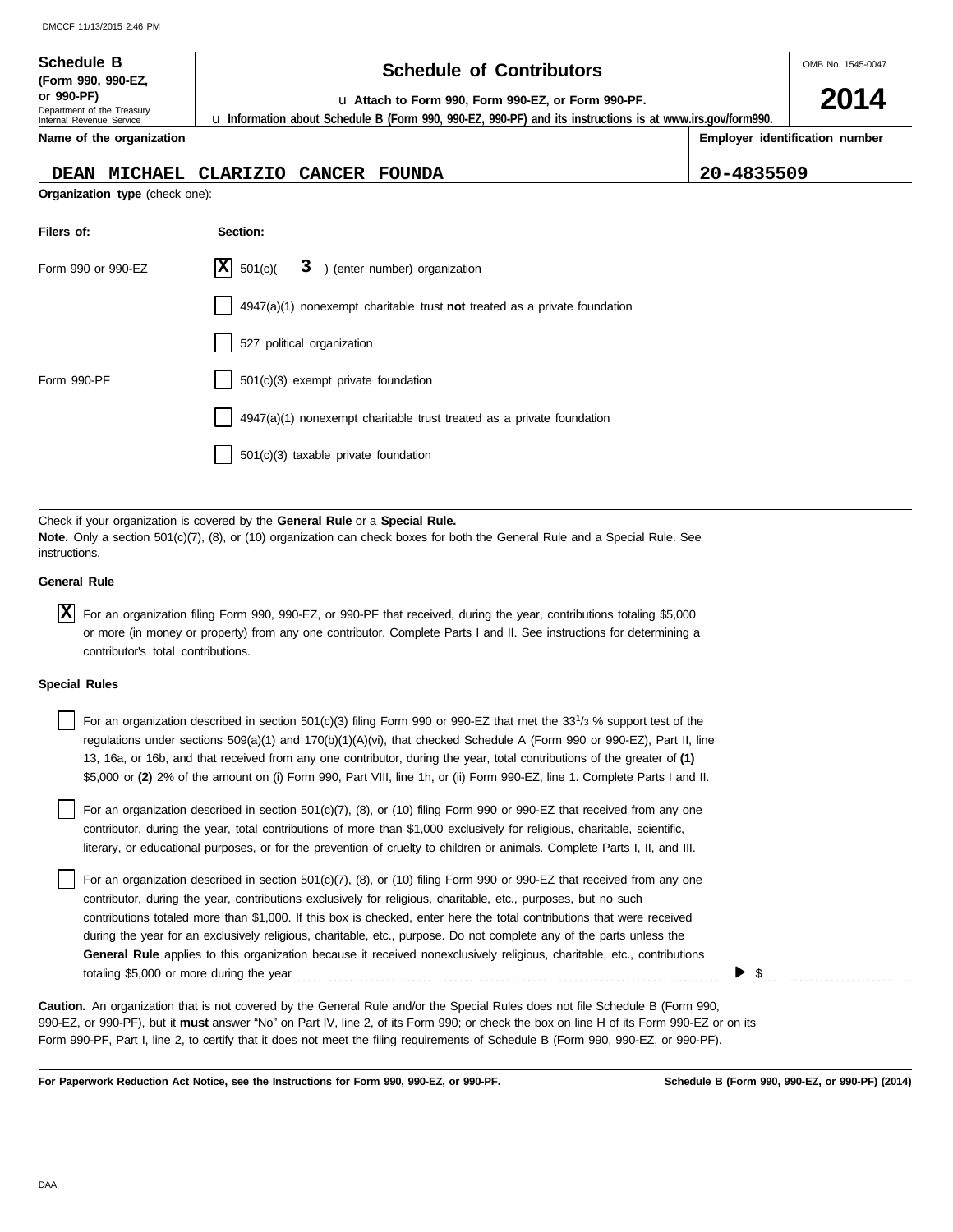| Schedule B (Form 990, 990-EZ, or 990-PF) (2014)             | Page 1 of 1 |            | Page 2                                |
|-------------------------------------------------------------|-------------|------------|---------------------------------------|
| Name of organization<br>DEAN MICHAEL CLARIZIO CANCER FOUNDA |             | 20-4835509 | <b>Employer identification number</b> |
|                                                             |             |            |                                       |

**Part I Contributors** (see instructions). Use duplicate copies of Part I if additional space is needed.

| (a)<br>No.         | (b)<br>Name, address, and ZIP + 4                                              | (c)<br><b>Total contributions</b> | (d)<br>Type of contribution                                                                              |
|--------------------|--------------------------------------------------------------------------------|-----------------------------------|----------------------------------------------------------------------------------------------------------|
| $\overline{1}$     | MCMULLEN FAMILY FOUNDATION<br>53 UNDERCLIFF RD<br>NJ 07042<br><b>MONTCLAIR</b> | 5,000<br>\$                       | Person<br>Payroll<br>Noncash<br>(Complete Part II for<br>noncash contributions.)                         |
| (a)<br>No.         | (b)<br>Name, address, and ZIP + 4                                              | (c)<br><b>Total contributions</b> | (d)<br>Type of contribution                                                                              |
|                    |                                                                                | \$                                | Person<br>Payroll<br>Noncash<br>(Complete Part II for<br>noncash contributions.)                         |
| (a)<br>No.         | (b)<br>Name, address, and ZIP + 4                                              | (c)<br><b>Total contributions</b> | (d)<br>Type of contribution                                                                              |
|                    |                                                                                | \$                                | Person<br>Payroll<br><b>Noncash</b><br>(Complete Part II for<br>noncash contributions.)                  |
|                    |                                                                                |                                   |                                                                                                          |
| (a)<br>No.         | (b)<br>Name, address, and ZIP + 4                                              | (c)<br><b>Total contributions</b> | (d)<br>Type of contribution                                                                              |
|                    |                                                                                | \$                                | Person<br>Payroll<br><b>Noncash</b><br>(Complete Part II for<br>noncash contributions.)                  |
| (a)                | (b)                                                                            | (c)                               | (d)                                                                                                      |
| No.<br>1.1.1.1.1.1 | Name, address, and ZIP + 4                                                     | <b>Total contributions</b><br>\$  | Type of contribution<br>Person<br>Payroll<br>Noncash<br>(Complete Part II for<br>noncash contributions.) |
| (a)<br>No.         | (b)<br>Name, address, and ZIP + 4                                              | (c)<br><b>Total contributions</b> | (d)<br>Type of contribution                                                                              |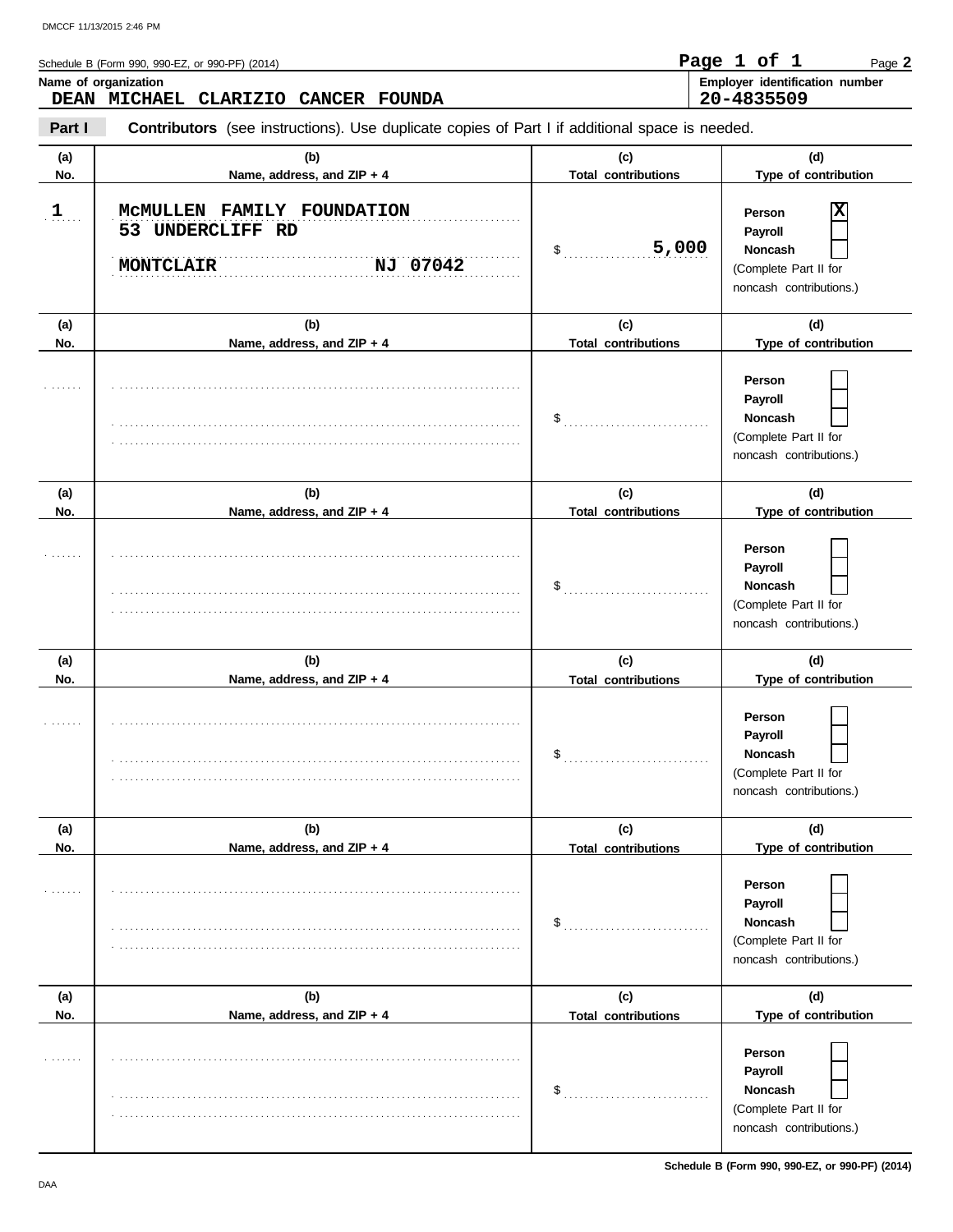| <b>SCHEDULE I</b><br>(Form 990)                        |                                                                                                                                                                                                                                                                               | Grants and Other Assistance to Organizations,<br>Governments, and Individuals in the United States |                                       |                                                                                  |                                       |                                                             | OMB No. 1545-0047                         |                                              |
|--------------------------------------------------------|-------------------------------------------------------------------------------------------------------------------------------------------------------------------------------------------------------------------------------------------------------------------------------|----------------------------------------------------------------------------------------------------|---------------------------------------|----------------------------------------------------------------------------------|---------------------------------------|-------------------------------------------------------------|-------------------------------------------|----------------------------------------------|
|                                                        |                                                                                                                                                                                                                                                                               |                                                                                                    |                                       | Complete if the organization answered "Yes" to Form 990, Part IV, line 21 or 22. |                                       |                                                             |                                           |                                              |
| Department of the Treasury<br>Internal Revenue Service | u Attach to Form 990.<br>La Information about Schedule I (Form 990) and its instructions is at www.irs.gov/form990.                                                                                                                                                           |                                                                                                    |                                       |                                                                                  |                                       |                                                             |                                           | Open to Public<br>Inspection                 |
| Name of the organization                               | DEAN MICHAEL CLARIZIO CANCER FOUNDA                                                                                                                                                                                                                                           |                                                                                                    |                                       |                                                                                  |                                       |                                                             |                                           | Employer identification number<br>20-4835509 |
| Part I                                                 | <b>General Information on Grants and Assistance</b>                                                                                                                                                                                                                           |                                                                                                    |                                       |                                                                                  |                                       |                                                             |                                           |                                              |
| $\mathbf{1}$                                           | Does the organization maintain records to substantiate the amount of the grants or assistance, the grantees' eligibility for the grants or assistance, and<br>2 Describe in Part IV the organization's procedures for monitoring the use of grant funds in the United States. |                                                                                                    |                                       |                                                                                  |                                       |                                                             |                                           | $ \mathbf{X} $ No<br>Yes                     |
| Part II                                                | Grants and Other Assistance to Domestic Organizations and Domestic Governments. Complete if the organization answered "Yes" to Form 990,<br>Part IV, line 21, for any recipient that received more than \$5,000. Part II can be duplicated if additional space is needed.     |                                                                                                    |                                       |                                                                                  |                                       |                                                             |                                           |                                              |
| $\mathbf 1$                                            | (a) Name and address of organization<br>or government                                                                                                                                                                                                                         | $(b)$ EIN                                                                                          | $(c)$ IRC<br>section<br>if applicable | (d) Amount of cash<br>grant                                                      | (e) Amount of non-<br>cash assistance | (f) Method of valuation<br>(book, FMV, appraisal,<br>other) | (q) Description of<br>non-cash assistance | (h) Purpose of grant<br>or assistance        |
| (1)                                                    |                                                                                                                                                                                                                                                                               |                                                                                                    |                                       |                                                                                  |                                       |                                                             |                                           |                                              |
| (2)                                                    |                                                                                                                                                                                                                                                                               |                                                                                                    |                                       |                                                                                  |                                       |                                                             |                                           |                                              |
|                                                        |                                                                                                                                                                                                                                                                               |                                                                                                    |                                       |                                                                                  |                                       |                                                             |                                           |                                              |
| (3)                                                    |                                                                                                                                                                                                                                                                               |                                                                                                    |                                       |                                                                                  |                                       |                                                             |                                           |                                              |
|                                                        |                                                                                                                                                                                                                                                                               |                                                                                                    |                                       |                                                                                  |                                       |                                                             |                                           |                                              |
| (4)                                                    |                                                                                                                                                                                                                                                                               |                                                                                                    |                                       |                                                                                  |                                       |                                                             |                                           |                                              |
| (5)                                                    |                                                                                                                                                                                                                                                                               |                                                                                                    |                                       |                                                                                  |                                       |                                                             |                                           |                                              |
|                                                        |                                                                                                                                                                                                                                                                               |                                                                                                    |                                       |                                                                                  |                                       |                                                             |                                           |                                              |
| (6)                                                    |                                                                                                                                                                                                                                                                               |                                                                                                    |                                       |                                                                                  |                                       |                                                             |                                           |                                              |
|                                                        |                                                                                                                                                                                                                                                                               |                                                                                                    |                                       |                                                                                  |                                       |                                                             |                                           |                                              |
| (7)                                                    |                                                                                                                                                                                                                                                                               |                                                                                                    |                                       |                                                                                  |                                       |                                                             |                                           |                                              |
|                                                        |                                                                                                                                                                                                                                                                               |                                                                                                    |                                       |                                                                                  |                                       |                                                             |                                           |                                              |
| (8)                                                    |                                                                                                                                                                                                                                                                               |                                                                                                    |                                       |                                                                                  |                                       |                                                             |                                           |                                              |
| (9)                                                    |                                                                                                                                                                                                                                                                               |                                                                                                    |                                       |                                                                                  |                                       |                                                             |                                           |                                              |
|                                                        |                                                                                                                                                                                                                                                                               |                                                                                                    |                                       |                                                                                  |                                       |                                                             |                                           |                                              |
| 2                                                      | Enter total number of section 501(c)(3) and government organizations listed in the line 1 table                                                                                                                                                                               |                                                                                                    |                                       |                                                                                  |                                       |                                                             |                                           | $\mathbf u$                                  |
| 3                                                      | Enter total number of other organizations listed in the line 1 table<br>For Paperwork Reduction Act Notice, see the Instructions for Form 990.                                                                                                                                |                                                                                                    |                                       |                                                                                  |                                       |                                                             |                                           | u<br>Schedule I (Form 990) (2014)            |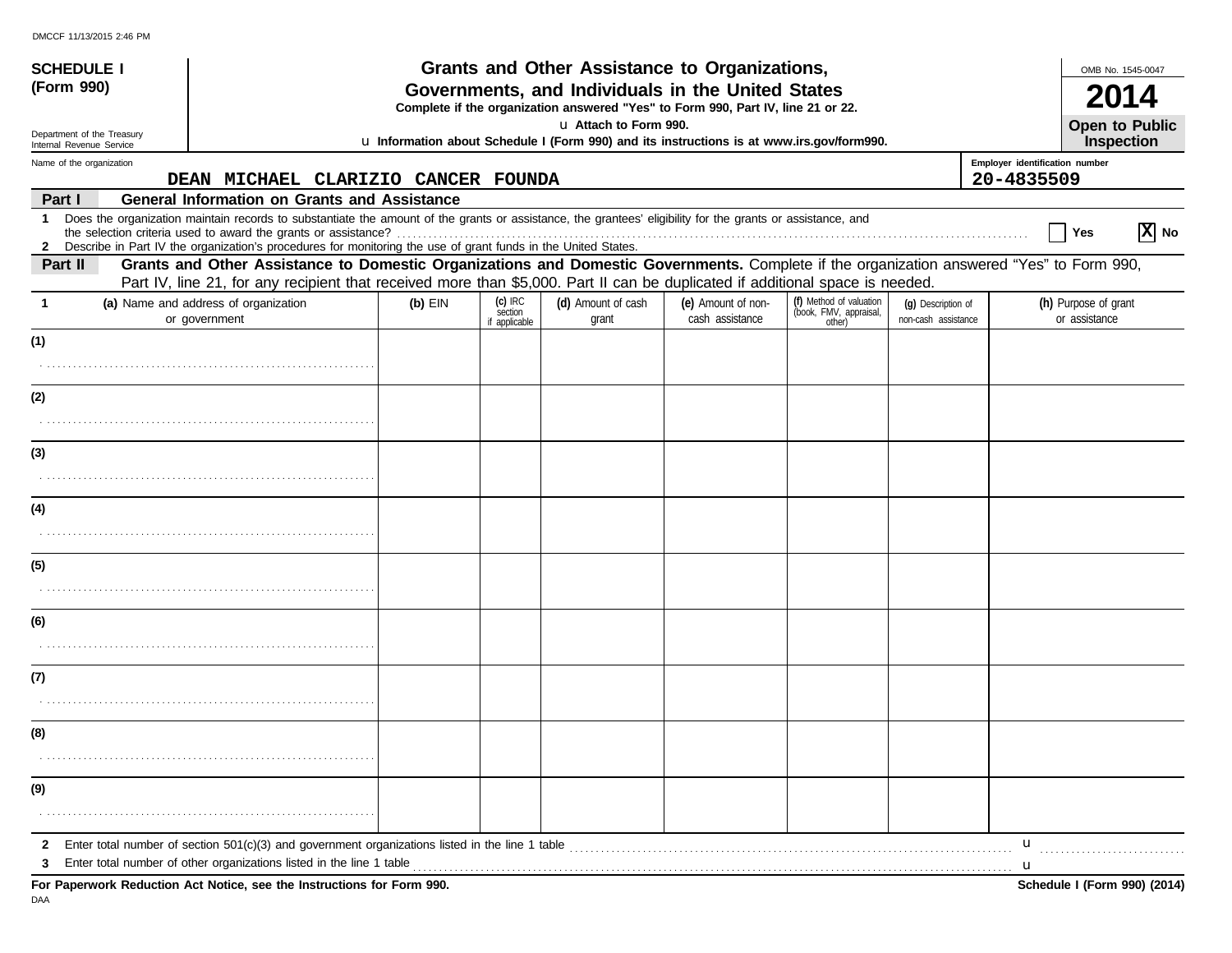$\overline{\phantom{a}}$ 

# Schedule I (Form 990) (2014) DEAN MICHAEL CLARIZIO CANCER FOUNDA 20-4835509

| Part III<br>Grants and Other Assistance to Domestic Individuals. Complete if the organization answered "Yes" to Form 990, Part IV, line 22.<br>Part III can be duplicated if additional space is needed. |                             |                             |                                      |                                                          |                                        |
|----------------------------------------------------------------------------------------------------------------------------------------------------------------------------------------------------------|-----------------------------|-----------------------------|--------------------------------------|----------------------------------------------------------|----------------------------------------|
| (a) Type of grant or assistance                                                                                                                                                                          | (b) Number of<br>recipients | (c) Amount of<br>cash grant | (d) Amount of<br>non-cash assistance | (e) Method of valuation (book,<br>FMV, appraisal, other) | (f) Description of non-cash assistance |
| 1 SCHOLARSHIPS                                                                                                                                                                                           | $\mathbf{2}$                | 4,000                       |                                      |                                                          |                                        |
| 2 DONATIONS                                                                                                                                                                                              | 18                          | 61,622                      |                                      |                                                          |                                        |
| 3 EQUIPMENT                                                                                                                                                                                              | 1                           | 405                         |                                      |                                                          |                                        |
| $\overline{4}$                                                                                                                                                                                           |                             |                             |                                      |                                                          |                                        |
| 5                                                                                                                                                                                                        |                             |                             |                                      |                                                          |                                        |
| 6                                                                                                                                                                                                        |                             |                             |                                      |                                                          |                                        |
| $\mathbf{7}$                                                                                                                                                                                             |                             |                             |                                      |                                                          |                                        |
| Part IV<br>Supplemental Information. Provide the information required in Part I, line 2, Part III, column (b), and any other additional information.                                                     |                             |                             |                                      |                                                          |                                        |
|                                                                                                                                                                                                          |                             |                             |                                      |                                                          |                                        |
|                                                                                                                                                                                                          |                             |                             |                                      |                                                          |                                        |
|                                                                                                                                                                                                          |                             |                             |                                      |                                                          |                                        |
|                                                                                                                                                                                                          |                             |                             |                                      |                                                          |                                        |
|                                                                                                                                                                                                          |                             |                             |                                      |                                                          |                                        |
|                                                                                                                                                                                                          |                             |                             |                                      |                                                          |                                        |
|                                                                                                                                                                                                          |                             |                             |                                      |                                                          |                                        |
|                                                                                                                                                                                                          |                             |                             |                                      |                                                          |                                        |
|                                                                                                                                                                                                          |                             |                             |                                      |                                                          |                                        |
|                                                                                                                                                                                                          |                             |                             |                                      |                                                          |                                        |
|                                                                                                                                                                                                          |                             |                             |                                      |                                                          |                                        |

 $\overline{\phantom{a}}$ Ξ Ξ

 $\overline{\phantom{a}}$ 

 $\overline{\phantom{a}}$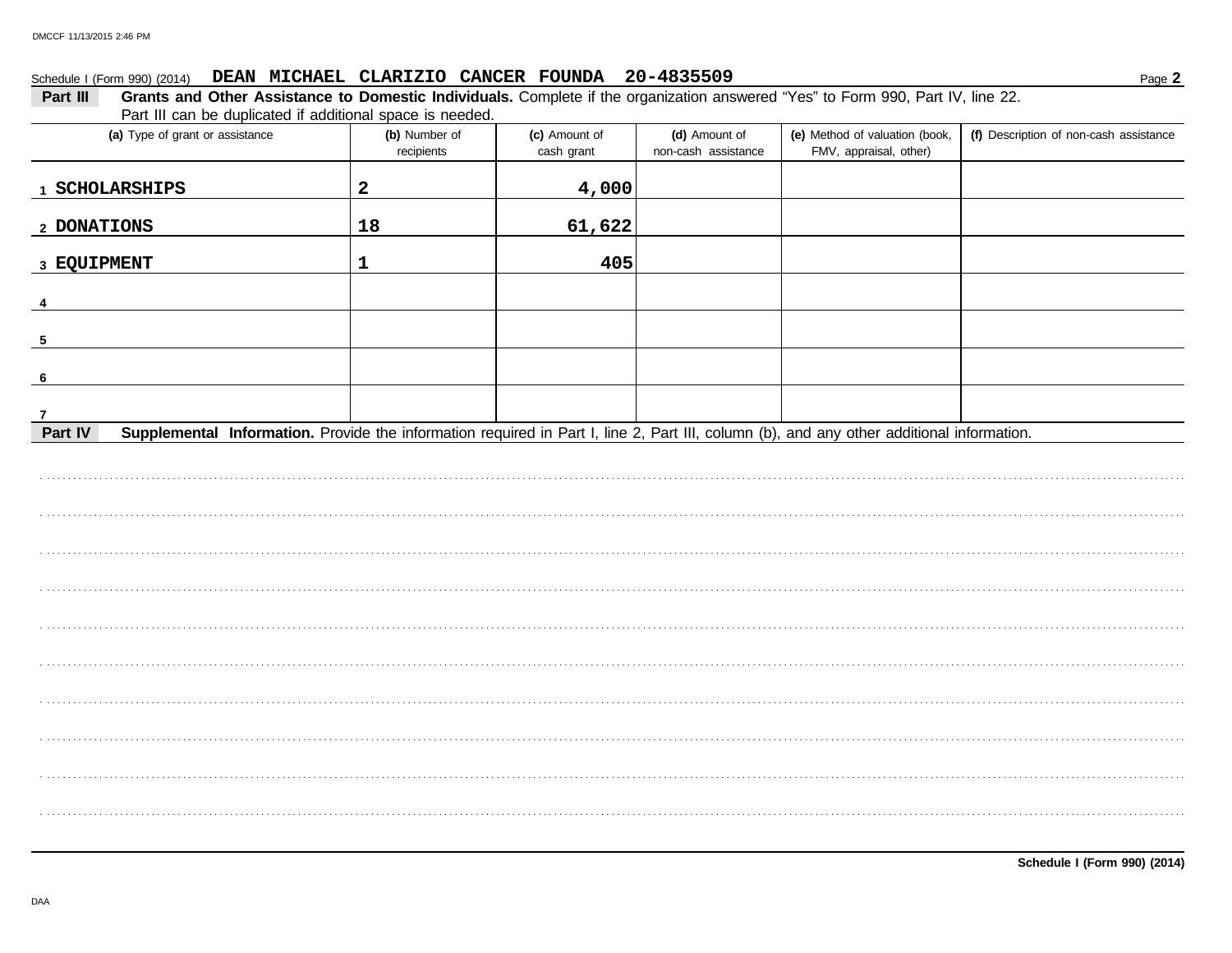DMCCF 11/13/2015 2:46 PM

| <b>SCHEDULE O</b>                                      | Supplemental Information to Form 990 or 990-EZ                                                                                         |                                              | OMB No. 1545-0047 |  |
|--------------------------------------------------------|----------------------------------------------------------------------------------------------------------------------------------------|----------------------------------------------|-------------------|--|
| (Form 990 or 990-EZ)                                   | Complete to provide information for responses to specific questions on                                                                 | 2014                                         |                   |  |
| Department of the Treasury<br>Internal Revenue Service | u Attach to Form 990 or 990-EZ.<br>u Information about Schedule O (Form 990 or 990-EZ) and its instructions is at www.irs.gov/form990. |                                              |                   |  |
| Name of the organization                               | CLARIZIO CANCER FOUNDA<br><b>DEAN</b><br><b>MICHAEL</b>                                                                                | Employer identification number<br>20-4835509 |                   |  |
|                                                        |                                                                                                                                        |                                              |                   |  |
|                                                        | Form 990 - Organization's Mission                                                                                                      |                                              |                   |  |
| THE                                                    | ORGANIZATION PROVIDES SUPPORT FOR CANCER PATIENTS,                                                                                     | THEIR FAMILIES AND                           |                   |  |
| THEIR CARE-GIVERS.                                     | THEY PROMOTE RESEARCH AND DEVELOPMENT AND                                                                                              |                                              | EDUCATION TO      |  |
| RAISE THE LEVEL OF                                     | AWARENESS AND KNOWLEDGE ABOUT THE CAUSES, PREVENTION AND                                                                               |                                              |                   |  |
| TREATMENT OF CANCER.                                   |                                                                                                                                        |                                              |                   |  |
|                                                        |                                                                                                                                        |                                              |                   |  |
|                                                        | Form 990, Part III, Line 4d - All Other Accomplishment                                                                                 |                                              |                   |  |
| PROVIDED SUPPORT                                       | TO CANCER PATIENTS, THEIR FAMILIES AND CARE-GIVERS.                                                                                    |                                              |                   |  |
|                                                        |                                                                                                                                        |                                              |                   |  |
|                                                        |                                                                                                                                        |                                              |                   |  |
|                                                        | Form 990, Part VI, Line 11b - Organization's Process to Review Form 990                                                                |                                              |                   |  |
|                                                        | No review was or will be conducted.                                                                                                    |                                              |                   |  |
|                                                        |                                                                                                                                        |                                              |                   |  |
|                                                        | Form 990, Part VI, Line 19 - Governing Documents Disclosure Explanation                                                                |                                              |                   |  |
| ALL OF<br>THE                                          | INFORMATION/FINANCIALS AND ETC.<br><b>ORGANIZATIONS</b>                                                                                | ARE AVAILABLE FOR                            |                   |  |
| TITRT.TC                                               | TNSPRCTION LOCATED AT<br>THE ORGANIZATIONS OFFICE AND WERSITE                                                                          |                                              |                   |  |
|                                                        |                                                                                                                                        |                                              |                   |  |
|                                                        |                                                                                                                                        |                                              |                   |  |
|                                                        |                                                                                                                                        |                                              |                   |  |
|                                                        |                                                                                                                                        |                                              |                   |  |
|                                                        |                                                                                                                                        |                                              |                   |  |
|                                                        |                                                                                                                                        |                                              |                   |  |
|                                                        |                                                                                                                                        |                                              |                   |  |
|                                                        |                                                                                                                                        |                                              |                   |  |
|                                                        |                                                                                                                                        |                                              |                   |  |
|                                                        |                                                                                                                                        |                                              |                   |  |
|                                                        |                                                                                                                                        |                                              |                   |  |
|                                                        |                                                                                                                                        |                                              |                   |  |

For Paperwork Reduction Act Notice, see the Instructions for Form 990 or 990-EZ. DAA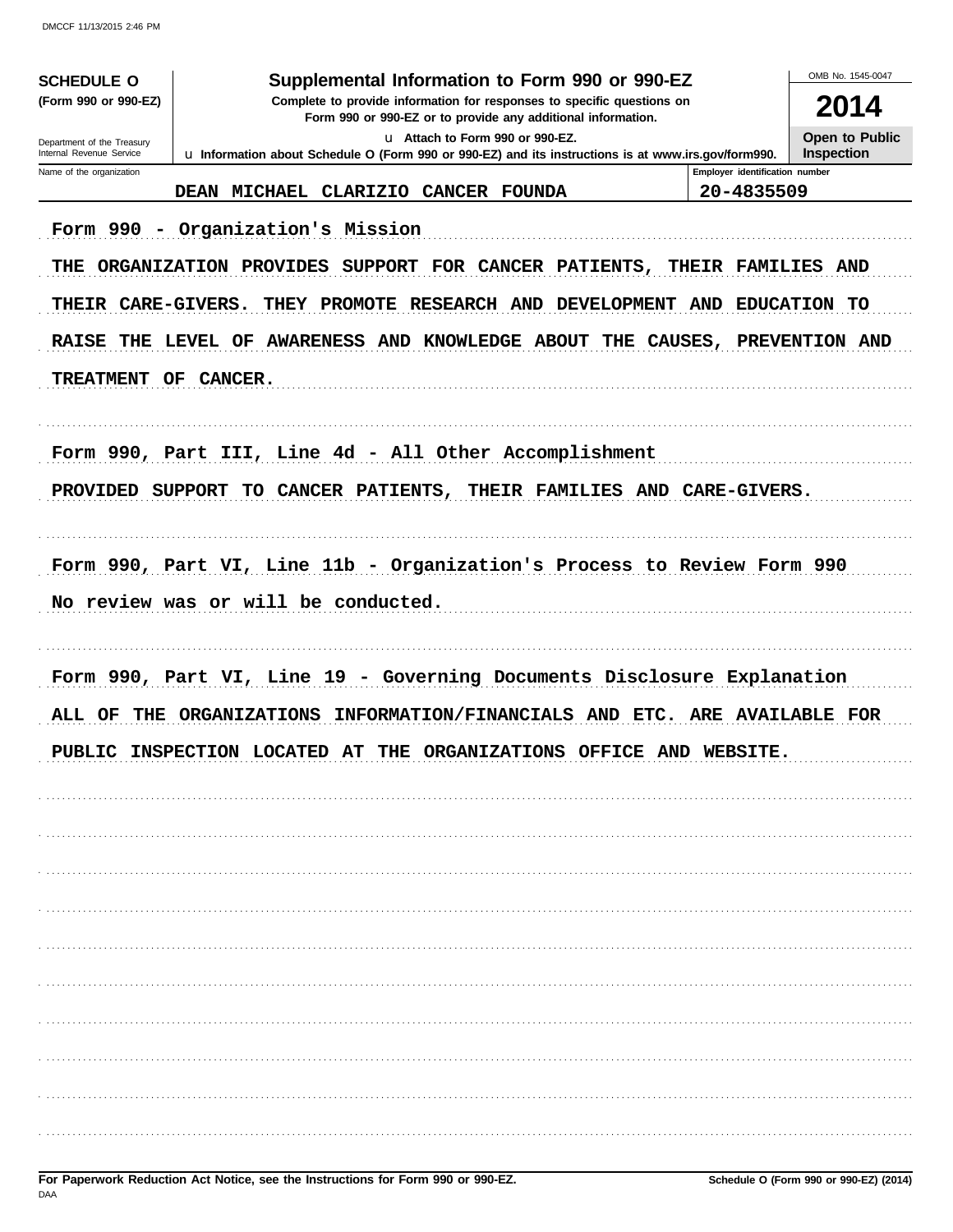|  |  | DMCCF 11/13/2015 2:46 PM |  |  |
|--|--|--------------------------|--|--|
|--|--|--------------------------|--|--|

|          | Form 990T                          |                                                                                                                                                                                                                                           |          | <b>Two Year Comparison Report</b> |      | 2013 & 2014                    |
|----------|------------------------------------|-------------------------------------------------------------------------------------------------------------------------------------------------------------------------------------------------------------------------------------------|----------|-----------------------------------|------|--------------------------------|
|          |                                    | For calendar year 2014, or tax year beginning                                                                                                                                                                                             |          | , ending                          |      |                                |
| Name     |                                    |                                                                                                                                                                                                                                           |          |                                   |      | Taxpayer Identification Number |
|          |                                    |                                                                                                                                                                                                                                           |          |                                   |      |                                |
|          |                                    | DEAN MICHAEL CLARIZIO CANCER FOUNDA                                                                                                                                                                                                       |          |                                   |      | 20-4835509                     |
|          |                                    |                                                                                                                                                                                                                                           |          | 2013                              | 2014 | <b>Differences</b>             |
|          |                                    |                                                                                                                                                                                                                                           | 1.       |                                   |      |                                |
| ω        | 2. Capital gains/losses            |                                                                                                                                                                                                                                           | 2.       |                                   |      |                                |
| Ξ<br>Ξ   |                                    | 3. Income/loss from partnerships and S corporations                                                                                                                                                                                       | 3.<br>4. |                                   |      |                                |
| Φ        | 4. Rental income (net of expense)  |                                                                                                                                                                                                                                           | 5.       |                                   |      |                                |
| ><br>Φ   |                                    | 5. Unrelated debt-financed income (net of expense)<br>6. Interest, and other income from controlled organizations (net of expense)                                                                                                        | 6.       |                                   |      |                                |
| ≃        |                                    | 7. Investment income of specific organizations (net of expense)                                                                                                                                                                           | 7.       |                                   |      |                                |
|          |                                    |                                                                                                                                                                                                                                           | 8.       |                                   |      |                                |
|          |                                    | 8. Exploited exempt activity income (net of expense)                                                                                                                                                                                      | 9.       |                                   |      |                                |
|          | 10. Other income                   |                                                                                                                                                                                                                                           | 10.      |                                   |      |                                |
|          |                                    | 11. Total trade or business income. Combine lines 1 through 10                                                                                                                                                                            | 11.      |                                   |      |                                |
|          |                                    |                                                                                                                                                                                                                                           | 12.      |                                   |      |                                |
|          |                                    |                                                                                                                                                                                                                                           | 13.      |                                   |      |                                |
|          |                                    | 13. Other salaries and wages $\frac{1}{1}$                                                                                                                                                                                                | 14.      |                                   |      |                                |
|          |                                    | 14. Repairs and maintenance <i>communically</i> contained a series and maintenance and maintenance and a series and main                                                                                                                  | 15.      |                                   |      |                                |
|          |                                    |                                                                                                                                                                                                                                           | 16.      |                                   |      |                                |
| S<br>Φ   |                                    | <b>16.</b> Interest <b>contract to the contract of the contract of the contract of the contract of the contract of the contract of the contract of the contract of the contract of the contract of the contract of the contract of th</b> | 17.      |                                   |      |                                |
| ഗ<br>c   |                                    | 17. Taxes and licenses $\ldots \ldots \ldots \ldots \ldots \ldots \ldots \ldots \ldots \ldots \ldots \ldots$                                                                                                                              | 18.      |                                   |      |                                |
| Φ<br>௨   |                                    |                                                                                                                                                                                                                                           | 19.      |                                   |      |                                |
|          |                                    | 20. Contributions to deferred compensation plans [11] Contributions to deferred compensation plans                                                                                                                                        | 20.      |                                   |      |                                |
| ш        |                                    |                                                                                                                                                                                                                                           | 21.      |                                   |      |                                |
|          |                                    |                                                                                                                                                                                                                                           | 22.      |                                   |      |                                |
|          |                                    | 23. Total deductions. Add lines 12 through 22                                                                                                                                                                                             | 23.      |                                   |      |                                |
|          |                                    | 24. Taxable income before NOL. Subtract line 23 from 11                                                                                                                                                                                   | 24.      |                                   |      |                                |
|          |                                    | .                                                                                                                                                                                                                                         | 25.      |                                   |      |                                |
|          |                                    |                                                                                                                                                                                                                                           | 26.      | 1,000                             |      | $-1,000$                       |
|          |                                    | 27. Unrelated business taxable income.                                                                                                                                                                                                    | 27.      | $-1,000$                          |      | 1,000                          |
|          |                                    |                                                                                                                                                                                                                                           | 28.      |                                   |      |                                |
|          |                                    |                                                                                                                                                                                                                                           | 29.      |                                   |      |                                |
| ᅙ        | <b>30.</b> Alternative minimum tax |                                                                                                                                                                                                                                           | 30.      |                                   |      |                                |
|          |                                    |                                                                                                                                                                                                                                           | 31.      |                                   |      |                                |
| ပ        |                                    |                                                                                                                                                                                                                                           | 32.      |                                   |      |                                |
| య<br>×   |                                    |                                                                                                                                                                                                                                           | 33.      |                                   |      |                                |
| ⊢        |                                    |                                                                                                                                                                                                                                           | 34.      |                                   |      |                                |
|          |                                    |                                                                                                                                                                                                                                           | 35.      |                                   |      |                                |
|          |                                    |                                                                                                                                                                                                                                           | 36.      |                                   |      |                                |
|          |                                    |                                                                                                                                                                                                                                           | 37.      |                                   |      |                                |
|          | 38. Total Taxes                    |                                                                                                                                                                                                                                           | 38.      |                                   |      |                                |
|          |                                    | 39. Prior year overpayment and estimated tax payments                                                                                                                                                                                     | 39.      |                                   |      |                                |
| ᇴ        |                                    |                                                                                                                                                                                                                                           | 40.      |                                   |      |                                |
| ⊆<br>っ   |                                    | 41. Backup withholding and foreign withholding                                                                                                                                                                                            | 41.      |                                   |      |                                |
| Φ        |                                    |                                                                                                                                                                                                                                           | 42.      |                                   |      |                                |
| ≃        |                                    |                                                                                                                                                                                                                                           | 43.      |                                   |      |                                |
| Φ        |                                    |                                                                                                                                                                                                                                           | 44.      |                                   |      |                                |
| $\Omega$ |                                    |                                                                                                                                                                                                                                           | 45.      |                                   |      |                                |
|          |                                    |                                                                                                                                                                                                                                           | 46.      |                                   |      |                                |
|          | 47. Total due/(Refund)             |                                                                                                                                                                                                                                           | 47.      |                                   |      |                                |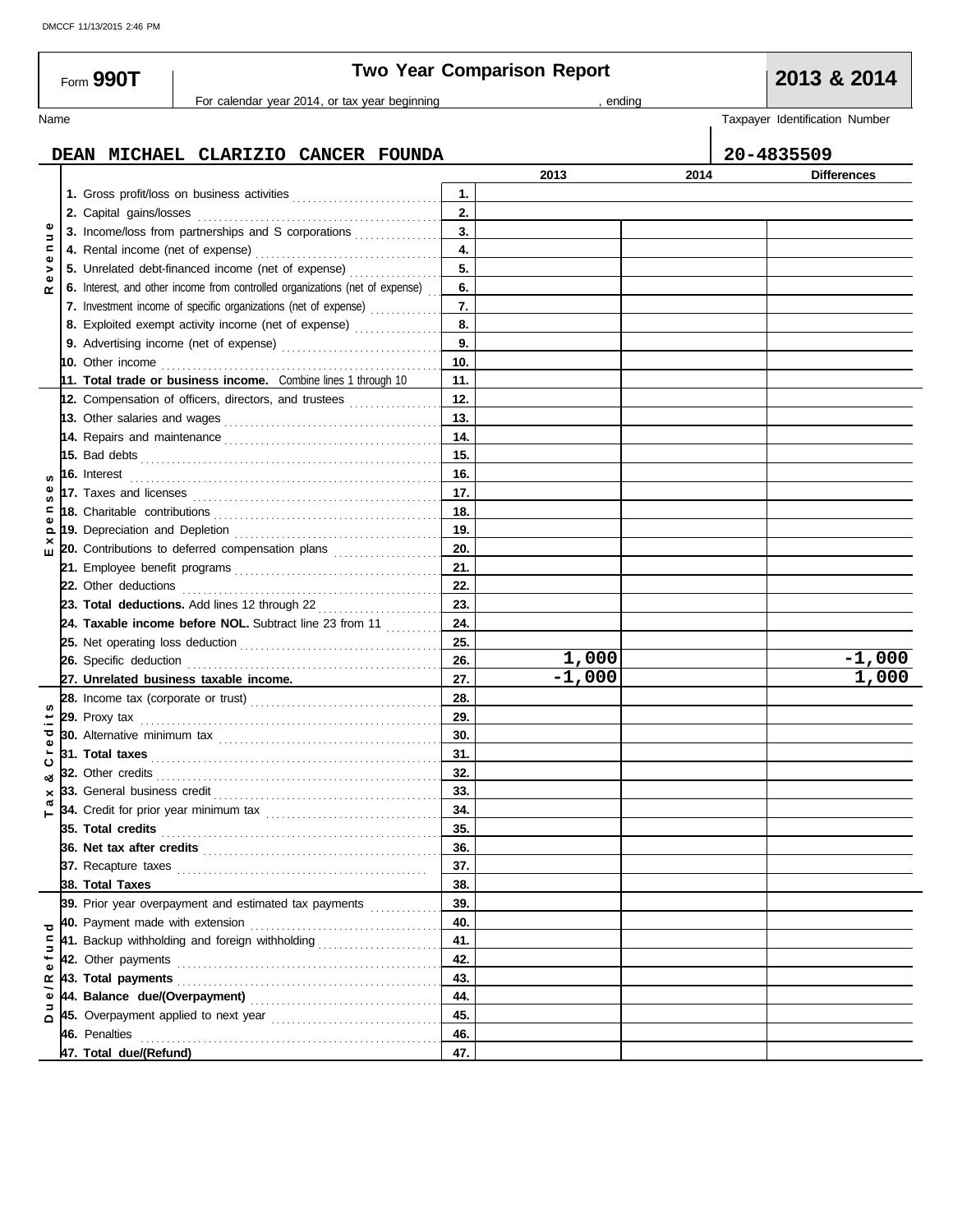# Form **990T Tax Return History 2014**

### Name **Employer Identification Number DEAN MICHAEL CLARIZIO CANCER FOUNDA 20-4835509**

|                                           | 2010 | 2011 | 2012 | 2013 | 2014 | 2015 |
|-------------------------------------------|------|------|------|------|------|------|
|                                           |      |      |      |      |      |      |
|                                           |      |      |      |      |      |      |
|                                           |      |      |      |      |      |      |
|                                           |      |      |      |      |      |      |
|                                           |      |      |      |      |      |      |
| Controlled organizations income/interest* |      |      |      |      |      |      |
|                                           |      |      |      |      |      |      |
|                                           |      |      |      |      |      |      |
|                                           |      |      |      |      |      |      |
| Total trade or business income.           |      |      |      |      |      |      |
|                                           |      |      |      |      |      |      |
|                                           |      |      |      |      |      |      |
|                                           |      |      |      |      |      |      |
|                                           |      |      |      |      |      |      |
| Interest<br><br><u> </u>                  |      |      |      |      |      |      |
|                                           |      |      |      |      |      |      |
|                                           |      |      |      |      |      |      |
|                                           |      |      |      |      |      |      |
|                                           |      |      |      |      |      |      |
|                                           |      |      |      |      |      |      |

| \$36,000  | Contributions              | \$135,000 | <b>Exempt Revenue (Loss)</b> |
|-----------|----------------------------|-----------|------------------------------|
| \$24,000  |                            | \$90,000  |                              |
| \$12,000  |                            | \$45,000  |                              |
| \$0       |                            | \$0       |                              |
|           | 2013                       |           | 2013                         |
|           |                            |           |                              |
| \$135,000 | <b>Expenses Deductions</b> | \$900     | Net Exempt Revenue           |
| \$90,000  |                            | \$600     |                              |
| \$45,000  |                            | \$300     |                              |
| \$0       | 2013                       | \$0       | 2013                         |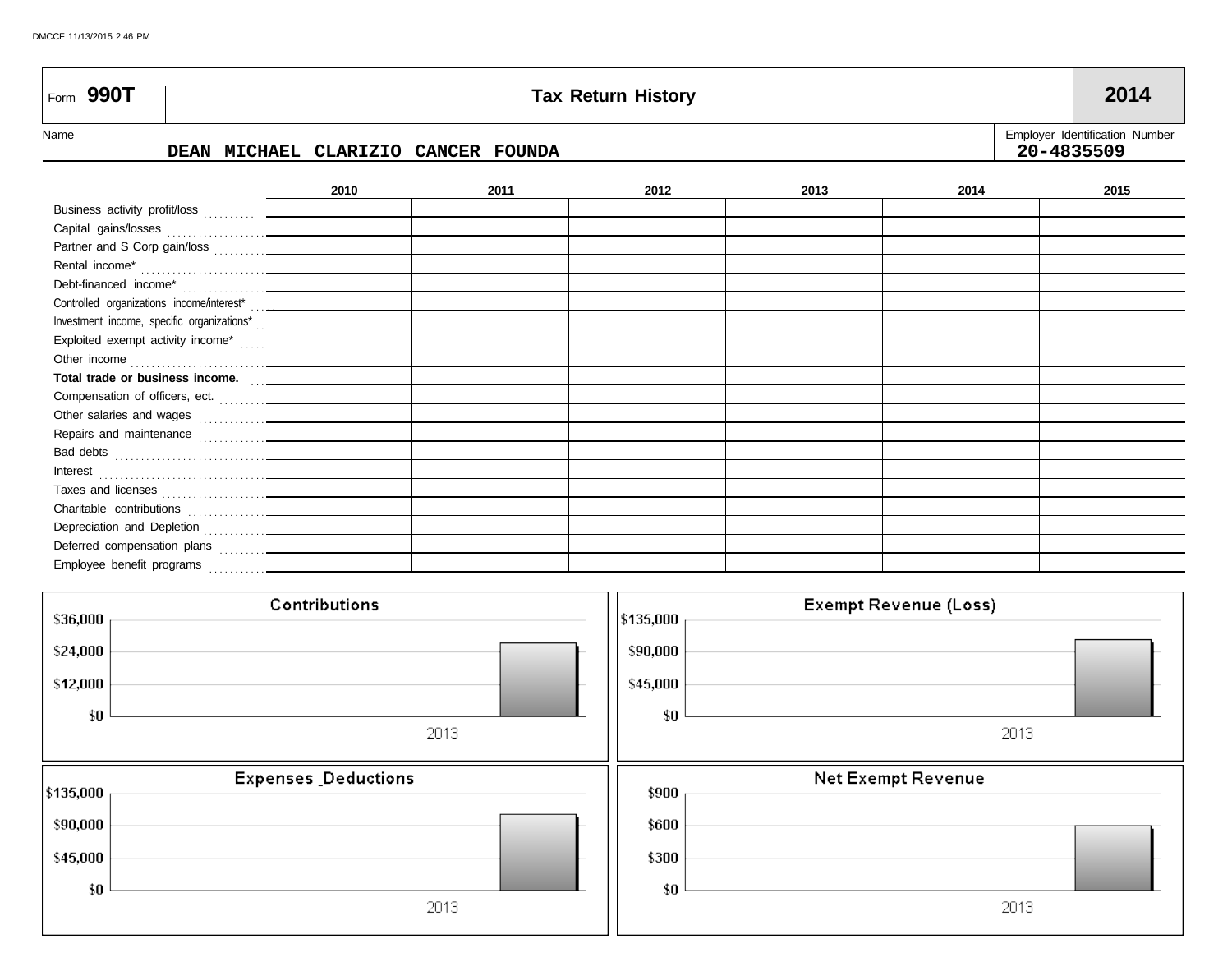# Form 990T | 2014

Name **Employer Identification Number** Number 1, 1999, 1999, 1999, 1999, 1999, 1999, 1999, 1999, 1999, 1999, 1999, 1999, 1999, 1999, 1999, 1999, 1999, 1999, 1999, 1999, 1999, 1999, 1999, 1999, 1999, 1999, 1999, 1999, 1999,

#### **DEAN MICHAEL CLARIZIO CANCER FOUNDA 20-4835509**

|                                     | 2010 | 2011 | 2012 | 2013     | 2014 | 2015 |
|-------------------------------------|------|------|------|----------|------|------|
|                                     |      |      |      |          |      |      |
| Net operating loss deduction        |      |      |      |          |      |      |
| Specific deduction                  |      |      |      | 1,000    |      |      |
| Income after expense and deductions |      |      |      | $-1,000$ |      |      |
| Income tax (corporate or trust)     |      |      |      |          |      |      |
| Other taxes                         |      |      |      |          |      |      |
|                                     |      |      |      |          |      |      |
| General business credit             |      |      |      |          |      |      |
|                                     |      |      |      |          |      |      |
| Net tax after credits               |      |      |      |          |      |      |
| Estimated tax payments              |      |      |      |          |      |      |
|                                     |      |      |      |          |      |      |
| Balance due/Overpayment             |      |      |      |          |      |      |

\* Income shown net of expenses